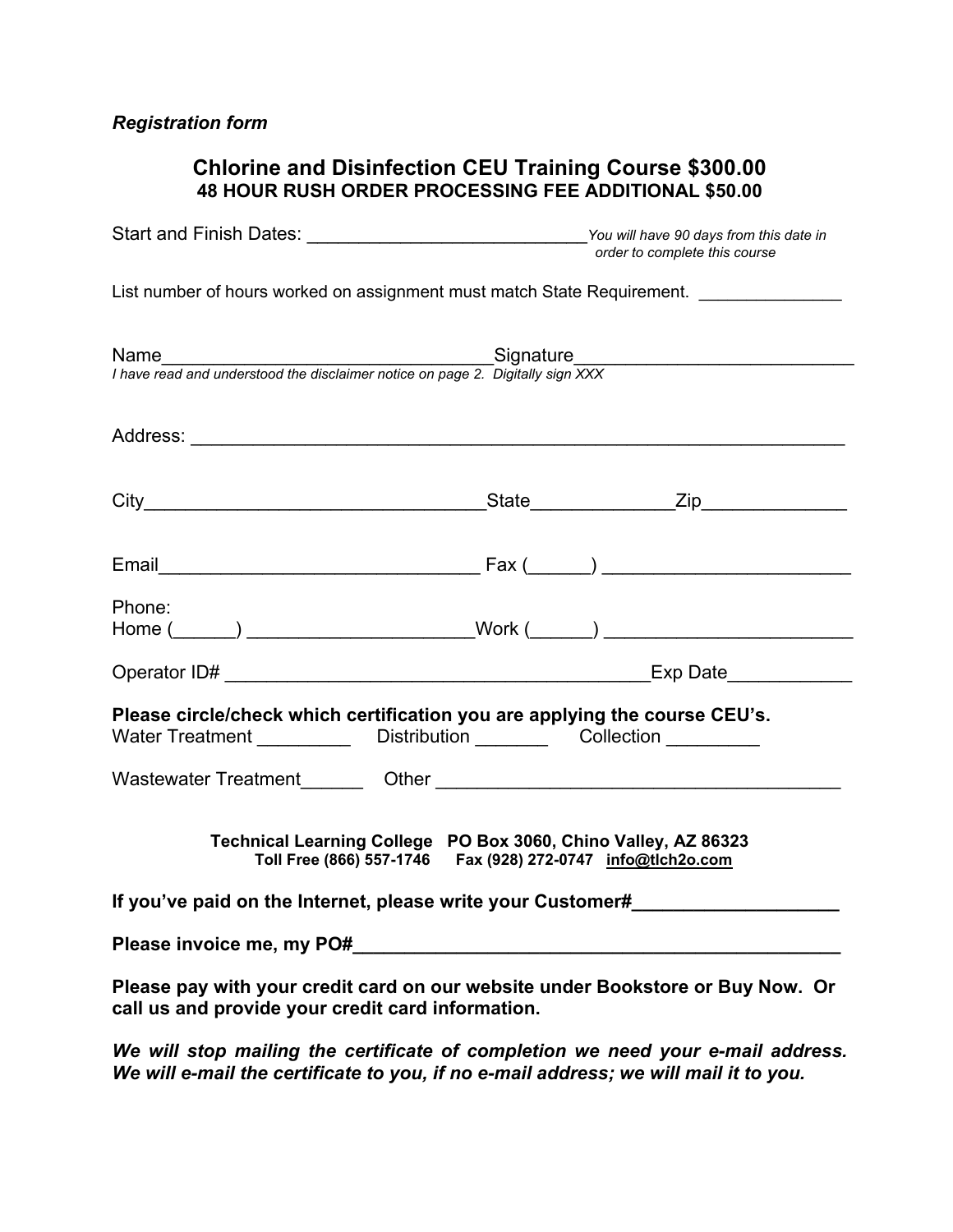#### **DISCLAIMER NOTICE**

I understand that it is my responsibility to ensure that this CEU course is either approved or accepted in my State for CEU credit. I understand State laws and rules change on a frequent basis and I believe this course is currently accepted in my State for CEU or contact hour credit, if it is not, I will not hold Technical Learning College responsible. I fully understand that this type of study program deals with dangerous, changing conditions and various laws and that I will not hold Technical Learning College, Technical Learning Consultants, Inc. (TLC) liable in any fashion for any errors, omissions, advice, suggestions or neglect contained in this CEU education training course or for any violation or injury, death, neglect, damage or loss of your license or certification caused in any fashion by this CEU education training or course material suggestion or error or my lack of submitting paperwork. It is my responsibility to call or contact TLC if I need help or assistance and double-check to ensure my registration page and assignment has been received and graded. It is my responsibility to ensure all information is correct and to abide with all rules and regulations.

**State Approval Listing Link,** check to see if your State accepts or has pre-approved this course. Not all States are listed. Not all courses are listed. If the course is not accepted for CEU credit, we will give you the course free if you ask your State to accept it for credit.

**Professional Engineers**; Most states will accept our courses for credit but we do not officially list the States or Agencies. Please check your State for approval.

### **State Approval Listing URL…**

*<http://www.abctlc.com/downloads/PDF/CEU%20State%20Approvals.pdf>*

*You can obtain a printed version of the course from TLC for an additional \$169.95 plus shipping charges.* 

### **AFFIDAVIT OF EXAM COMPLETION**

I affirm that I personally completed the entire text of the course. I also affirm that I completed the exam without assistance from any outside source. I understand that it is my responsibility to file or maintain my certificate of completion as required by the state or by the designation organization.

#### **Grading Information**

In order to maintain the integrity of our courses we do not distribute test scores, percentages or questions missed. Our exams are based upon pass/fail criteria with the benchmark for successful completion set at 70%. Once you pass the exam, your record will reflect a successful completion and a certificate will be issued to you.

### **All downloads are tracked and monitored for security purposes.**

**No refunds.**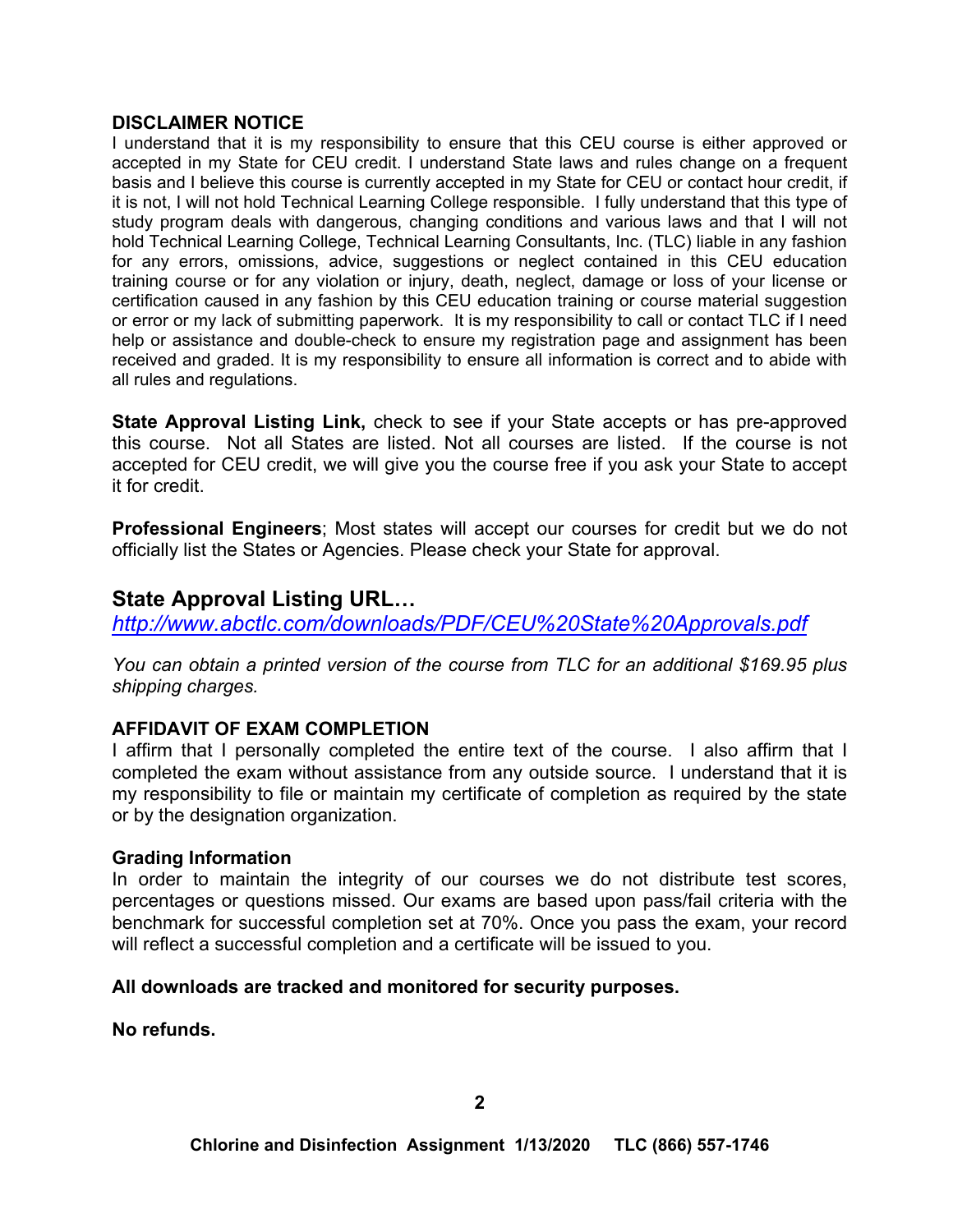# **For Texas TCEQ Wastewater Licensed Operators**

# **Wastewater/Collections Rule Changes**

### **Rule Changes and Updates for Domestic Wastewater Systems**

On Nov. 4, 2014, TCEQ commissioners adopted revisions to 30 Texas Administrative Code (TAC), Chapter 217, Design Criteria for Domestic Wastewater Systems, and "readopted" previously repealed rules in 30 TAC, Chapter 317, Design Criteria Prior to 2008.

### *Some of the changes to Chapter 217 include:*

- Adding new definitions and clarifying existing definitions;
- Adding design criteria and approval requirements for rehabilitation of existing infrastructure;
- Adding design criteria for new technologies, including cloth filters and air lift pumps;
- Making changes to reflect modern practices, standards and trends;
- Modifying rule language to improve readability and enforceability; and
- Modifying the design organic loadings and flows for a new wastewater treatment facility.

### **SUBCHAPTER A: ADMINISTRATIVE REQUIREMENTS §§217.1 - 217.18**

Effective December 4, 2015 §217.1. Applicability. (a) Applicability. (1) This chapter applies to the design, operation, and maintenance of: (A) domestic wastewater treatment facilities that are constructed with plans and specifications received and approved by the executive director after the effective date of the amendments to this chapter; (B) treatment units that are altered, constructed, or re-rated with plans and specifications received and approved by the executive director after the effective date of the amendments to this chapter; (C) collection systems that are constructed with plans and specifications received and approved by the executive director after the effective date of the amendments to this chapter; (D) collection system units that are altered, constructed, or re-rated with plans and specifications received and approved by the executive director after the effective date of the amendments to this chapter; (E) existing domestic wastewater treatment facilities that do not have a current Texas Pollutant Discharge Elimination System permit or a Texas Land Application Permit and are required to have an active wastewater permit; (F) existing wastewater treatment facilities and collection systems that never received approval for plans and specifications from the executive director; and (G) collection system rehabilitation projects covered in §217.56(c) and §217.69 of this title (relating to Trenchless Pipe Installation; and Maintenance, Inspection, and Rehabilitation of the Collection System). (2) Domestic wastewater treatment facilities, treatment units, collection systems, and collection system units with plans and specifications approved by the executive director that were received on or after August 28, 2008 and before the effective date of this chapter must comply with the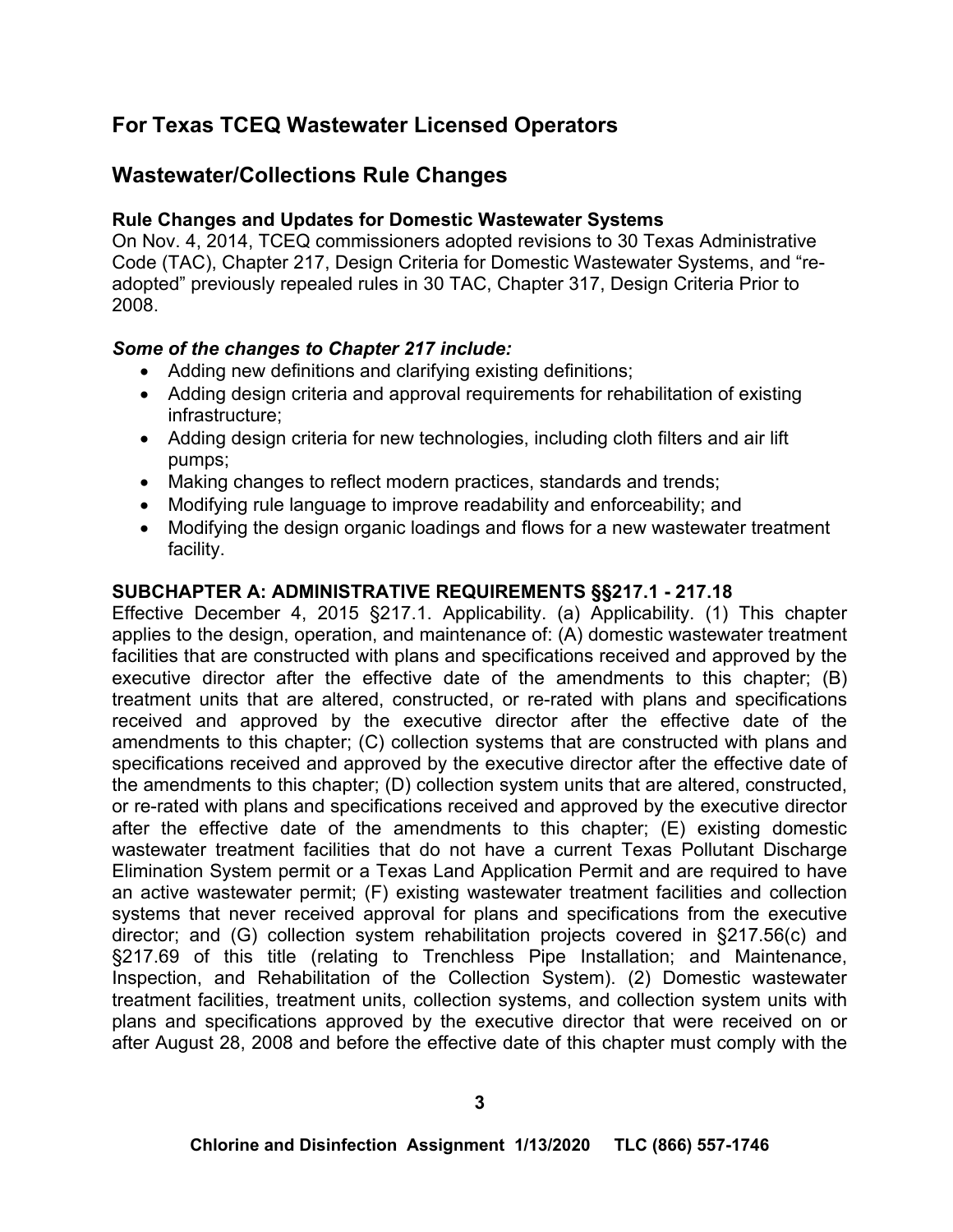rules in this chapter, as they existed immediately before the effective date of the amendments to this chapter.

The rules in Texas Commission on Environmental Quality Page 2 Chapter 217 - Design Criteria for Domestic Wastewater Systems effect immediately before the effective date of the amendments to this chapter are continued in effect for that purpose. (3) This chapter does not apply to: (A) the design, installation, operation, or maintenance of domestic wastewater treatment facilities, treatment units, collection systems, or collection system units with plans and specifications that were approved by the executive director on or before August 27, 2008, which are governed by Chapter 317 of this title (relating to Design Criteria Prior to 2008) or design criteria that preceded Chapter 317 of this title; and (B) systems regulated by Chapter 285 of this title (relating to On-Site Sewage Facilities); or collection systems or wastewater treatment facilities that collect, transport, treat, or dispose of wastewater that does not have the characteristics of domestic wastewater, although the wastewater may contain domestic wastewater.

(b) The executive director may grant variances from new requirements added by the amendments of this chapter to a person who proposes to construct, alter, or re-rate a collection system or wastewater treatment facility if the plans and specifications for the project are submitted within 180 days after the date the amendments to this chapter are effective, provided the plans and specifications comply with the rules in effect immediately prior to the amendment. Adopted November 4, 2015 Effective December 4, 2015

### **The link to the rules is available on the TCEQ website at <https://www.tceq.texas.gov/rules/indxpdf.html>**

 $\mathcal{L}_\text{max}$  , and the contract of the contract of the contract of the contract of the contract of the contract of the contract of the contract of the contract of the contract of the contract of the contract of the contr

\_\_\_\_\_\_\_\_\_\_\_\_\_\_\_\_\_\_\_\_\_\_\_\_\_\_\_\_\_\_\_\_\_\_\_\_\_\_\_\_\_\_\_\_\_\_\_\_\_\_\_\_\_

*For Texas Students Only….* 

Please sign and date this notice

Printed Name

Signature **Date**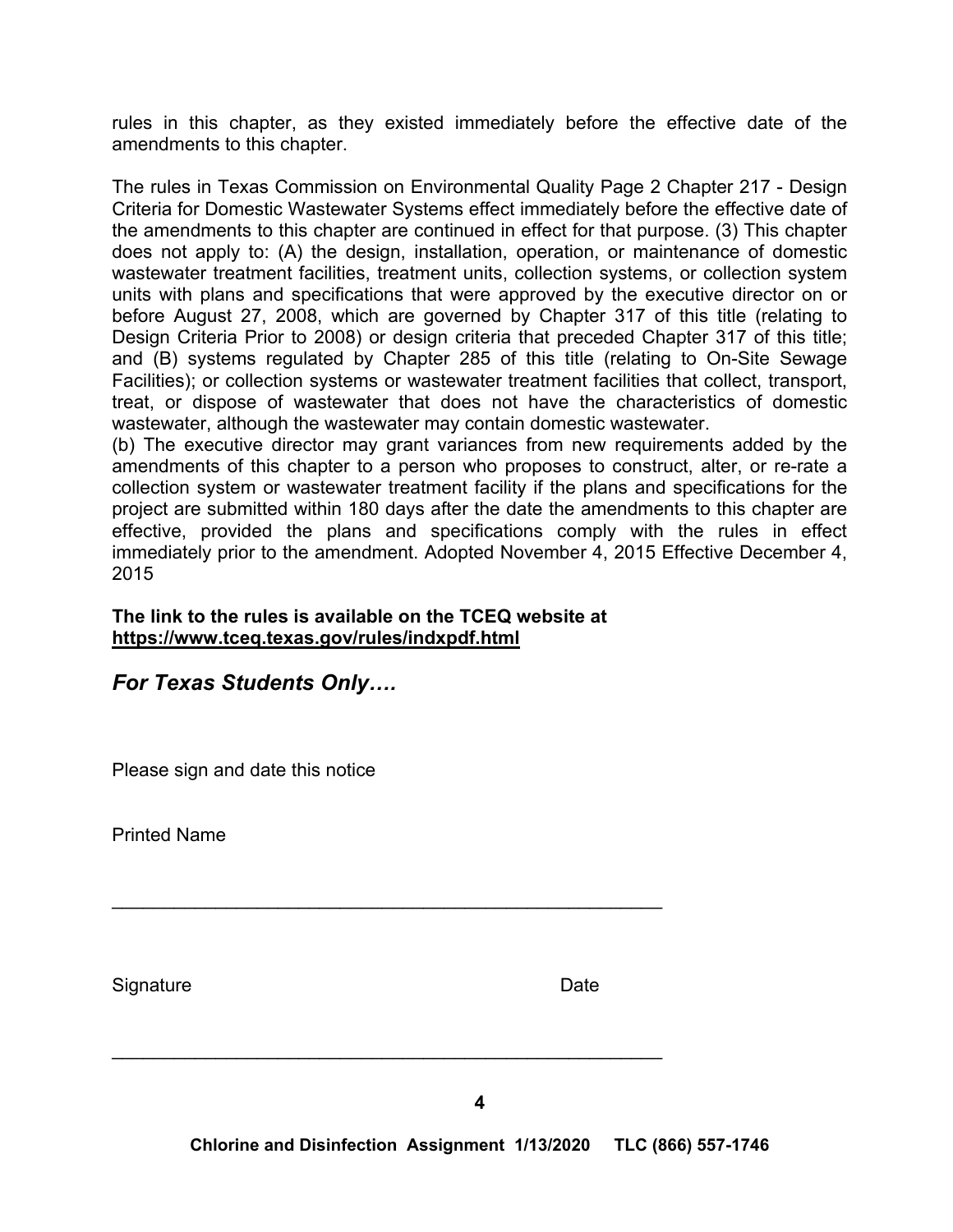# **Texas Students Only Acknowledgement of Notice of Potential Ineligibility for License**

*You are required to sign and return to TLC or your credit will not be reported.* 

 $\mathcal{L}_\text{max}$  , and the contract of the contract of the contract of the contract of the contract of the contract of the contract of the contract of the contract of the contract of the contract of the contract of the contr

Name:

Date of Birth: \_\_\_\_\_\_\_\_\_\_\_\_\_\_\_\_\_\_\_\_\_\_\_\_\_\_\_\_\_\_\_\_\_\_\_\_\_\_\_\_\_\_\_\_\_\_\_\_\_

Email Address: \_\_\_\_\_\_\_\_\_\_\_\_\_\_\_\_\_\_\_\_\_\_\_\_\_\_\_\_\_\_\_\_\_\_\_\_\_\_\_\_\_\_\_\_\_\_\_\_

By signing this form, I acknowledge that Technical Learning College notified me of the following:

 the potential ineligibility of an individual who has been convicted of an offense to be issued an occupational license by the Texas Commission on Environmental Quality (TCEQ) upon completion of the educational program;

 the current TCEQ Criminal Conviction Guidelines for Occupational Licensing, which describes the process by which the TCEQ's Executive Director determines whether a criminal conviction:

 renders a prospective applicant an unsuitable candidate for an occupational license;

warrants the denial of a renewal application for an existing license; or

warrants revocation or suspension of a license previously granted.

 the right to request a criminal history evaluation from the TCEQ under Texas Occupations Code Section 53.102; and

 that the TCEQ may consider an individual to have been convicted of an offense for the purpose of denying, suspending or revoking a license under circumstances described in Title 30 Texas Administrative Code Section 30.33.

| <b>Enrollee Signature:</b> | Date: |
|----------------------------|-------|
|                            |       |

Name of Training Provider/Organization: Technical Learning College

Contact Person: Melissa Durbin Role/Title: Dean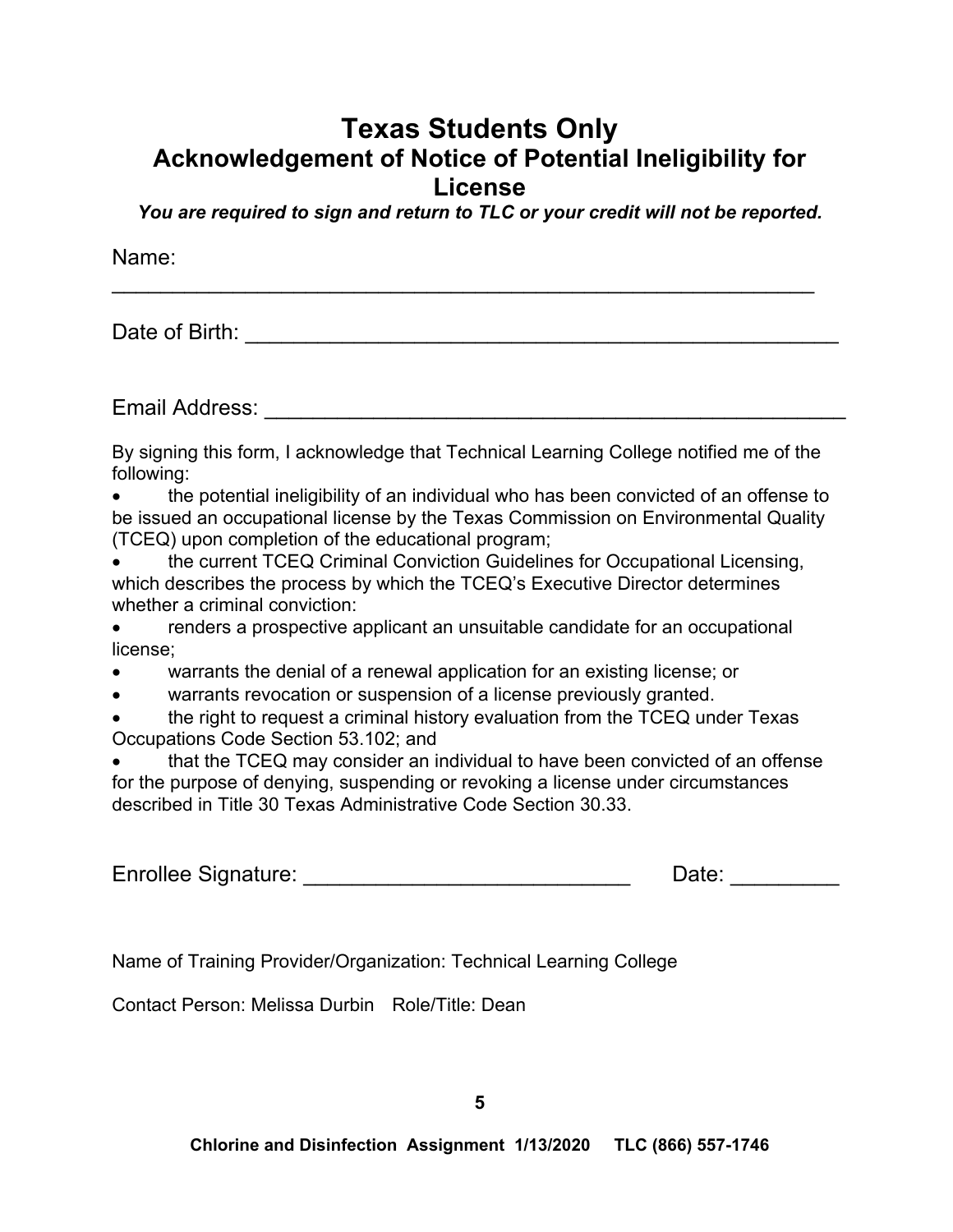**Chlorine and Disinfection Assignment 1/13/2020 TLC (866) 557-1746**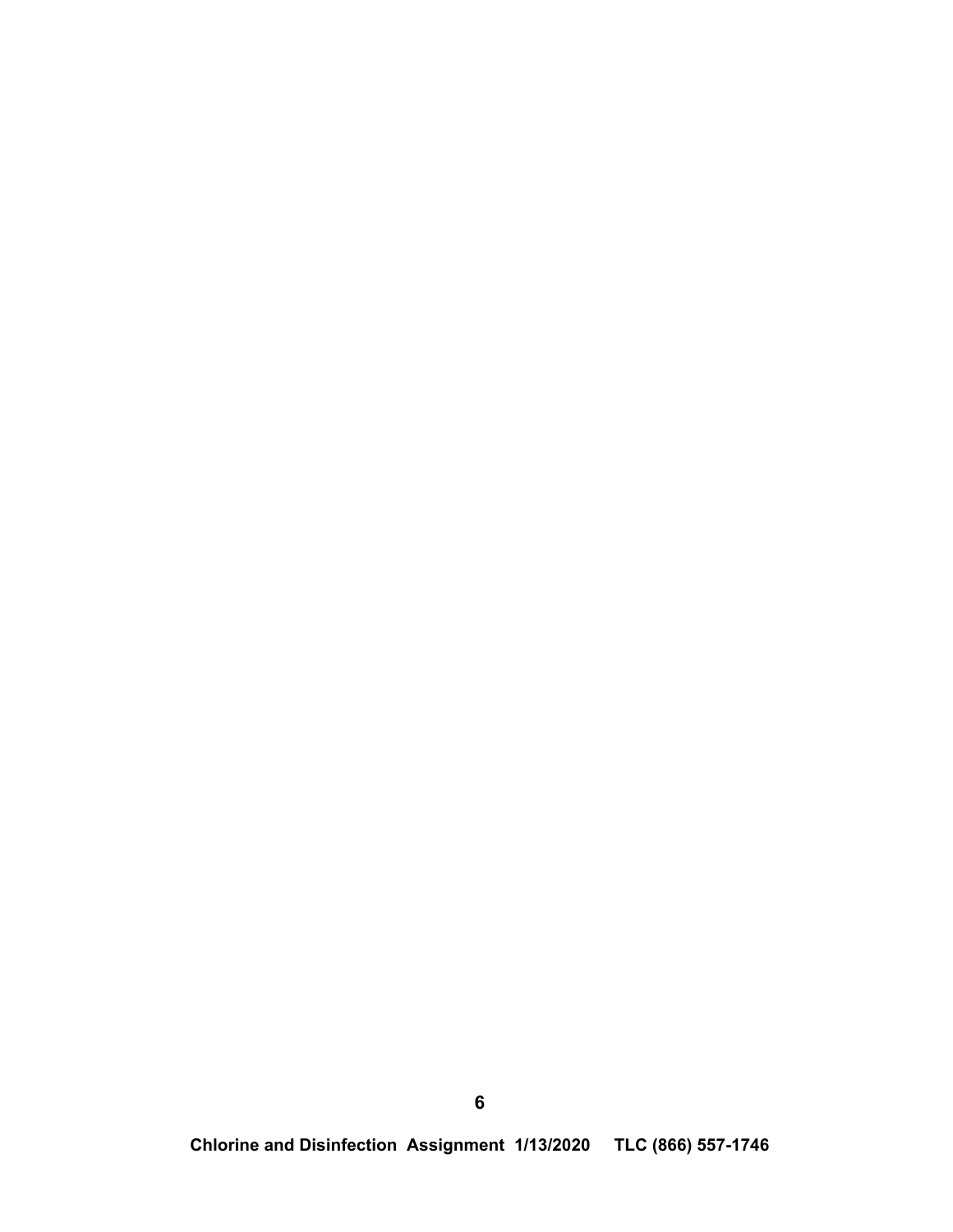# **CERTIFICATION OF COURSE PROCTOR**

Technical Learning College requires that our students who takes a correspondence or home study program course must pass a proctored course reading, quiz and final examination. The proctor must complete and provide to the school a certification form approved by the commission for each examination administered by the proctor.

**Instructions**. When a student completes the course work, fill out the blanks in this section and provide the form to the proctor with the examination.

Name of Course: **Name of Course:** 

Name of Licensee: **Name of Licensee:** 

**Instructions to Proctor**. After an examination is administered, complete and return this certification and examination to the school in a sealed exam packet or in pdf format.

I certify that:

- 1. I am a disinterested third party in the administration of this examination. I am not related by blood, marriage or any other relationship to the licensee which would influence me from properly administering the examination.
- 2. The licensee showed me positive photo identification prior to completing the examination.
- 3. The enclosed examination was administered under my supervision on . The licensee received no assistance and had no access to books, notes or reference material.
- 4. I have not permitted the examination to be compromised, copied, or recorded in any way or by any method.
- 5. Provide an estimate of the amount of time the student took to complete the assignment.

Time to complete the entire course and final exam.

Notation of any problem or concerns:

Name and Telephone of Proctor (please print):

Signature of Proctor

 $\overline{a}$ 

 $\overline{a}$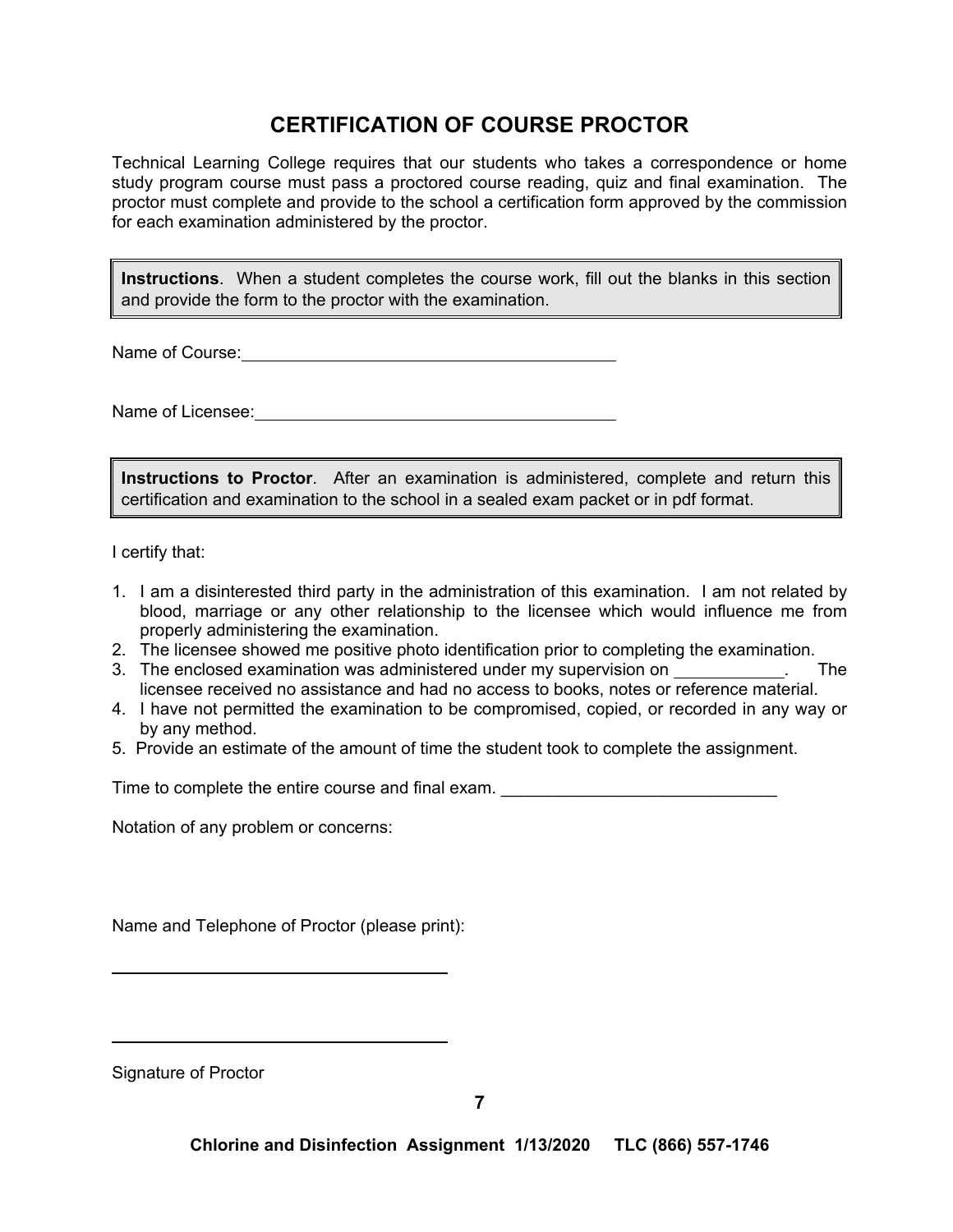**Chlorine and Disinfection Assignment 1/13/2020 TLC (866) 557-1746**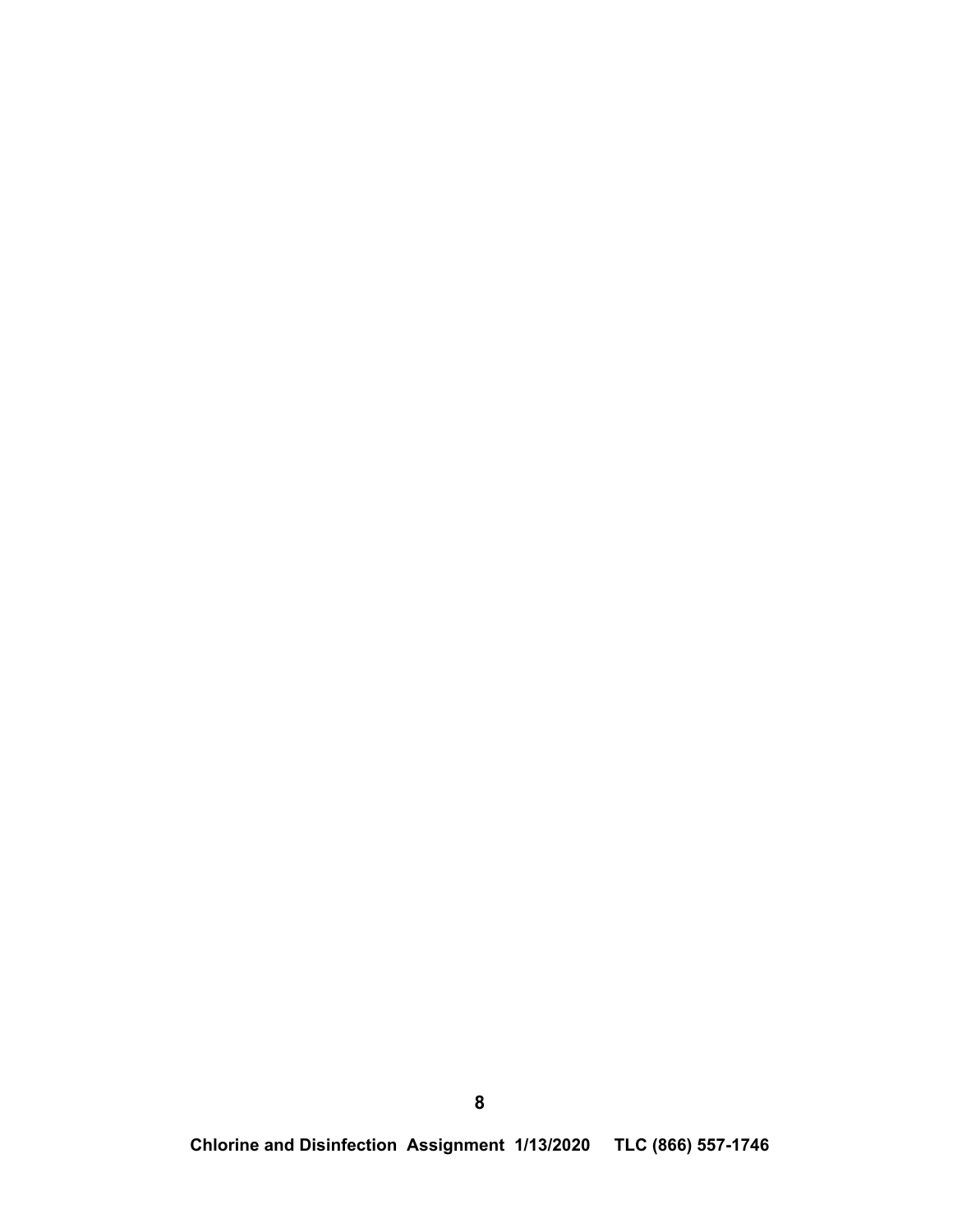### **Chlorine and Disinfection CEU Course Answer Key**

*Name \_\_\_\_\_\_\_\_\_\_\_\_\_\_\_\_\_\_\_\_\_\_\_\_\_\_\_ Telephone # \_\_\_\_\_\_\_\_\_\_\_\_\_\_\_\_\_\_\_\_\_* 

*Method of Course acceptance confirmation. Please fill this section* 

**It is your sole responsibly to ensure this course is accepted for credit in your State. No refunds. Did you check with your State agency to ensure this course is accepted for credit?** 

Website Telephone Call Email Spoke to

**Did you receive the approval number, if applicable? \_\_\_\_\_\_\_\_\_\_\_\_\_\_\_\_\_\_\_\_\_\_\_** 

What is the course approval number, if applicable?

*Please circle, underline, bold or X only one correct answer* 

Please Circle, Bold, Underline or X, one answer per question. A **felt tipped pen** works best.

| 1. ABCD | 16. A B C D | 31. A B C D | 46. A B     |
|---------|-------------|-------------|-------------|
| 2. ABCD | 17. A B     | 32. A B C D | 47. A B C D |
| 3. ABCD | 18. A B C D | 33. A B C D | 48. A B C D |
| 4. A B  | 19. A B     | 34. A B C D | 49. A B C D |
| 5. ABCD | 20. A B     | 35. A B C D | 50. A B C D |
| 6. ABCD | 21. A B C D | 36. A B C D | 51. A B C D |
| 7. ABCD | 22. A B C D | 37. A B C D | 52. A B C D |
| 8. ABCD | 23. A B C D | 38. A B C D | 53. A B C D |
| 9. ABCD | 24. A B C D | 39. A B C D | 54. A B     |
| 10.ABCD | 25. A B     | 40. A B C D | 55. A B     |
| 11.ABCD | 26. A B     | 41. A B C D | 56. A B     |
| 12.AB   | 27. A B     | 42. A B C D | 57. A B     |
| 13.AB   | 28. A B     | 43. A B     | 58. A B     |
| 14.AB   | 29. A B C D | 44. A B     | 59. A B     |
| 15.AB   | 30. A B C D | 45. A B     | 60. A B C D |
|         |             |             |             |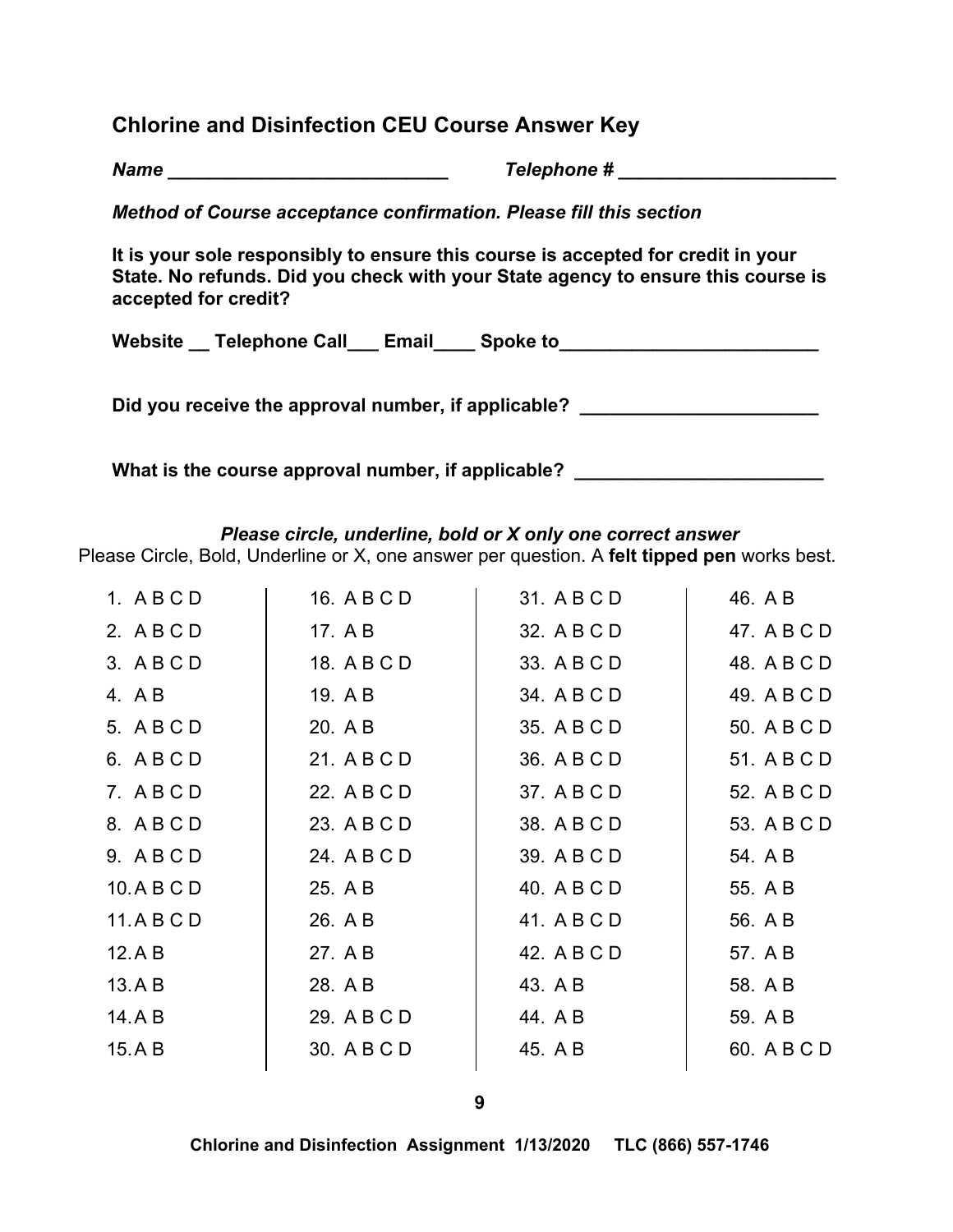| <b>Chlorine and Disinfection Assignment</b> |              | TLC © 1/13/2020<br>10 | www.abctlc.com |
|---------------------------------------------|--------------|-----------------------|----------------|
| 93. A B                                     | 126. A B C D | 159. A B C D          | 192. A B C D   |
| 92. A B                                     | 125. A B C D | 158. A B              | 191. A B C D   |
| 91. A B                                     | 124. A B C D | 157. A B C D          | 190. A B       |
| 90. A B                                     | 123. A B C D | 156. A B C D          | 189. A B C D   |
| 89. A B                                     | 122. A B C D | 155. A B C D          | 188. AB        |
| 88. A B C D                                 | 121. A B C D | 154. A B C D          | 187. A B       |
| 87. A B                                     | 120. A B C D | 153. A B C D          | 186. A B C D   |
| 86. A B                                     | 119. ABCD    | 152. A B C D          | 185. A B       |
| 85. A B                                     | 118. ABCD    | 151. AB               | 184. A B       |
| 84. A B                                     | 117. ABCD    | 150. A B C D          | 183. A B       |
| 83. A B C D                                 | 116. A B     | 149. A B C D          | 182. A B C D   |
| 82. A B C D                                 | 115. ABCD    | 148. A B C D          | 181. A B C D   |
| 81. A B C D                                 | 114. A B C D | 147. A B C D          | 180. A B       |
| 80. A B C D                                 | 113. ABCD    | 146. A B C D          | 179. A B C D   |
| 79. A B                                     | 112. A B C D | 145. A B C D          | 178. A B C D   |
| 78. A B                                     | 111. ABCD    | 144. ABCD             | 177. ABCD      |
| 77. A B C D                                 | 110. ABCD    | 143. ABCD             | 176. A B C D   |
| 76. A B C D                                 | 109. ABCD    | 142. A B C D          | 175. A B       |
| 75. A B C D                                 | 108. A B C D | 141. A B C D          | 174. A B C D   |
| 74. A B C D                                 | 107. A B C D | 140. A B              | 173. A B C D   |
| 73. A B C D                                 | 106. A B C D | 139. A B              | 172. A B C D   |
| 72. A B C D                                 | 105. ABCD    | 138. A B C D          | 171. A B C D   |
| 71. A B C D                                 | 104. ABCD    | 137. A B              | 170. A B C D   |
| 70. A B                                     | 103. A B C D | 136. A B C D          | 169. A B C D   |
| 69. A B                                     | 102. A B C D | 135. A B C D          | 168. A B C D   |
| 68. A B                                     | 101. AB      | 134. A B C D          | 167. A B C D   |
| 67. A B                                     | 100. A B     | 133. A B C D          | 166. A B C D   |
| 66. A B                                     | 99. AB       | 132. A B C D          | 165. A B C D   |
| 65. A B C D                                 | 98. A B C D  | 131. A B              | 164. A B C D   |
| 64. A B C D                                 | 97. A B C D  | 130. AB               | 163. A B C D   |
| 63. A B                                     | 96. A B      | 129. A B              | 162. A B C D   |
| 62. A B C D                                 | 95. A B C D  | 128. A B              | 161. A B C D   |
| 61. A B                                     | 94. A B C D  | 127. A B C D          | 160. A B C D   |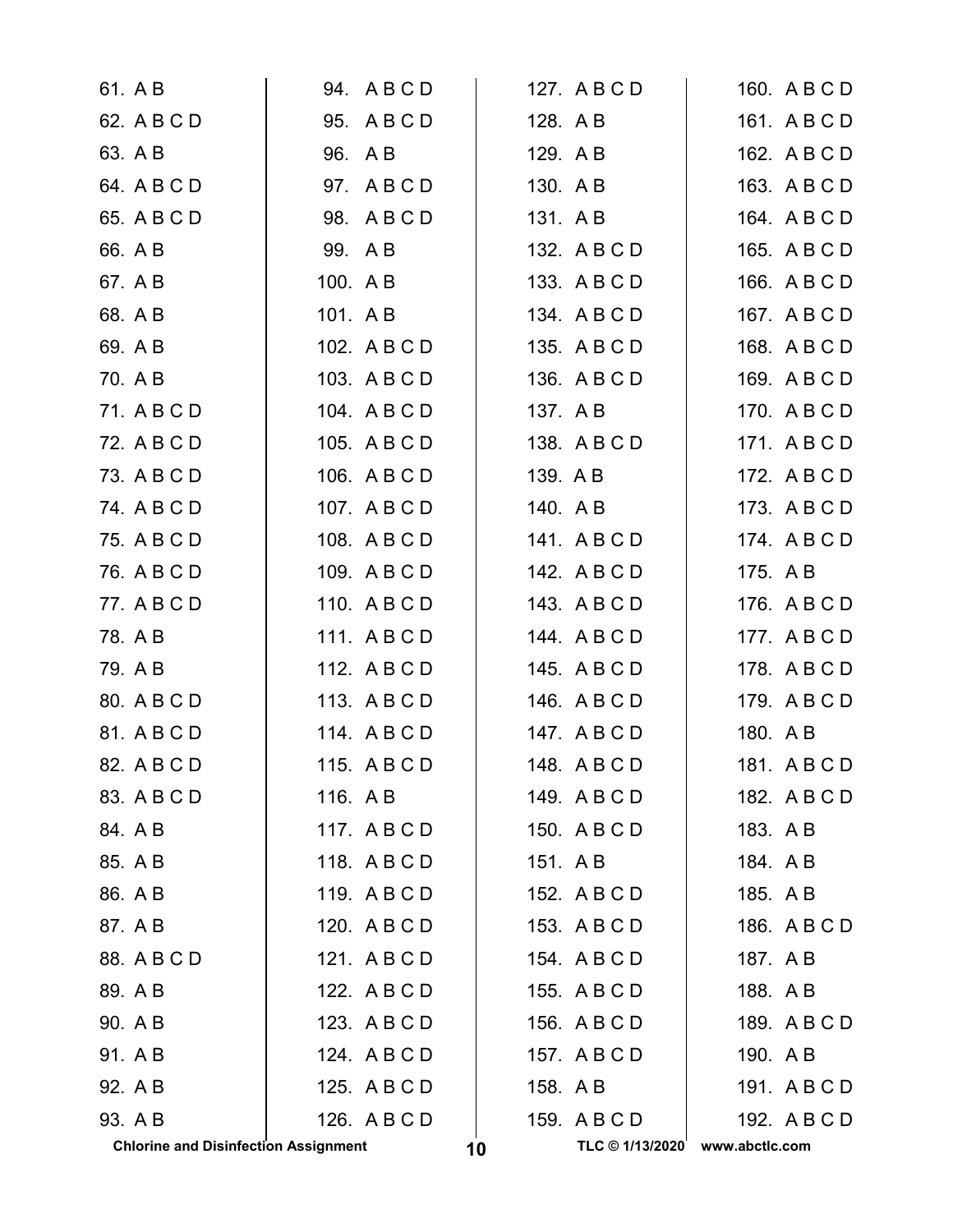|          | <b>Chlorine and Disinfection Assignment</b> |          | 11           |          | TLC © 1/13/2020 www.abctlc.com |          |              |
|----------|---------------------------------------------|----------|--------------|----------|--------------------------------|----------|--------------|
| 225. A B |                                             | 258. A B |              |          | 291. A B C D                   |          | 324. A B C D |
| 224. AB  |                                             |          | 257. ABCD    |          | 290. A B C D                   | 323. A B |              |
| 223. A B |                                             | 256. A B |              |          | 289. ABCD                      | 322. A B |              |
|          | 222. A B C D                                |          | 255. A B C D |          | 288. A B C D                   |          | 321. A B C D |
|          | 221. A B C D                                |          | 254. A B C D | 287. A B |                                |          | 320. A B C D |
|          | 220. A B C D                                | 253. A B |              |          | 286. A B C D                   |          | 319. ABCD    |
|          | 219. ABCD                                   |          | 252. A B C D |          | 285. A B C D                   | 318. AB  |              |
| 218. AB  |                                             | 251. A B |              |          | 284. ABCD                      | 317. AB  |              |
| 217. AB  |                                             |          | 250. A B C D |          | 283. A B C D                   | 316. AB  |              |
|          | 216. ABCD                                   |          | 249. ABCD    |          | 282. A B C D                   | 315. A B |              |
|          | 215. A B C D                                |          | 248. A B C D |          | 281. ABCD                      | 314. AB  |              |
|          | 214. A B C D                                | 247. AB  |              |          | 280. A B C D                   | 313. AB  |              |
|          | 213. A B C D                                | 246. AB  |              |          | 279. A B C D                   | 312. AB  |              |
|          | 212. A B C D                                |          | 245. A B C D |          | 278. A B C D                   |          | 311. A B C D |
| 211. A B |                                             |          | 244. A B C D |          | 277. ABCD                      |          | 310. ABCD    |
|          | 210. A B C D                                | 243. A B |              |          | 276. A B C D                   |          | 309. A B C D |
| 209. AB  |                                             |          | 242. A B C D |          | 275. A B C D                   |          | 308. A B C D |
| 208. A B |                                             |          | 241. A B C D |          | 274. ABCD                      | 307. A B |              |
|          | 207. A B C D                                |          | 240. A B C D |          | 273. A B                       |          | 306. A B C D |
|          | 206. A B C D                                |          | 239. A B C D |          | 272. A B C D                   | 305. A B |              |
|          | 205. A B C D                                |          | 238. ABCD    |          | 271. ABCD                      | 304. AB  |              |
|          | 204. A B C D                                | 237. A B |              |          | 270. A B C D                   | 303. A B |              |
|          | 203. A B C D                                | 236. A B |              |          | 269. A B C D                   | 302. A B |              |
|          | 202. A B C D                                |          | 235. A B C D |          | 268. A B C D                   | 301. AB  |              |
| 201. A B |                                             |          | 234. A B C D |          | 267. A B C D                   | 300. A B |              |
|          | 200. A B C D                                |          | 233. A B C D |          | 266. A B C D                   | 299. AB  |              |
|          | 199. A B C D                                |          | 232. A B C D |          | 265. A B C D                   |          | 298. A B C D |
|          | 198. A B C D                                |          | 231. A B C D |          | 264. A B C D                   |          | 297. A B C D |
| 197. AB  |                                             |          | 230. A B C D | 263. A B |                                |          | 296. A B C D |
| 196. A B |                                             |          | 229. A B C D | 262. A B |                                |          | 295. A B C D |
| 195. A B |                                             |          | 228. A B C D |          | 261. A B C D                   |          | 294. A B C D |
|          | 194. ABCD                                   | 227. A B |              |          | 260. A B C D                   |          | 293. A B C D |
|          | 193. A B C D                                | 226. A B |              |          | 259. A B C D                   |          | 292. A B C D |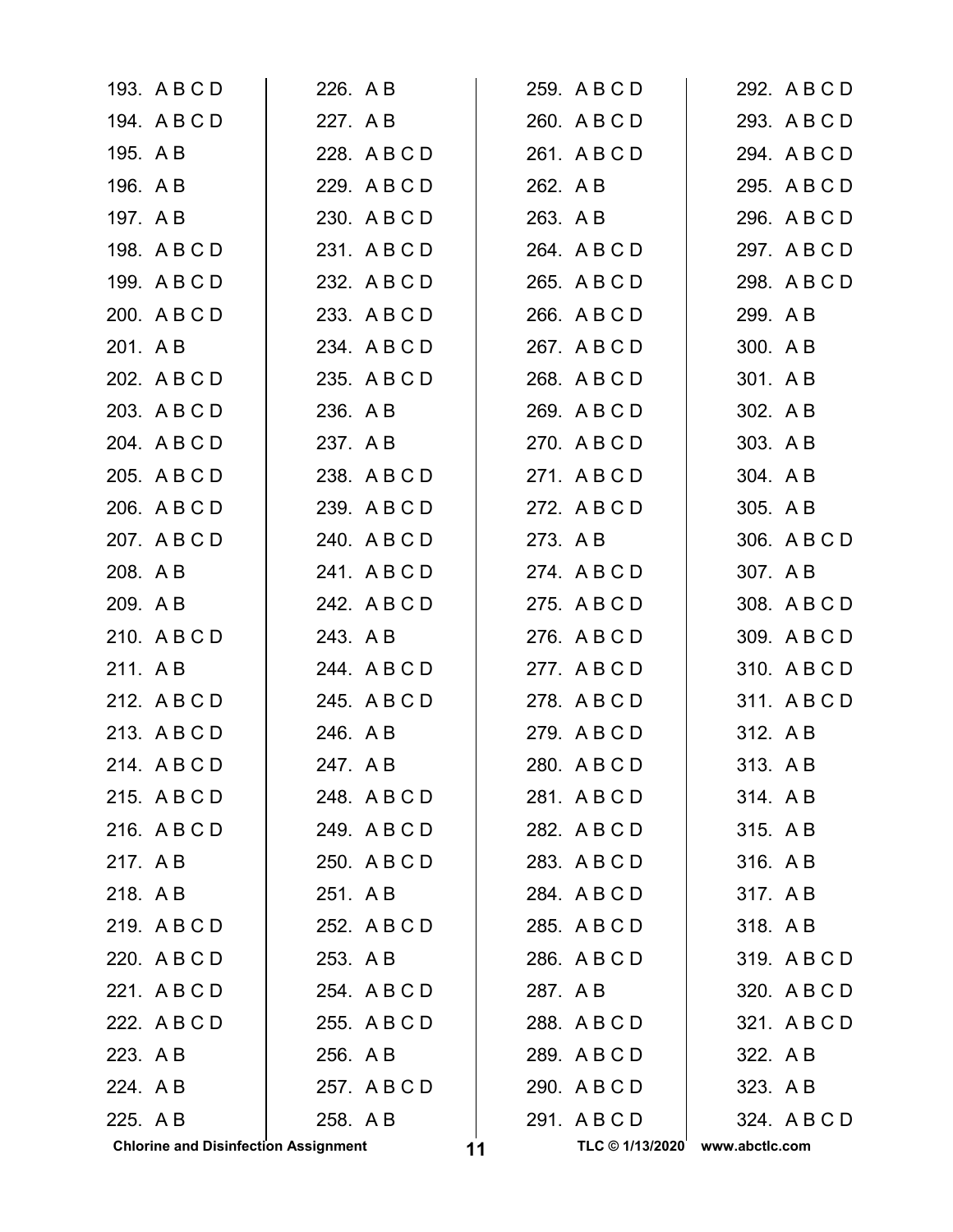| 325. A B C D                                | 358. A B C D | 391. A B C D          | 424. A B C D   |
|---------------------------------------------|--------------|-----------------------|----------------|
| 326. AB                                     | 359. A B C D | 392. A B              | 425. A B C D   |
| 327. AB                                     | 360. A B C D | 393. AB               | 426. A B C D   |
| 328. AB                                     | 361. A B C D | 394. A B C D          | 427. A B C D   |
| 329. AB                                     | 362. A B C D | 395. A B C D          | 428. A B C D   |
| 330. AB                                     | 363. AB      | 396. A B C D          | 429. A B C D   |
| 331. AB                                     | 364. AB      | 397. ABCD             | 430. A B C D   |
| 332. A B C D                                | 365. A B     | 398. A B C D          | 431. A B C D   |
| 333. A B C D                                | 366. A B C D | 399. A B C D          | 432. A B       |
| 334. A B C D                                | 367. A B C D | 400. A B C D          | 433. A B       |
| 335. A B C D                                | 368. A B C D | 401. A B C D          | 434. A B       |
| 336. A B C D                                | 369. A B C D | 402. A B C D          | 435. A B C D   |
| 337. A B C D                                | 370. A B C D | 403. A B C D          | 436. A B C D   |
| 338. AB                                     | 371. A B C D | 404. A B              | 437. A B C D   |
| 339. AB                                     | 372. A B C D | 405. A B C D          | 438. A B       |
| 340. A B C D                                | 373. AB      | 406. A B C D          | 439. A B       |
| 341. ABCD                                   | 374. A B C D | 407. ABCD             | 440. A B       |
| 342. A B C D                                | 375. A B C D | 408. A B C D          | 441. ABCD      |
| 343. A B                                    | 376. A B C D | 409. AB               | 442. A B       |
| 344. ABCD                                   | 377. ABCD    | 410. A B              | 443. A B       |
| 345. A B                                    | 378. A B C D | 411. AB               | 444. AB        |
| 346. A B C D                                | 379. A B C D | 412. A B              | 445. A B C D   |
| 347. ABCD                                   | 380. A B C D | 413. AB               | 446. A B C D   |
| 348. ABCD                                   | 381. ABCD    | 414. AB               | 447. ABCD      |
| 349. ABCD                                   | 382. ABCD    | 415. A B              | 448. A B C D   |
| 350. ABCD                                   | 383. AB      | 416. ABCD             | 449. ABCD      |
| 351. AB                                     | 384. AB      | 417. ABCD             | 450. A B C D   |
| 352. A B C D                                | 385. A B     | 418. ABCD             | 451. ABCD      |
| 353. A B C D                                | 386. ABCD    | 419. ABCD             | 452. A B C D   |
| 354. A B                                    | 387. ABCD    | 420. A B C D          | 453. A B C D   |
| 355. ABCD                                   | 388. A B C D | 421. ABCD             | 454. A B C D   |
| 356. A B C D                                | 389. ABCD    | 422. A B C D          | 455. A B C D   |
| 357. A B C D                                | 390. A B C D | 423. A B              | 456. A B C D   |
| <b>Chlorine and Disinfection Assignment</b> |              | TLC © 1/13/2020<br>12 | www.abctlc.com |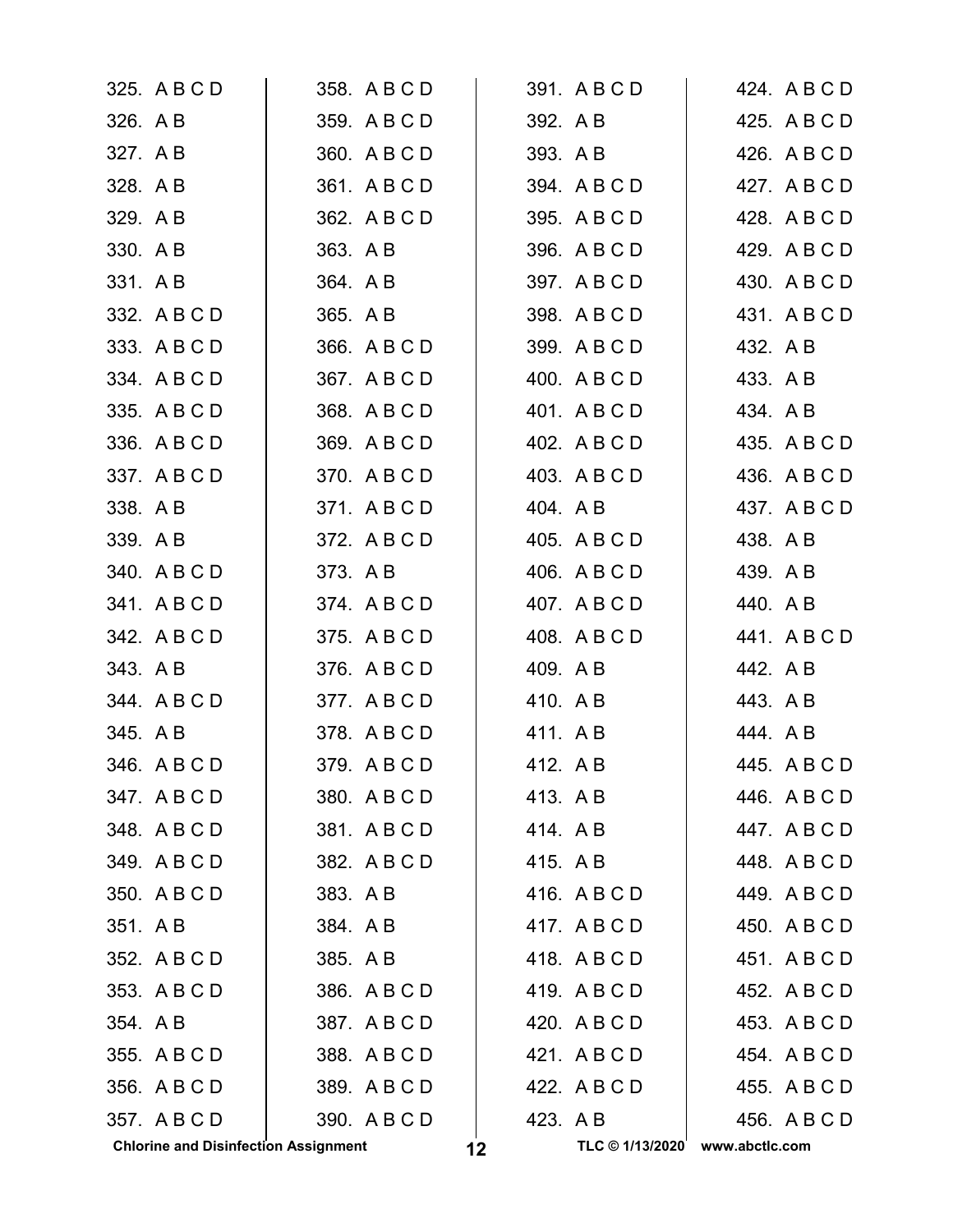| 457. ABCD    | 468. A B C D | 479. ABCD    | 490. A B C D |
|--------------|--------------|--------------|--------------|
| 458. A B C D | 469. A B C D | 480. A B C D | 491. ABCD    |
| 459. A B C D | 470. A B     | 481. AB      | 492. A B C D |
| 460. A B C D | 471. ABCD    | 482. A B C D | 493. A B     |
| 461. A B     | 472. A B C D | 483. A B C D | 494. A B C D |
| 462. A B C D | 473. A B     | 484. A B C D | 495. A B     |
| 463. A B C D | 474. AB      | 485. A B     | 496. A B C D |
| 464. A B C D | 475. A B     | 486. AB      | 497. A B C D |
| 465. A B C D | 476. A B C D | 487. ABCD    | 498. A B C D |
| 466. A B C D | 477. ABCD    | 488. ABCD    | 499. A B C D |
| 467. ABCD    | 478. A B C D | 489. ABCD    | 500. A B C D |
|              |              |              |              |

*I understand that I am 100 percent responsible to ensure that TLC receives the Assignment and Registration Key. I will not hold TLC liable for any errors or damages and will abide with rules on page 2. I understand that TLC has a zero tolerance towards not following their rules, cheating or hostility towards staff or instructors. I need to complete the entire assignment for credit. There is no credit for partial assignment completion. My exam was proctored.* 

*I will contact TLC if I do not hear back from them within 2 days of assignment submission. I will forfeit my purchase costs and will not receive credit or a refund if I do not abide with TLC's rules. I will not hold TLC liable for any errors, injury, death or non-compliance with rules. I will abide with all federal and state rules and rules found on page 2.* 

**Please Sign that you understand and will abide with TLC's Rules.** 

# **\_\_\_\_\_\_\_\_\_\_\_\_\_\_\_\_\_\_\_\_\_\_\_\_\_\_\_\_\_\_\_\_\_\_\_\_\_\_\_\_\_\_\_\_\_\_\_\_\_\_\_\_\_\_ Signature**

*Please write down any questions you were not able to find the answers or that have errors.*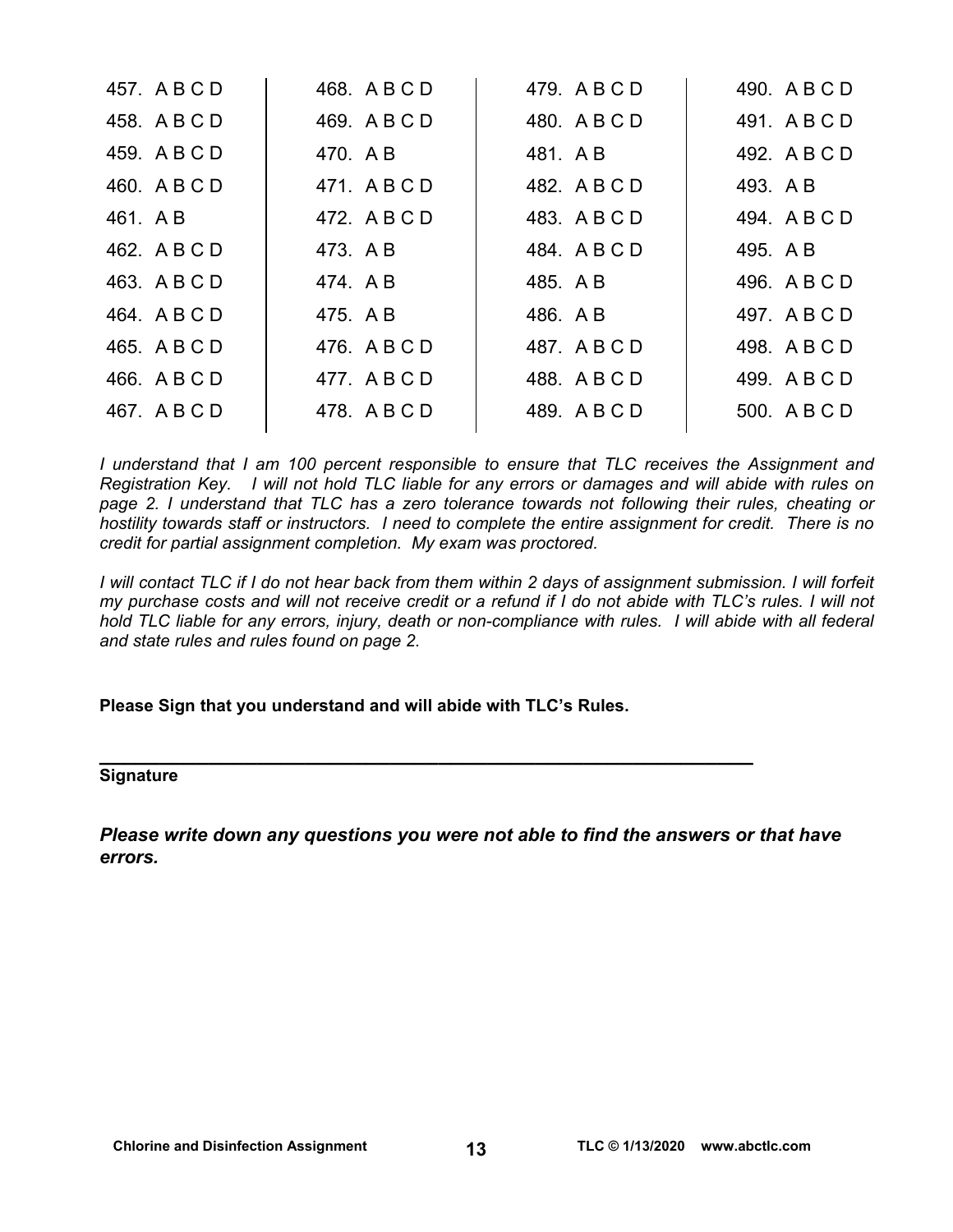### **When Finished with Your Assignment**

### **REQUIRED DOCUMENTS**

Please scan the **Registration Page, Answer Key, Survey and Driver's License** and email it to [info@TLCH2O.com.](mailto:info@TLCH2O.com) 

### **IPhone Scanning Instructions**

If you are unable to scan, take a photo of these documents with your **iPhone** and send these photos to TLC, info@TLCH2O.com.

### **FAX**

If you are unable to scan and email, please fax these to TLC, if you fax, call to confirm that we received your paperwork. **(928) 468-0675**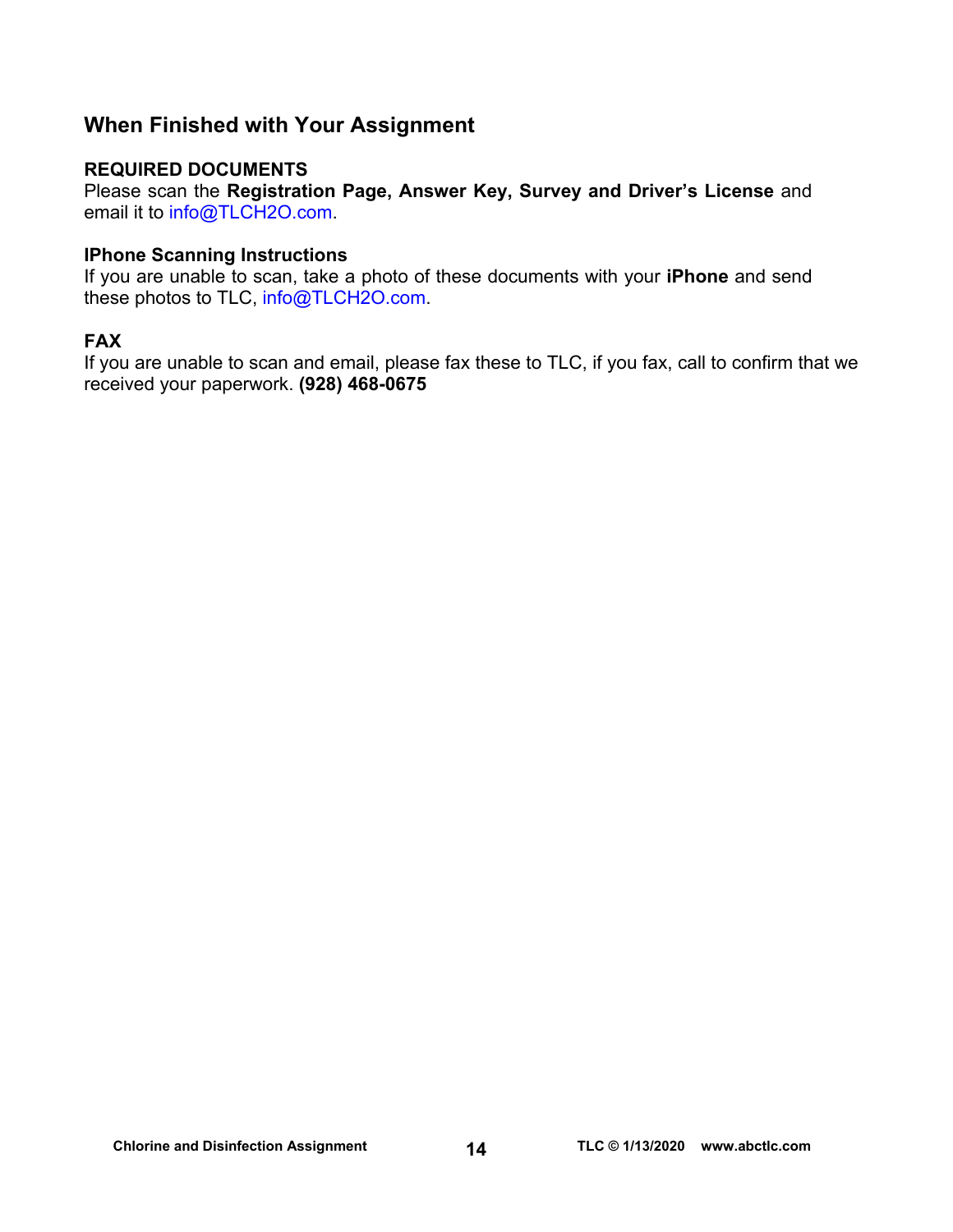### *Please e-mail or fax this survey along with your final exam*

### **CHLORINE AND DISINFECTION CEU TRAINING COURSE CUSTOMER SERVICE RESPONSE CARD**

|                                                                                                        |  |  |  | PHONE ______________________                                             |
|--------------------------------------------------------------------------------------------------------|--|--|--|--------------------------------------------------------------------------|
| <b>ANSWER IN THE AREA BELOW.</b>                                                                       |  |  |  | PLEASE COMPLETE THIS FORM BY CIRCLING THE NUMBER OF THE APPROPRIATE      |
| Please rate the difficulty of your course.<br>Very Easy 0 1 2 3 4 5 Very Difficult                     |  |  |  |                                                                          |
| Please rate the difficulty of the testing process.<br>Very Easy $0$ $1$ $2$ $3$ $4$ $5$ Very Difficult |  |  |  |                                                                          |
| Very Similar 0 1 2 3 4 5 Very Different                                                                |  |  |  | Please rate the subject matter on the exam to your actual field or work. |
|                                                                                                        |  |  |  | How did you hear about this Course?                                      |
| What would you do to improve the Course?                                                               |  |  |  |                                                                          |

 $\mathcal{L}_\mathcal{L} = \mathcal{L}_\mathcal{L} = \mathcal{L}_\mathcal{L} = \mathcal{L}_\mathcal{L} = \mathcal{L}_\mathcal{L} = \mathcal{L}_\mathcal{L} = \mathcal{L}_\mathcal{L} = \mathcal{L}_\mathcal{L} = \mathcal{L}_\mathcal{L} = \mathcal{L}_\mathcal{L} = \mathcal{L}_\mathcal{L} = \mathcal{L}_\mathcal{L} = \mathcal{L}_\mathcal{L} = \mathcal{L}_\mathcal{L} = \mathcal{L}_\mathcal{L} = \mathcal{L}_\mathcal{L} = \mathcal{L}_\mathcal{L}$ 

Any other concerns or comments.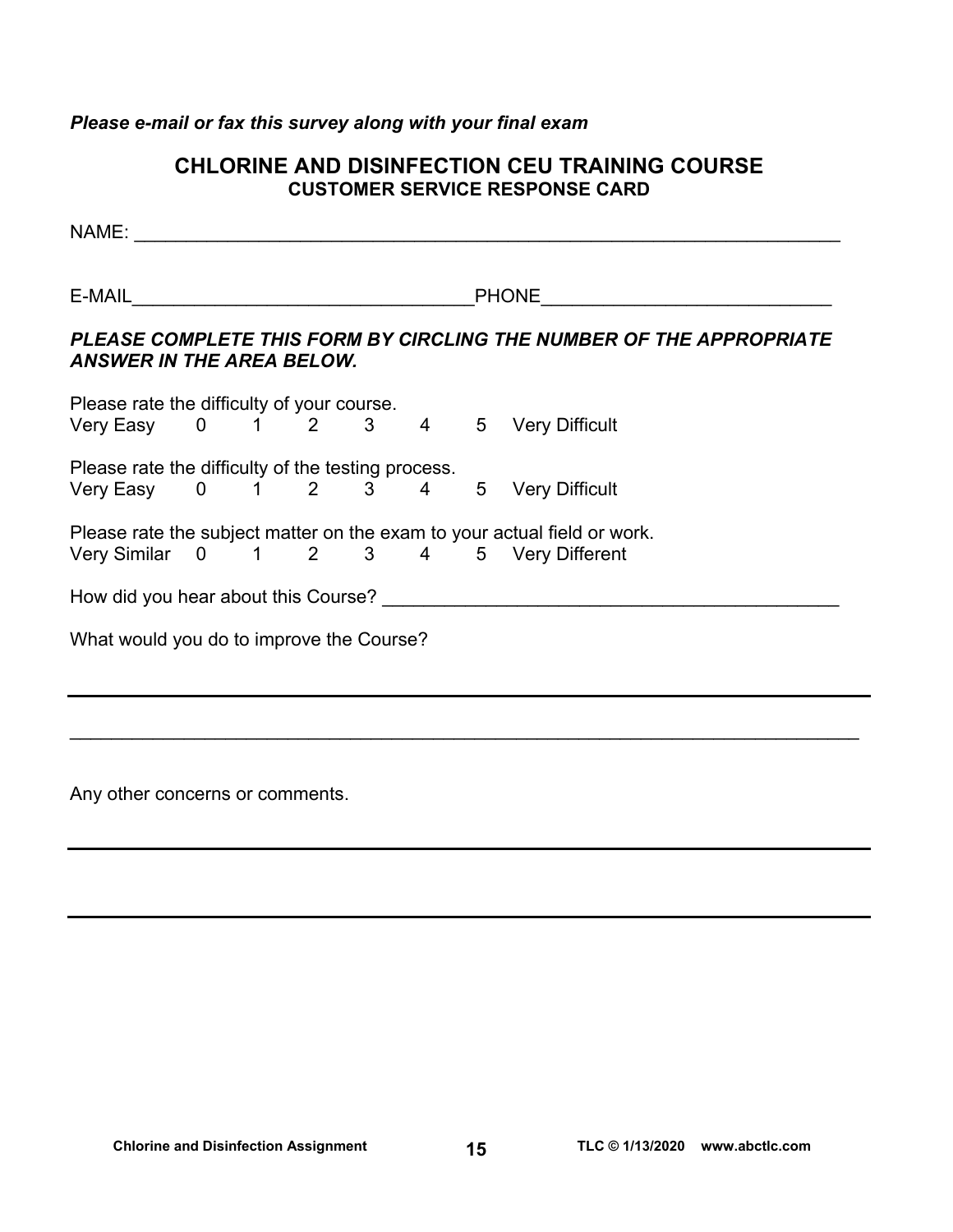*This course contains general EPA's SDWA federal rule requirements. Please be aware that each state implements water / sampling procedures/safety/ environmental / building regulations that may be more stringent than EPA's regulations. Check with your state environmental/health agency for more information. These rules change frequently and are often difficult to interpret and follow. Be careful to not be in non-compliance and do not follow this course for proper compliance.*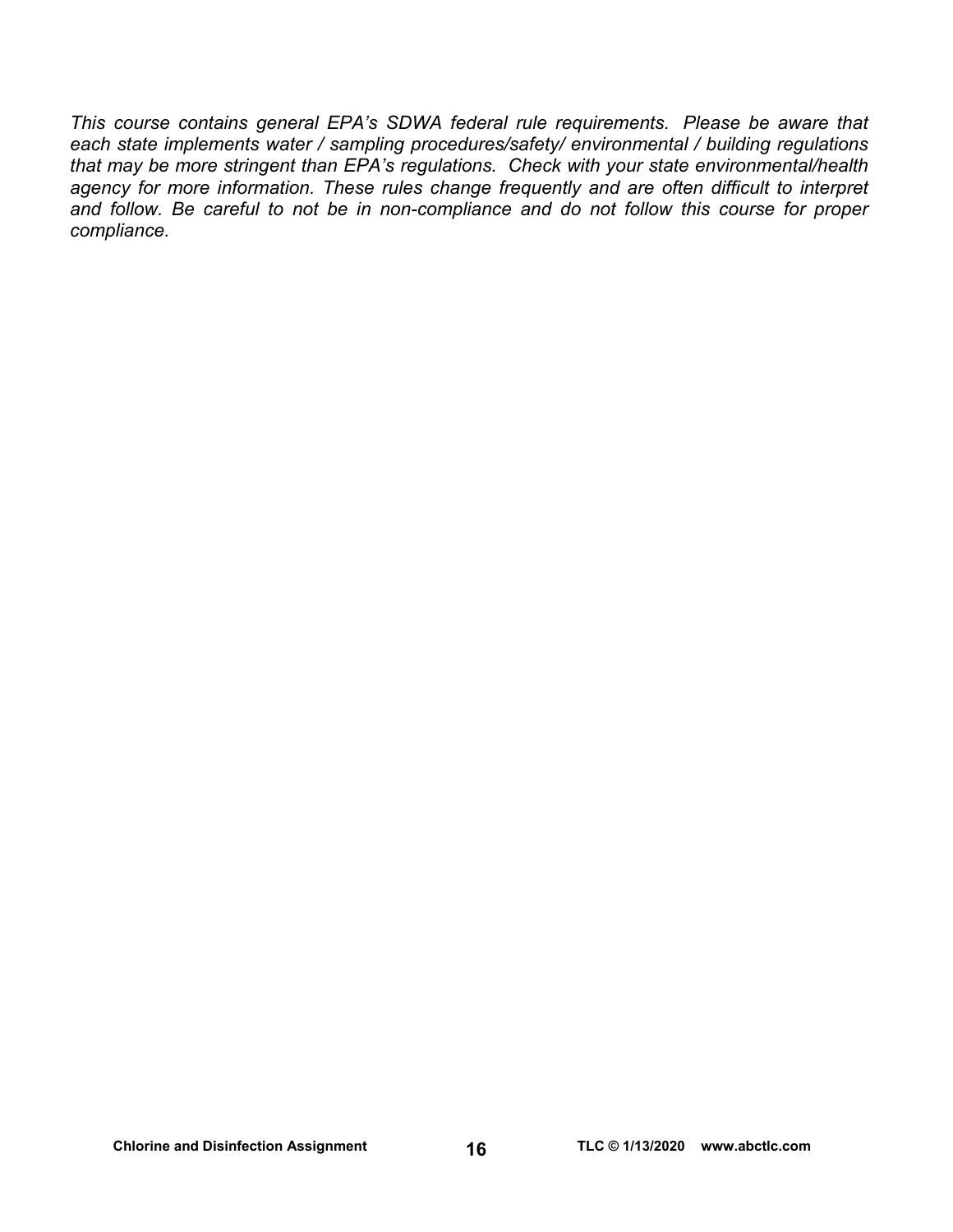# **Chlorine and Disinfection CEU Course Assignment**

The Chlorine and Disinfection CEU Assignment is available in Word on the Internet for your Convenience, please visit [www.ABCTLC.com an](http://www.ABCTLC.com)d download the assignment and e-mail it back to TLC.

You will have 90 days from the start of this course to complete in order to receive your Professional Development Hours (PDHs) or Continuing Education Unit (CEU). A score of 70 % is necessary to pass this course. If you should need any assistance, please email all concerns and the completed manual to [info@tlch2o.com.](mailto:info@tlch2o.com) 

We would prefer that you utilize the enclosed answer sheet in the front, but if you are unable to do so, type out your own answer key. Please include your name and address on your manual and make copy for yourself.

Multiple Choice, please select only one answer per question. There are no intentional trick questions.

# **Preface**

#### **Disinfection Essentials**

1. An operator of an onsite water or wastewater treatment plant needs to consider some of the safeguards that need to be in place as well. One decision to install a system could be the result of local concerns and potential to mitigate health risks, as well as?

- A. Improved community relations C. Net-positive environmental benefit
- B. Narrow tolerance D. None of the above

2. Environmental/Adverse Effects: Some systems may need to have additional treatment of the disinfected effluent in order to render it benign when released, while other systems may provide a netpositive environmental benefit through increased?

- A. Operating costs C. Oxygenation of the receiving waters
- B. Safeguards D. None of the above

3. Flow and Water Characteristics: If your system cannot correct for dry or wet weather flow rates of the receiving water body, \_\_\_\_\_\_\_\_\_\_\_\_ may also affect the system's appropriateness for your application.

- A. Off-site concerns C. Net-positive environmental benefit<br>B. Narrow tolerance D. None of the above
	- D. None of the above

4. Other than chlorine, there are primarily four basic disinfection systems currently available chlorination, ozone gas, ultraviolet radiation, and Chemical treatment.

A. True B. False

5. Selecting the right The requires understanding several factors governing the particular site and the water or wastewater to be treated.

- 
- A. Operating method C. Net-positive environmental benefit
- B. Disinfection weapon D. None of the above
-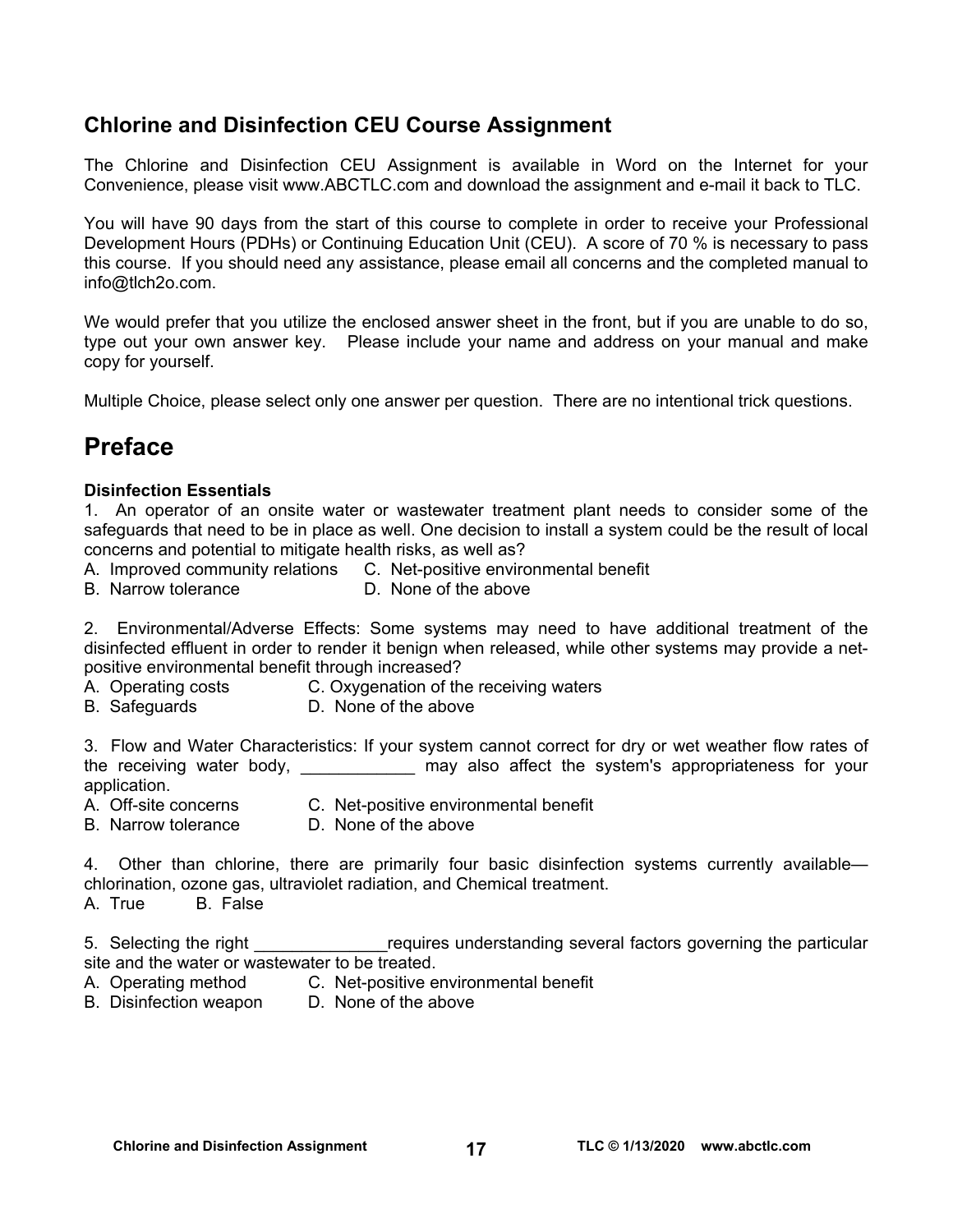6. Safety: A system will often require significant safety protection—such as use of breathing apparatus and protective clothing—as well as high levels of operator training, it may be advisable to explore other,

- A. Disinfectant systems C. Less intensive systems<br>B. Narrow tolerances D. None of the above
- B. Narrow tolerances

 $\mathcal{L}_\text{max}$  . The set of the set of the set of the set of the set of the set of the set of the set of the set of the set of the set of the set of the set of the set of the set of the set of the set of the set of the set

- 
- 

# **Waterborne Pathogens Section**

#### **Protozoan Caused Diseases**

7. Which of the following bugs is larger than bacteria and viruses but still microscopic; they invade and inhabit the gastrointestinal tract?

- A. Hepatitis A C. Protozoan pathogens
- B. E.coli D. None of the above

8. Some of the parasites enter the environment in a dormant form, with a protective cell wall, called a?

- A. Lamblia C. Cyst
- B. Shell D. None of the above

#### **Giardia lamblia**

9. Which of the following bugs has been responsible for more community-wide outbreaks of disease in the U.S. than any other, and drug treatment are not 100% effective?

- A. Giardia lamblia C. Giardiasis
- B. Cryptosporidiosis D. None of the above

10. All of these diseases, with the exception of \_\_\_\_\_\_\_\_\_\_\_\_\_\_\_\_\_\_\_, have one symptom in common: diarrhea. They also have the same mode of transmission, fecal-oral, whether through person-to-person or animal-to-person contact.

- A. HIV infection C. Hepatitis A
- B. Giardiasis D. None of the above

#### **Primary Waterborne Diseases Section Salmonella typhi**

11. Humans are the reservoir for the Salmonella typhi pathogen, which causes diarrheal illness, and also known as?

- A. Campylobacter **C. Typhoid fever**<br>B. Shigella dysenteriae **D. None of the above**
- B. Shigella dysenteriae

12. Shigella species, in the United States two-thirds of the shigellosis in the U.S. is caused by Shigella dysenteriae and the remaining one-third is caused by Shigella Campylobacter.

- A. True B. False
- 13. Campylobacter, the basics. It's a bacterium. It causes diarrheal illness.<br>A. True B. False
- **B.** False
- 14. Campylobacter is primarily associated with poultry, animals, and humans.
- A. True B. False
- (S) Means the answer can be plural or singular in nature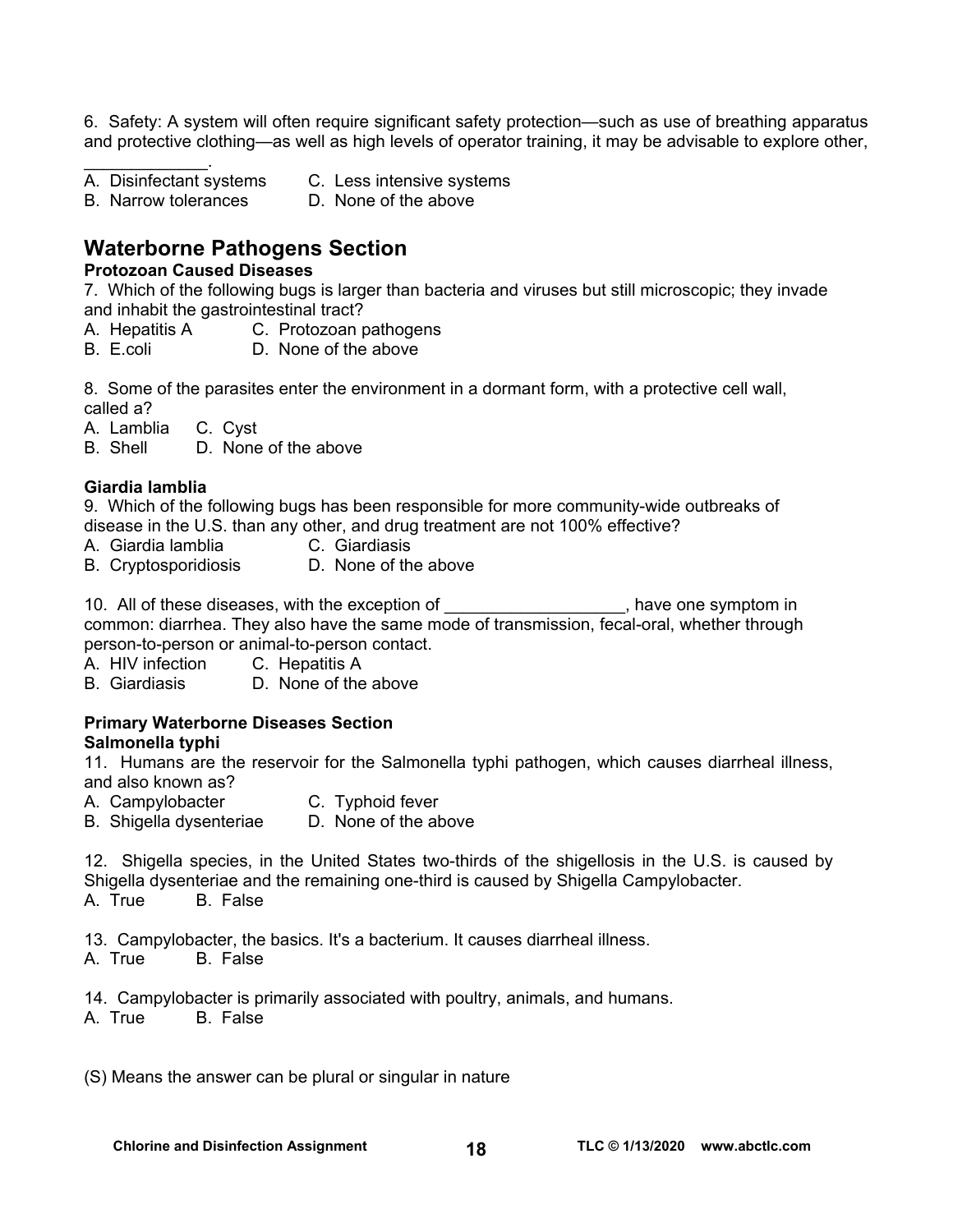15. Vibrio cholerae, the basics. It's a virus. It causes diarrheal illness, also known as cholera. It is typically associated with aquatic environments, shell stocks, and human. Vibrio cholerae has also been associated with ship ballast water.

A. True B. False

16. Which of the following is typically associated with soil and water?

A. Hepatitis A virus C. Pseudomonas

B. Legionella D. None of the above

17. Hepatitis A virus is resistant to combined chlorines, so it is important to have an adequate free chlorine residual. Fecal matter can shield Hepatitis A virus from chlorine.

A. True B. False

18. Humans are the reservoir for the Norovirus. Prevention strategies for this pathogen include?

A. Internal protection C. Containment protection

B. Source protection D. None of the above

19. Cryptosporidium is typically associated with animals and humans, and it can be acquired through consuming fecally contaminated food, contact with fecally contaminated soil and water. A. True B. False

20. Cryptosporidium, prevention. Prevention strategies for this pathogen include source protection. A CT value of 50 is required when dealing with fecally accidents. CT equals a concentration, in parts per million, while time equals a contact time in minutes. A. True B. False

21. Giardia prevention strategies for this pathogen include **the set in the set of set of the set of the set of t** and halogenation of drinking water.

A. Internal protection C. Containment protection

B. Source protection D. None of the above

22. Legionnaire's disease, which causes a severe pneumonia, and the second,

which is a non-pneumonia illness; it's typically an influenza-like illness, and it's less severe.

A. Pontiac fever C. Typhoid fever

B. Yellow fever D. None of the above

23. Legionella, prevention. Legionella in water systems. Hot water in tanks should be maintained between degrees Centigrade.

- A. 81 to 100 C. 71 and 77
- B. 110 to 210 D. None of the above

24. Schistosomatidae, the basics. It is a parasite. It is acquired through dermal contact, cercarial dermatitis. It is commonly known as?

- A. Swimmer's itch C. Hemorrhagic colitis
- B. Beaver fever D. None of the above

25. Schistosomatidae prevention strategies for this pathogen include Placing boric acid on berms or interrupting the life cycle of the parasite by treating birds with a lead.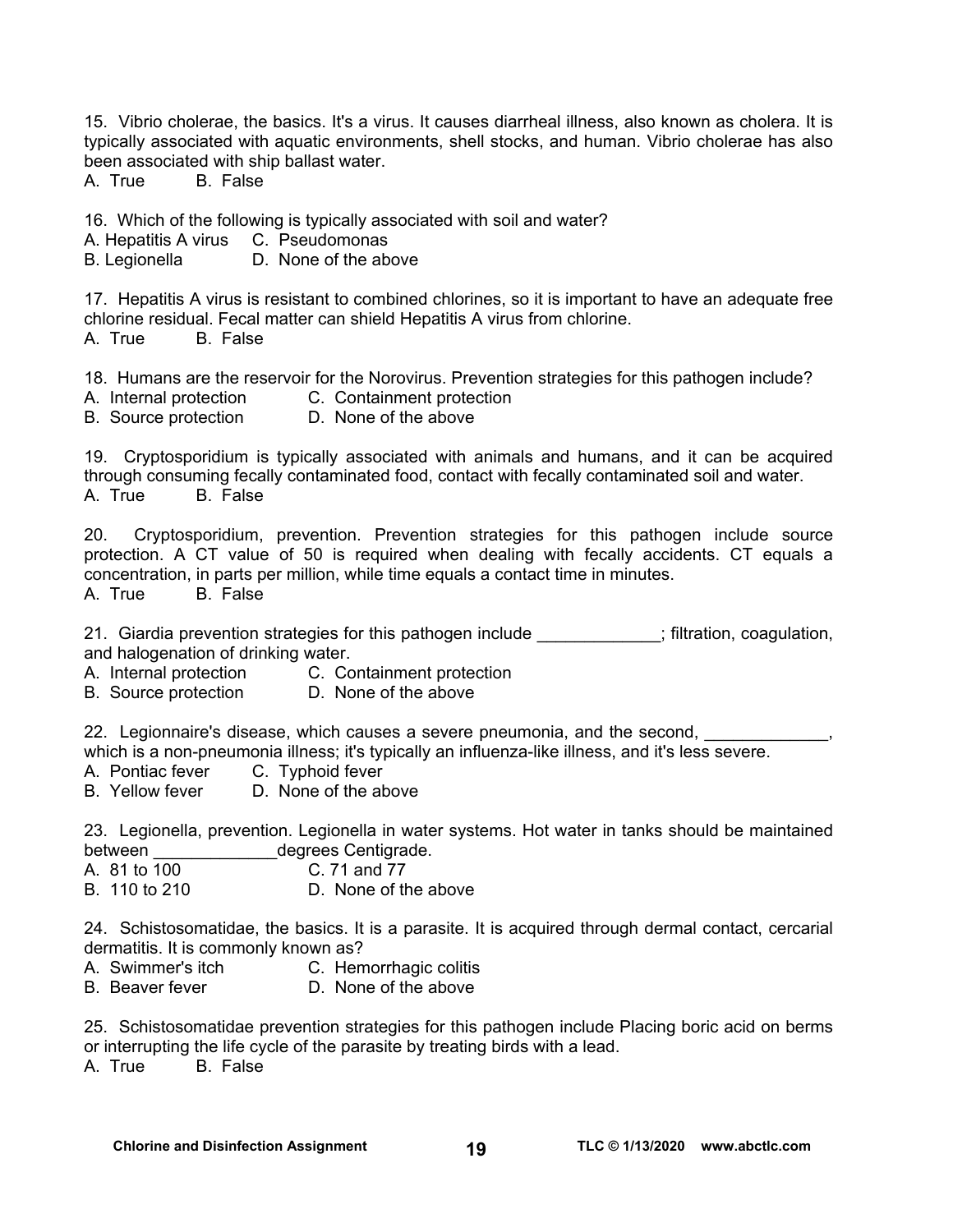#### **Waterborne Bacterial Diseases**

26. Campylobacteriosis is the most common diarrheal illness caused by bacteria. Other symptoms include abdominal pain, malaise, fever, nausea and vomiting; and begin three to five days after exposure. The illness is frequently over within two to five days and usually lasts no more than 10 days.

A. True B. False

27. Campylobacteriosis outbreaks have most often been associated with food, especially chicken and un-pasteurized milk, as well as un-chlorinated water. These organisms are also an important cause of "travelers' diarrhea." Medical treatment generally is not prescribed for campylobacteriosis because recovery is usually rapid.

A. True B. False

28. Cholera, Legionellosis, salmonellosis, shigellosis, yersiniosis, are other bacterial diseases that can be transmitted through water. All bacteria in water are readily killed or inactivated with chlorine or other disinfectants.

A. True B. False

#### **Dangerous Waterborne Microbes**

29. Which of the following are not necessarily agents of disease may indicate the presence of disease-carrying organisms?

- A. Fecal coliform bacteria C. Shigella dysenteriae
- B. Cryptosporidium D. None of the above

30. Which of the following is a parasite that enters lakes and rivers through sewage and animal waste. It causes gastrointestinal illness (e.g. diarrhea, vomiting, and cramps)?

- A. Coliform Bacteria C. Protozoa
- B. Cryptosporidium D. None of the above
- 31. Which of the following is a species of the rod-shaped bacterial genus Shigella?
- A. Fecal coliform bacteria C. Shigella dysenteriae
- B. Cryptosporidium D. None of the above

32. Which of the following is a parasite that enters lakes and rivers through sewage and animal waste. It causes cryptosporidiosis, a mild gastrointestinal disease. The disease can be severe or fatal for people with severely weakened immune systems.

- A. Coliform Bacteria C. Giardia lamblia
- B. Cryptosporidium D. None of the above
- 33. Which of the following can cause bacillary dysentery?
- A. Fecal coliform bacteria C. Shigella
- B. Cryptosporidium D. None of the above

34. Which of the following are Gram-negative, non-spore-forming, facultatively anaerobic, nonmotile bacteria.

- A. Fecal coliform bacteria C. Shigellae
- B. Cryptosporidium D. None of the above

(S) Means the answer can be plural or singular in nature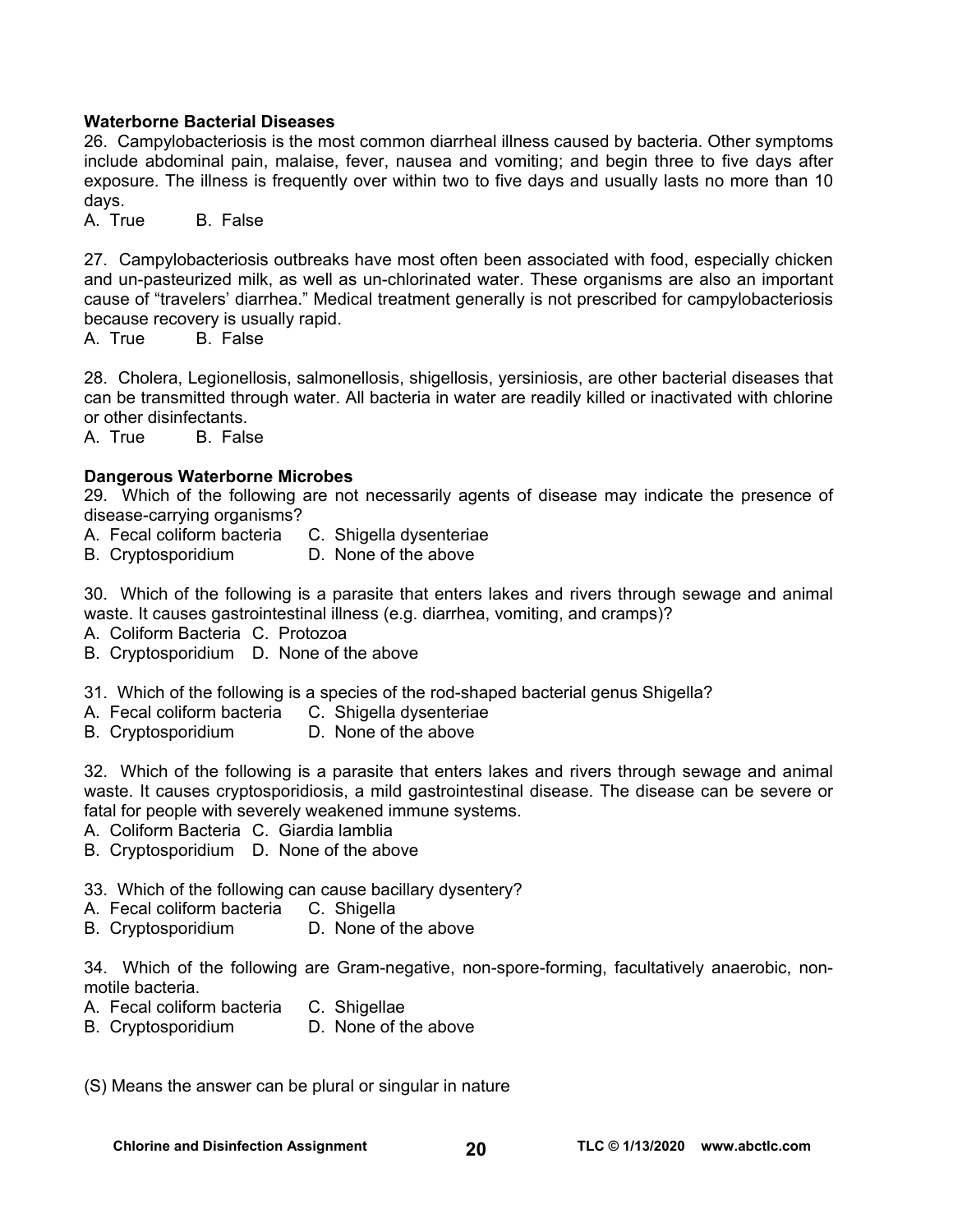35. Which of the following are microscopic organisms that live in the intestines of warm-blooded animals? They also live in the waste material, or feces, excreted from the intestinal tract. When fecal coliform bacteria are present in high numbers in a water sample, it means that the water has received fecal matter from one source or another.

A. Fecal coliform bacteria C. Shigella dysenteriae

B. Cryptosporidium D. None of the above

36. Which of the following are common in the environment and are generally not harmful? However, the presence of these bacteria in drinking water are usually a result of a problem with the treatment system or the pipes which distribute water, and indicates that the water may be contaminated with germs that can cause disease.

- A. Coliform Bacteria C. Giardia lamblia
- B. Cryptosporidium D. None of the above

37. Which of the following are bacteria whose presence indicates that the water may be contaminated with human or animal wastes? Microbes in these wastes can cause short-term effects, such as diarrhea, cramps, nausea, headaches, or other symptoms.

A. Fecal Coliform and E. coli C. Shigella dysenteriae

B. Cryptosporidium D. None of the above

#### **Bacteriological Monitoring Introduction**

38. Which of the following are usually harmless, occur in high densities in their natural environment and are easily cultured in relatively simple bacteriological media?

- A. Indicator bacteria C. Viruses
- B. Amoebas D. None of the above

39. Indicators in common use today for routine monitoring of drinking water include total coliforms, fecal coliforms, and?

- A. Cryptosporidium C. Escherichia coli (E. coli)
- B. Protozoa D. None of the above
- 40. According to the text, the routine microbiological analysis of your water is for?
- A. Contamination C. Coliform bacteria<br>
B. Colloids B. None of the above
- D. None of the above

#### **Bacteria Sampling**

- 41. Water samples for  $\blacksquare$  must always be collected in a sterile container.
- A. Amoebas C. Viruses
- B. Bacteria tests D. None of the above

#### **Methods**

42. The MMO-MUG test, a product marketed as \_\_\_\_\_\_\_\_\_\_\_\_, is the most common. The sample results will be reported by the laboratories as simply coliforms present or absent.

- A. Colilert **C.** Total coliform analysis
- B. Coliform D. None of the above

#### **Microbial Regulations**

43. One of the key regulations developed and implemented by the United States Environmental Protection Agency (USEPA) to counter pathogens in drinking water is the Surface Water Treatment Rule.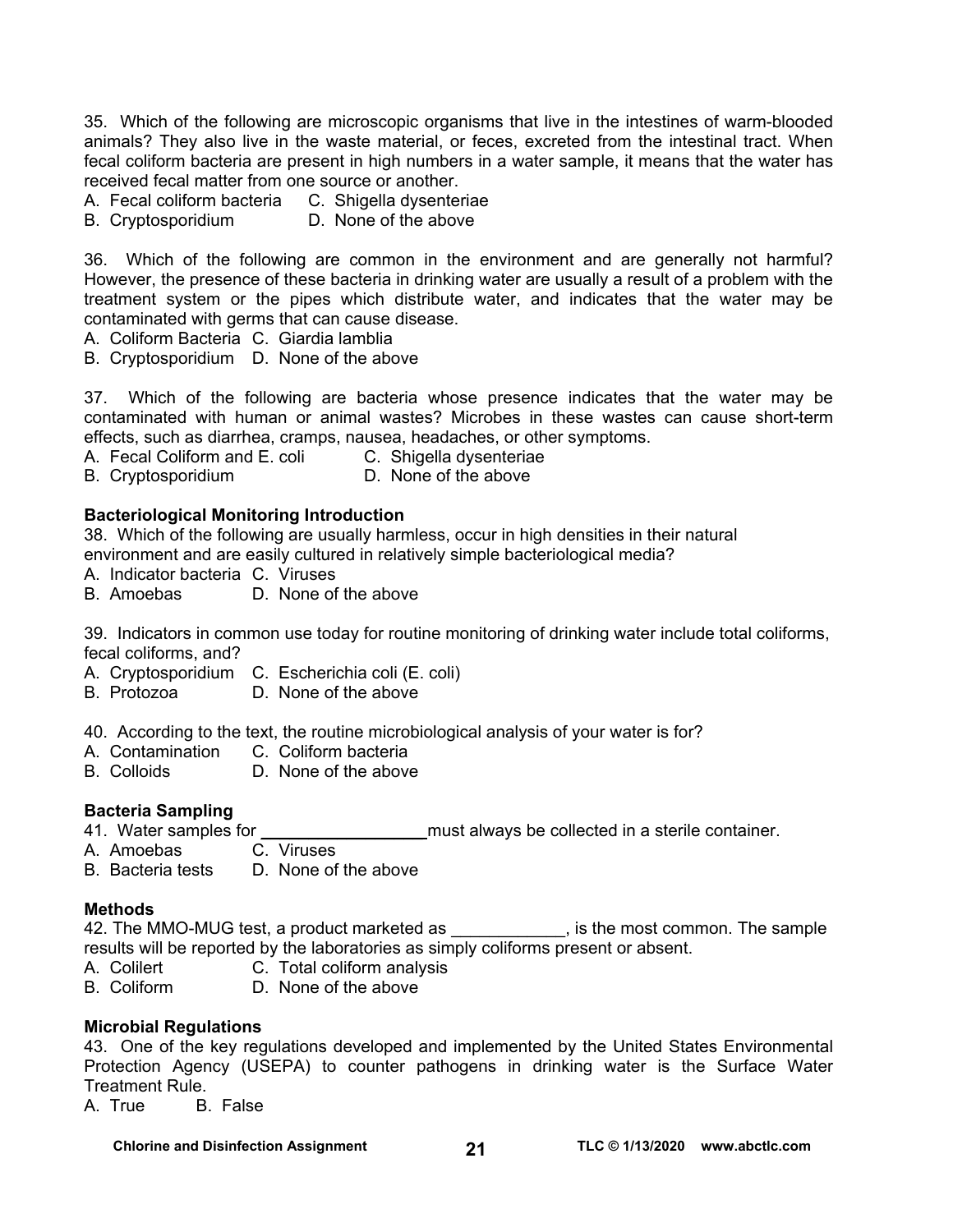44. Among Surface Water Treatment Rule provisions, the rule requires that a public water system, using surface water (or ground water under the direct influence of surface water) as its source, have sufficient treatment to reduce the source water concentration of protozoa and coliform bacteria by at least 99.9% and 99.99%, respectively.

A. True B. False

45. The Surface Water Treatment Rule suggests treatment criteria to assure that these performance recommendations are met; they may include turbidity limits, disinfectant residual and disinfectant contact time conditions.

A. True B. False

#### **Basic Types of Water Samples**

46. It is important to properly identify the type of sample you are collecting.

A. True B. False

#### **The three (3) types of samples are:**

47. Samples collected following a coliform present routine sample. The number of repeat samples to be collected is based on the number of examples you normally collect.

- A. Repeat C. Routine
- B. Special D. None of the above

48. A PWS on state-approved annual monitoring has a Level 1 Assessment trigger in 2 consecutive years.

- A. Trigger: Level 1 Assessment C. All of the above
- B. Trigger: Level 2 Assessment D. None of the above

49. A PWS collecting fewer than 40 samples per month has 2 or more TC+ routine/ repeat samples in the same month.

- A. Trigger: Level 1 Assessment C. All of the above
- B. Trigger: Level 2 Assessment D. None of the above
- 50. A PWS fails to take every required repeat sample after any single TC+ sample
- A. Trigger: Level 1 Assessment C. All of the above<br>B. Trigger: Level 2 Assessment D. None of the above
- B. Trigger: Level 2 Assessment
- 51. A PWS incurs an E. coli MCL violation.
- A. Trigger: Level 1 Assessment C. All of the above
- B. Trigger: Level 2 Assessment D. None of the above

52. A PWS collecting at least 40 samples per month has greater than 5.0 percent of the routine/repeat samples in the same month that are TC+.

- A. Trigger: Level 1 Assessment C. All of the above
- B. Trigger: Level 2 Assessment D. None of the above
- 53. A PWS has a second Level 1 Assessment within a rolling 12-month period.
- A. Trigger: Level 1 Assessment C. All of the above<br>B. Trigger: Level 2 Assessment D. None of the above
- B. Trigger: Level 2 Assessment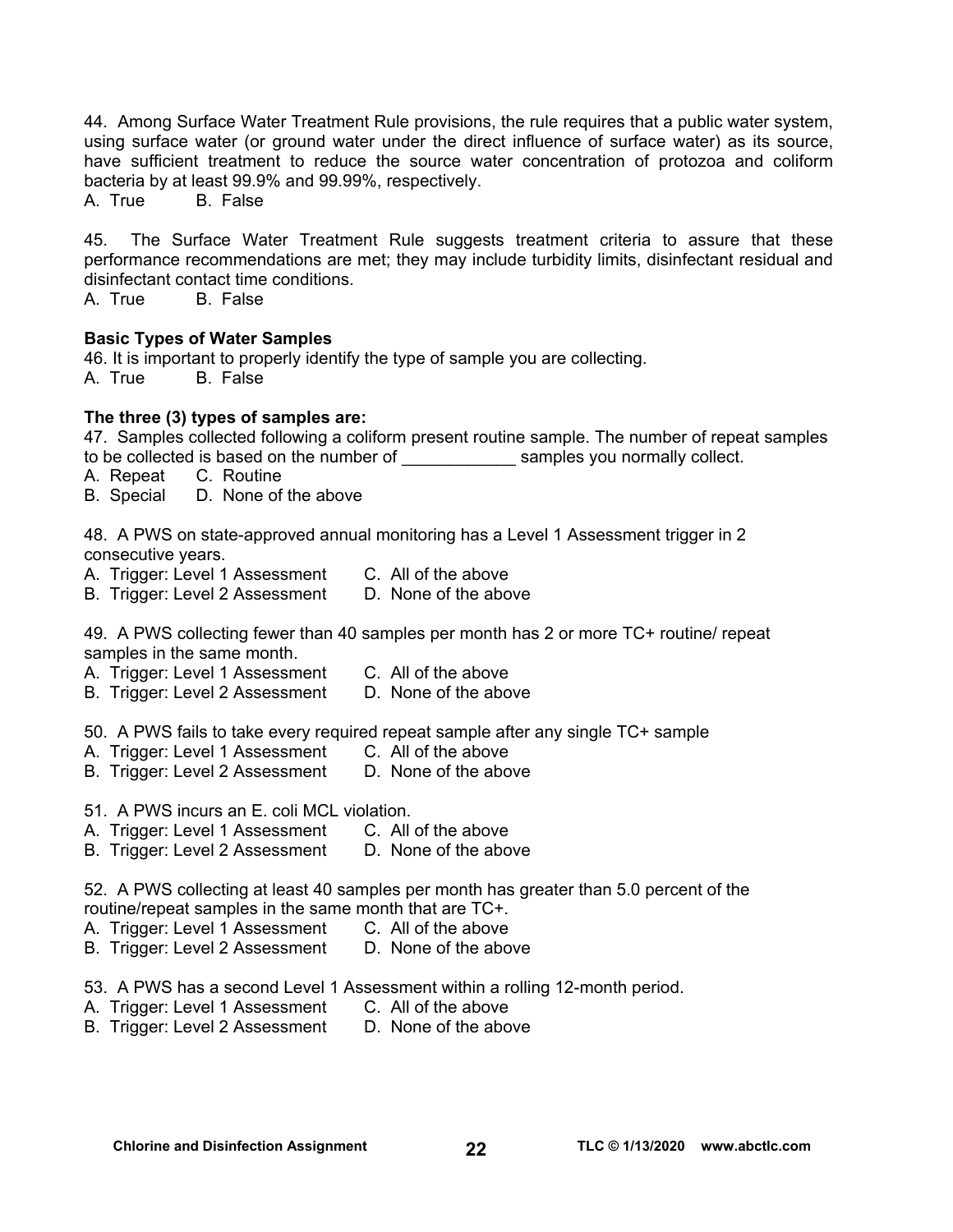54. Noncommunity and nontransient noncommunity public water systems will sample at the same frequency as a like sized community public water system if:

1. It has more than 1,000 daily population and has ground water as a source, or

2. It serves 25 or more daily population and utilizes surface water as a source or ground water under the direct influence of surface water as its source.

A. True B. False

55. Noncommunity and nontransient, noncommunity water systems with less than 10,000 daily population and groundwater as a source will sample on an annual basis.<br>A. True B. False

**B.** False

#### **Maximum Contaminant Levels (MCLs)**

56. State and federal laws establish standards for drinking water quality. Under normal circumstances when these standards are being met, the water is safe to drink with no threat to human health. These standards are known as maximum contaminant levels (MCL). When a particular contaminant exceeds its MCL a potential health threat may occur.

A. True B. False

57. The MCLs are based on extensive research on toxicological properties of the contaminants, risk assessments and factors, short-term (acute) exposure, and long-term (chronic) exposure. You conduct the monitoring to make sure your water is in compliance with the MCL.

A. True B. False

58. There are two types of MCL violations for coliform bacteria. The first is for total coliform; the second is an acute risk to health violation characterized by the confirmed presence of fecal coliform or E. coli.

A. True B. False

#### **Positive or Coliform Present Results**

59. If you are notified of a positive coliform test result you need to contact either the Drinking Water Program or your local county health department within 72 hours, or by the next business day after the MCL compliance violation

A. True B. False

60. With a positive total coliform sample, after you have contacted an agency for assistance, you will be instructed as to the proper repeat sampling procedures and possible corrective measures for solving the problem. It is very important to initiate the **Example 2** as the corrective measures will be based on those results.

- A. Perform routine procedures C. Corrective measures
- B. Repeat sampling immediately D. None of the above

#### **Heterotrophic Plate Count HPC**

61. Heterotrophic Plate Count (HPC) --- formerly known as the Bac-T plate, is a procedure for estimating the number of live heterotrophic bacteria and measuring changes during water treatment and distribution in water or in swimming pools.

A. True B. False

#### **Heterotrophic Plate Count (Spread Plate Method**)

62. Which of the following provides a technique to quantify the bacteriological activity of a sample?

- A. Colonies C. Heterotrophic Plate Count
- B. Agar D. None of the above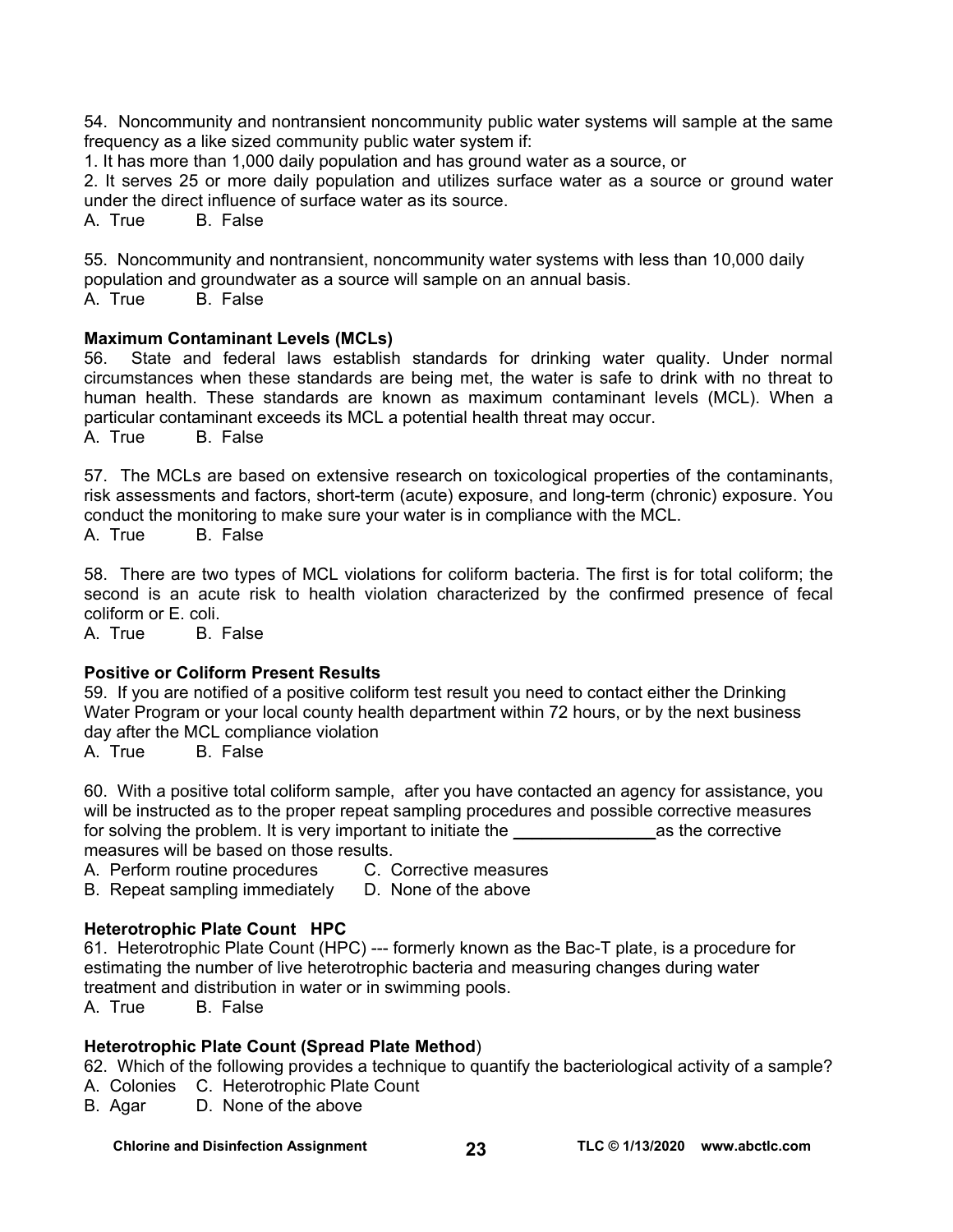#### **Total Coliforms**

63. This MCL is based on the presence of total coliforms, and compliance is on a daily or weekly basis, depending on your water system type and state rule.

A. True B. False

64. For systems which collect fewer than \_\_\_\_\_\_\_\_\_\_\_\_\_\_\_\_\_\_\_\_\_ samples per month, no more than one sample per month may be positive. In other words, the second positive result (repeat or routine) in a month or quarter results in a MCL violation.

- A. 40 C. 200
- B. 100 D. None of the above

#### **The following are acute violations:**

65. Which determines a violation of nitrate?

A. Presence C. MCLG

B. MCL D. None of the above

#### **Revised Total Coliform Rule (RTCR) Summary**

66. EPA published the Revised Total Coliform Rule (RTCR) in the Federal Register (FR) on February 13, 2013 (78 FR 10269). It is the revision to the 1989 Total Coliform Rule (TCR). A. True B. False

67. The RTCR requires public water systems that are vulnerable to microbial contamination to identify and fix problems.

A. True B. False

68. The water provider shall collect repeat samples (at least 3) for each TC+ positive routine sample.

A. True B. False

69. The RTCR upholds the purpose of the 1989 TCR to protect public health by ensuring the duplicity of the drinking water distribution system and monitoring for the absence of microbial contamination.

A. True B. False

70. The RTCR establishes criteria for systems to qualify for and stay on for special increased monitoring, which could reduce water system problems for better system operation.

A. True B. False

71. The water provider shall develop and follow a sample-siting plan that designates the PWS's collection schedule. This includes location of\_\_\_\_\_\_\_\_\_\_\_.

- A. Routine and repeat water samples C. Microbial contamination
- B. Reduced monitoring D. Repeat water samples

72. The water provider shall collect and the state of a regular basis (monthly, quarterly, annually). Have samples tested for the presence of total coliforms by a state certified laboratory.

- A. Routine water samples C. Microbial contamination
- B. Reduced monitoring D. Repeat water samples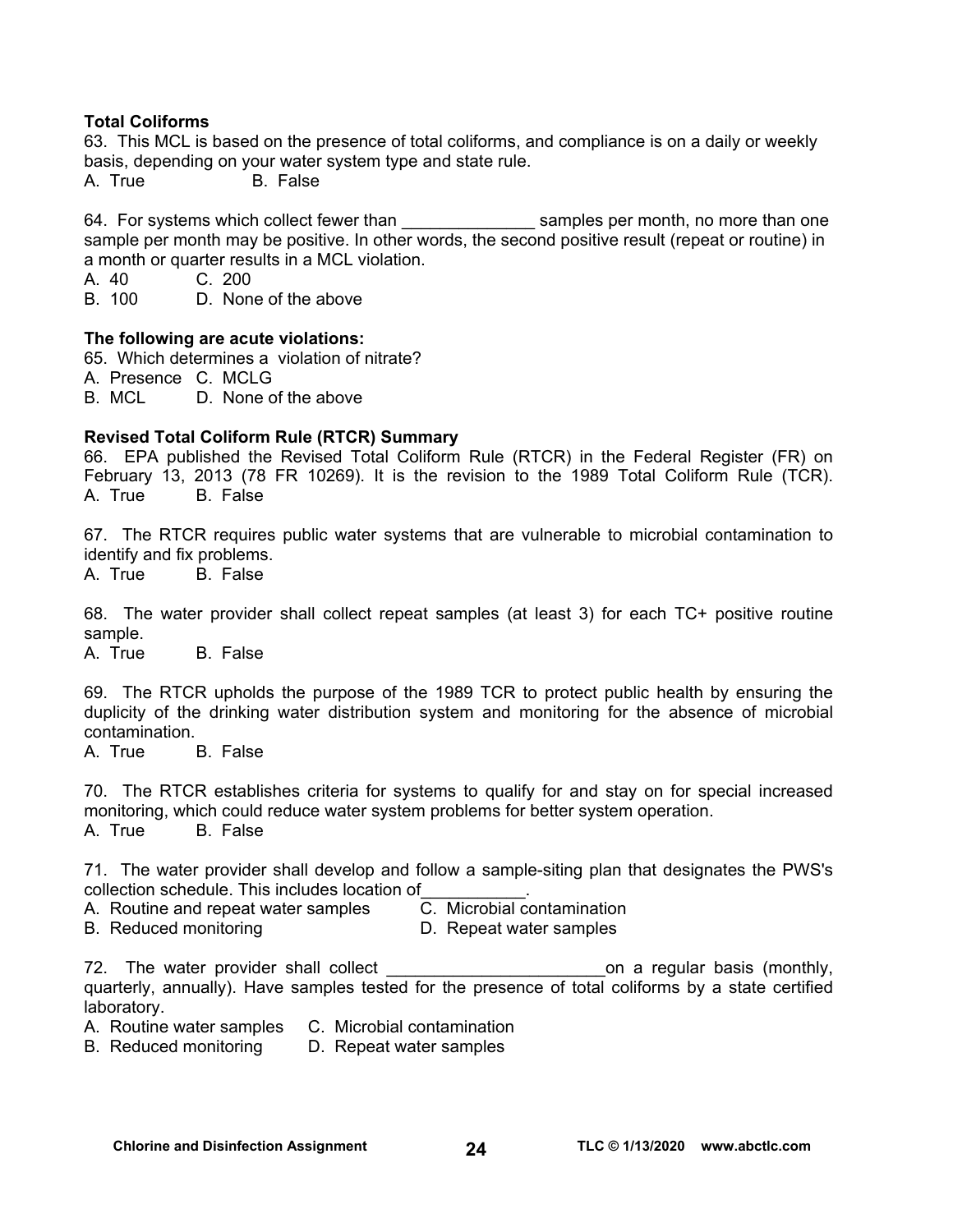73. PN is required for violations incurred. Within required timeframes, the PWS must use the required health effects language and notify the public if they did not comply with certain requirements of the RTCR. The type of \_\_\_\_\_\_\_\_\_\_\_\_\_\_ depends on the severity of the violation.

A. CCR(s) C. MCL violation

B. PN D. TC+ routine or repeat sample

74. For PWSs on quarterly or annual routine sampling, collect additional routine samples (at least  $3)$  in the month after a

A. CCR(s) C. Total coliform positive samples

B. PN D. TC+ routine or repeat sample

75. PWSs incur violations if they do not comply with the requirements of the RTCR. The violation types are essentially the same as under the TCR with few changes. The biggest change is no acute or monthly MCL violation for \_\_\_\_\_\_\_\_\_\_\_\_\_\_\_\_\_\_only.

A. CCR(s) C. Total coliform positive samples

B. PN D. TC+ routine or repeat sample

76. Community water systems (CWSs) must use specific language in their CCRs when they must conduct an assessment or if they incur

A. CCR(s) C. An E. coli MCL violation

B. PN D. TC+ routine or repeat sample

77. The water provider shall analyze all  $\overline{\phantom{a}}$  that are total coliform positive (TC+) for E. coli.

A. Routine or repeat water samples C. Microbial contamination

B. Reduced monitoring **D. Repeat water samples** 

78. The RTCR requires public water systems (PWSs) to meet a legal limit for E. coli, as demonstrated by required monitoring.

A. True B. False

79. The RTCR suggests the frequency and timing of required microbial testing based on, public water type and source water type.<br>A. True B. False

B. False

#### **Disinfection Key**

80. The RTCR requires 99.99% or 4 log inactivation of

- A. Enteric viruses C. Giardia lamblia cysts
- B. Crypto D. None of the above

81. The RTCR requires 99% or 2 log inactivation of \_\_\_\_\_\_\_\_\_\_\_\_\_\_\_\_\_\_\_\_.

- A. Enteric viruses C. Giardia lamblia cysts
- B. Crypto D. None of the above

82. The RTCR requires 99.9% or 3 log inactivation of \_\_\_\_\_\_\_\_\_\_\_\_\_\_\_\_\_\_\_.

- A. Enteric viruses C. Giardia lamblia cysts
- B. Crypto D. None of the above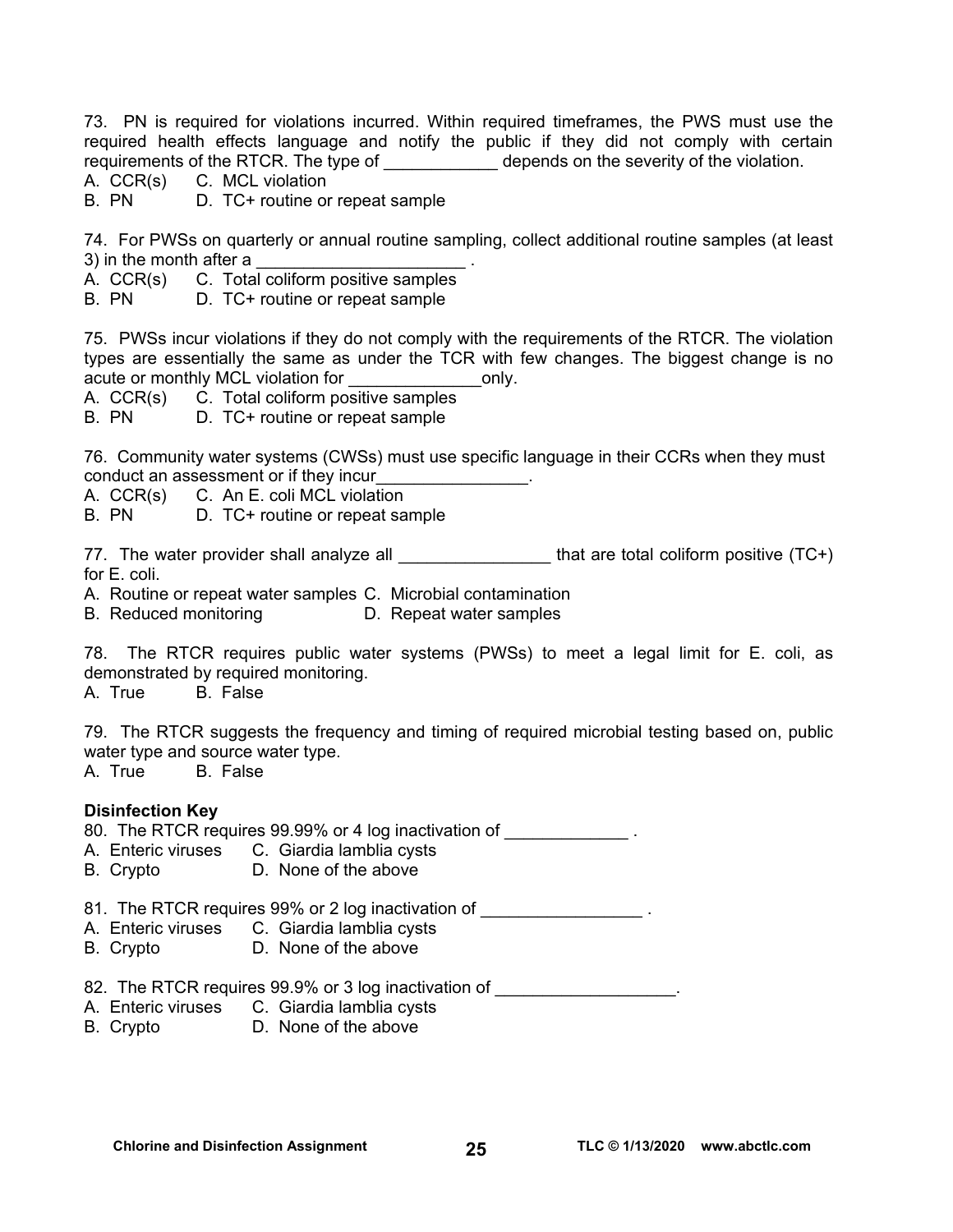83. The RTCR requires the chlorine residual leaving the plant must be = or \_\_\_\_\_\_\_\_\_\_\_\_ mg/L and measurable throughout the system.

A. > 0.2 C. 0.2<br>B. 2.0 D. No

D. None of the above

### **Summary**

#### **Detailed Disinfection Supplement Section**

#### **Factors in Chlorine Disinfection: Concentration and Contact Time**

84. CXT values [ final free chlorine concentration (mg/L) multiplied by minimum contact time (minutes)], offer water operators guidance in computing an effective combination of chlorine concentration and chlorine contact time required to achieve disinfection of water at a given temperature.

A. True B. False

85. The CXT formula demonstrates that if an operator chooses to decrease the chlorine concentration, the required contact time must be lengthened.

A. True B. False

86. As higher strength chlorine solutions are used, contact times may be reduced.

A. True B. False

#### **Understanding Cryptosporidiosis**

87. Cryptosporidium is an emerging parasitic protozoan pathogen because its transmission has increased dramatically over the past two decades.

A. True B. False

#### **Understanding Giardia lamblia**

88. Which of the following was discovered about 20-40 years ago, is another emerging waterborne pathogen?

A. Cryptosporidium C. Corona

B. Giardia lamblia **D.** None of the above

# **Disinfection Rule Section**

#### **Safe Drinking Water Act (SDWA) Review**

89. The states are expected to administer and enforce these regulations for public water systems (systems that either have 25 or more service connections or regularly serve an average of 50 or more people daily for at least 60 days each year).

A. True B. False

90. Public water systems must provide water treatment, ensure proper drinking water quality through monitoring, and provide public notification of contamination problems.

A. True B. False

#### **Relating to prevention of waterborne disease, the SDWA required EPA to**:

91. Set numerical standards, referred to as Maximum Contaminant Levels (MCLs — the highest allowable contaminant concentrations in drinking water) or treatment technique requirements for contaminants in public water supplies;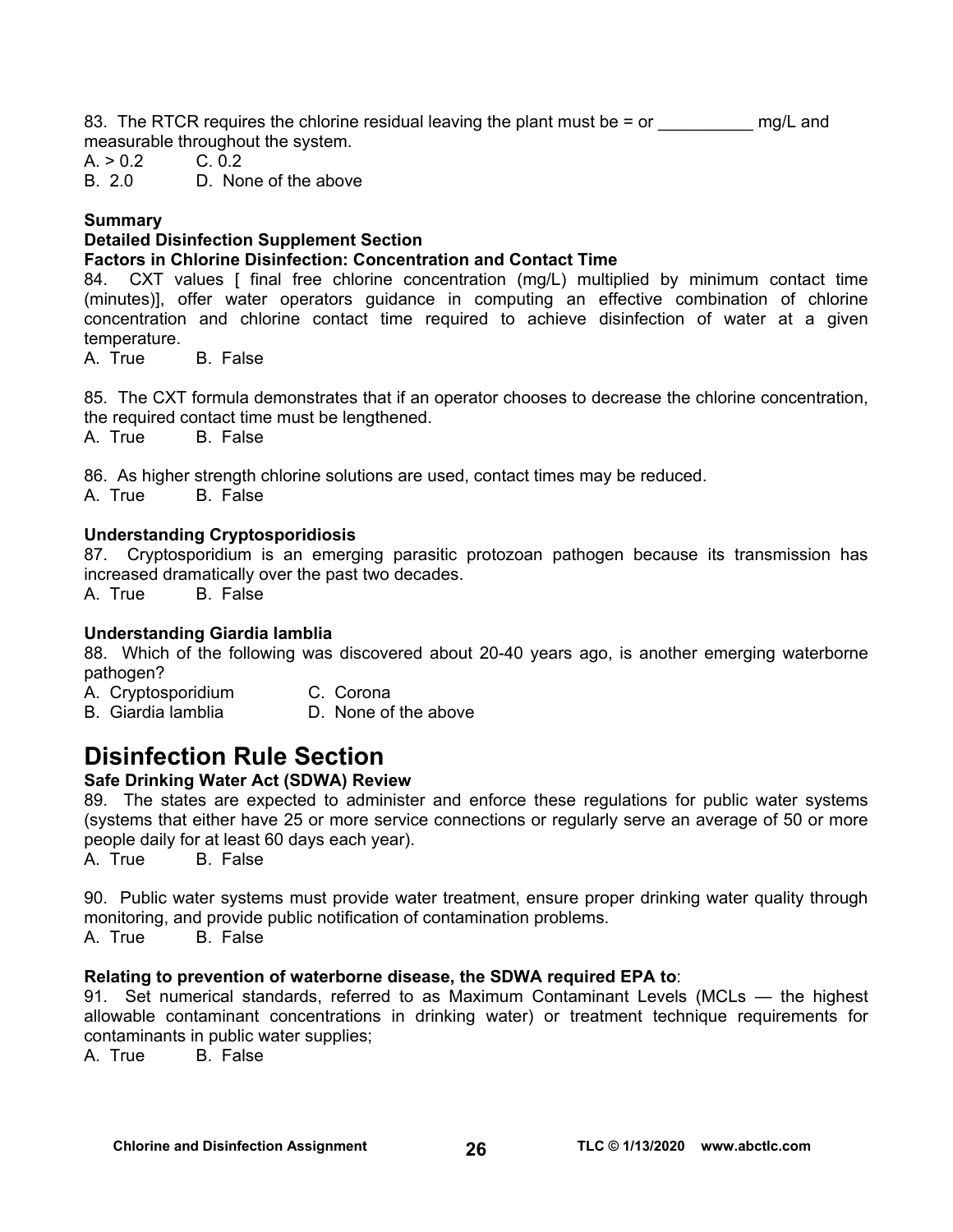92. Issue regulations requiring monitoring of all regulated and certain unregulated contaminants, depending on the number of people served by the system, the source of the water supply, and the contaminants likely to be found;

A. True B. False

93. Set criteria under which systems are obligated to filter water from surface water sources; it must also develop procedures for states to determine which systems have to filter.

A. True B. False

#### **Chlorine DDBP**

94. These term means that chlorine is present as CI, HOCI, and  $OCI<sup>-</sup>$  is called  $\blacksquare$ that which is bound but still effective is  $\qquad \qquad$ .

- A. Free available chlorine and Total
- B. Free and Residual
- C. Free available chlorine and Combined Chlorine
- D. None of the above

95. Chloramines are formed by reactions with?

- A. Acid and  $Cl<sub>2</sub>$  C. Folic Acid and Cl2
- B. Ammonia and  $Cl<sub>2</sub>$  D. None of the above

#### **Microbial Regulations**

96. One of the key regulations developed and implemented by the United States Environmental Protection Agency (USEPA) to counter pathogens in drinking water is the Surface Water Treatment Rule requires that a public water system, using surface water (or ground water under the direct influence of surface water) as its source, have sufficient treatment to reduce the source water concentration of Giardia and viruses by at least 99.9% and 99.99%, respectively.

A. True B. False

97. Which rule specifies treatment criteria to assure that these performance requirements are met; they include turbidity limits, disinfectant residual, and disinfectant contact time conditions?

- A. Long Term 1 Enhanced Surface Water Treatment Rule
- B. Interim Enhanced Surface Water Treatment Rule
- C. Surface Water Treatment Rule
- D. None of the above

98. Which rule was established to maintain control of pathogens while systems lower disinfection byproduct levels to comply with the Stage 1 Disinfectants/Disinfection Byproducts Rule and to control Cryptosporidium?

- A. Long Term 1 Enhanced Surface Water Treatment Rule
- B. Interim Enhanced Surface Water Treatment Rule
- C. Surface Water Treatment Rule
- D. None of the above

99. The EPA established a MCL of 0.0010 for all public water systems and a 99% removal requirement for Cryptosporidium in filtered public water systems that serve at least 100,000 people. The new rule will tighten turbidity standards by December 2001.<br>A. True B. False

B. False

(S) Means the answer can be plural or singular in nature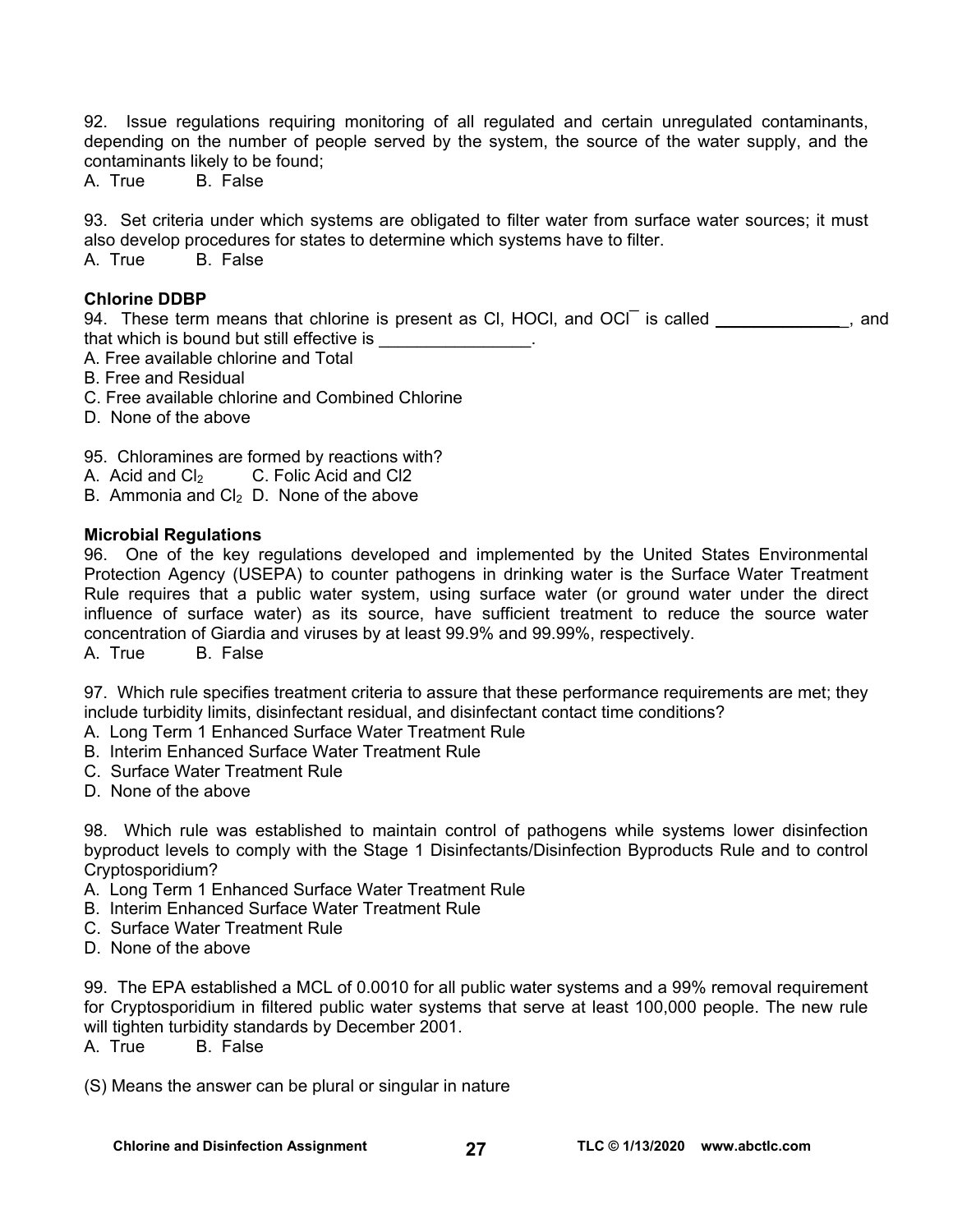#### **EPA's Drinking Water Regulations for Disinfectants**

100. Chlorine is the most widely used water disinfectant due to its effectiveness and cost. A. True B. False

101. Using chlorine as a drinking water disinfectant has prevented millions of water borne diseases, such as typhoid, cholera, dysentery, and diarrhea. Most states require community water systems to use chlorination.

A. True B. False

102. All disinfectants form DBPs in one of two reactions: Chorine and chlorine-based compounds (halogens) react with organics in water causing the \_\_\_\_\_\_\_\_\_\_\_\_\_\_\_to substitute other atoms resulting in halogenated by-products.

- A. Chlorine atom C. Carbon atom
- B. Hydrogen atom D. None of the above

103. Oxidation reactions are where chlorine \_\_\_\_\_\_\_\_\_\_\_\_\_\_\_\_\_\_\_compounds present in water.

A. Reduces C. Oxidizes

B. Forms D. None of the above

104. \_\_\_\_\_\_\_\_\_\_\_\_\_\_\_\_\_\_\_\_\_\_are also formed when multiple disinfectants are used.

- A. Secondary by-products C. Chorine and chlorine-based compounds (halogens)
	- B. Primary by-products D. None of the above
- 

105. Which of the following rules requires systems using public water supplies from either surface water or groundwater under the direct influence of surface water to disinfect?

A. TTHM and HAA5 Rule C. Surface Water Treatment Rule (SWTR)

B. DBP MCLs Rule D. None of the above

106. The maximum contaminant level for the SWTR disinfection set by EPA. At this time, an MCL is set for only\_\_\_\_\_\_\_\_\_\_\_\_\_\_\_, and proposed for additional disinfection byproducts.

- A. TTHM and HAA5 Rule C. A community water system (CWS)
- B. Total Trihalomethanes **D. None of the above**

107. Which of the following rules apply to all community and non-community water systems using a disinfectant such as chlorine, chloramines, ozone and chlorine dioxide?

- A. TTHM and HAA5 Rule **C. A community water system (CWS)**
- B. Disinfectants and Disinfection Byproducts (DBP) D. None of the above

108. The Long Term 2 Enhanced Surface Water Treatment Rule (LT2) rule applies to all water systems using the under the influence of a surface water, as well as groundwater/surface water blends.

- A. Surface water, groundwater C. DBP MCLs Rule
	-
- B. Disinfection byproducts (DBPs) Rule D. None of the above

109. Which of the following rules began in 2006 with the characterization of raw water Cryptosporidium and E. coli levels?

- A. DBPs requirements C. Stage 1 Disinfectant and Disinfection Byproduct Rule
- B. The LT2 requirements D. None of the above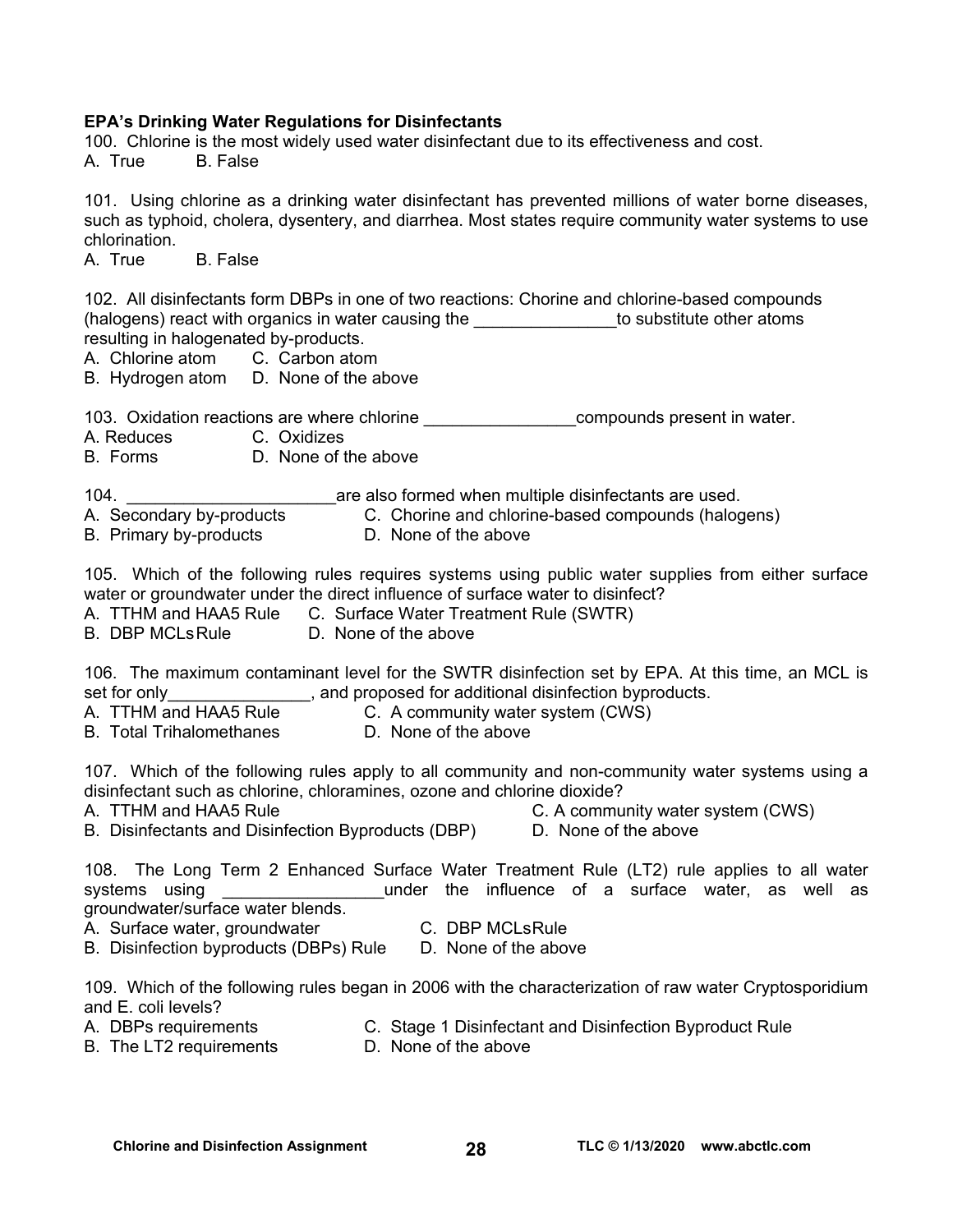110. Which of the following rules applies to all public water systems using groundwater?

- A. Groundwater Rule (GWR) C. Long Term 2 Enhanced Surface Rule (LT2)
- B. SDWA in 1996 D. None of the above

111. Which of the following rules require EPA to develop rules to balance the risks between microbial pathogens and disinfection byproducts?

- 
- A. Amendments to the SDWA in 1996 C. Stage 1 Disinfectant and Disinfection Byproduct Rule
- B. SDWA in 1996 **D. None of the above**

#### **Public Health Concerns**

112. Which of the following rules along with the Disinfection Byproducts Rule applies to all community and nontransient non-community water systems that treat their water with a chemical disinfectant?

- A. Groundwater Rule (GWR) C. Long Term 2 Enhanced Surface Water Treatment Rule
- B. The Stage 1 Disinfectants D. None of the above

113. Which of the following rules and Disinfection Byproduct Rule updates and supersedes the 1979 regulations for total trihalomethanes?

A. DBPs C. The Stage 1 Disinfectant

B. The LT2 requirements D. None of the above

#### **Stage 2 DBP Rule Federal Register Notices**

114. Which of the following rules is one part of the Microbial and Disinfection Byproducts Rules, which are a set of interrelated regulations that address risks from microbial pathogens and disinfectants/disinfection byproducts?

A. Groundwater Rule (GWR) C. Long Term 2 Enhanced Surface Water Treatment Rule (LT2)

B. The Stage 2 DBP rule D. None of the above

115. Which of the following rules focuses on public health protection by limiting exposure to DBPs, specifically total trihalomethanes and five haloacetic acids, which can form in water through disinfectants used to control microbial pathogens?

A. Stage 1 DBPR C. Long Term 2 Enhanced Surface Water Treatment Rule

B. The Stage 2 DBP rule D. None of the above

116. The Stage 2 DBP rule will apply to all community water systems and nontransient non-community water systems that add a primary or residual disinfectant other than chloramines or deliver water that has been disinfected by a primary or residual disinfectant other than chloramines.

A. True B. False

117. Which of the following rules has been highly effective in protecting public health and has also evolved to respond to new and emerging threats to safe drinking water?

- 
- A. Stage 2 DBPR C. Surface Water Treatment Rule
- B. Safe Drinking Water Act (SDWA) D. None of the above
	-

118. Which of the following terms is one of the major public health advances in the 20th century?

- A. Major public health advances C. Amendments to the SDWA in 1996
- B. Disinfection of drinking water D. None of the above

119. There are specific microbial pathogens, such as each measure illness, which can cause illness, and are highly resistant to traditional disinfection practices.

- A. Enteric virus(es) C. C. perfringens
- B. Cryptosporidium D. None of the above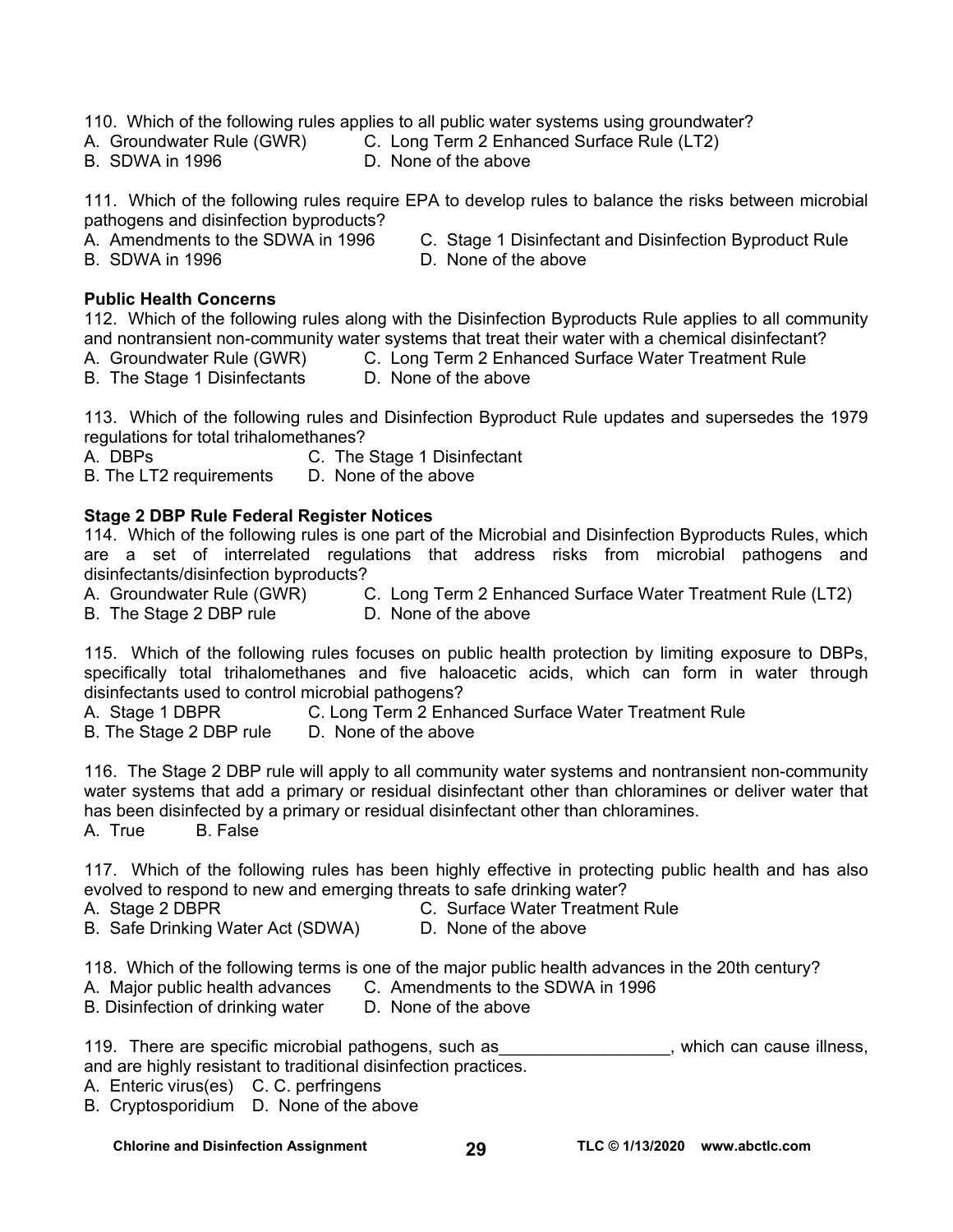120. The Stage 1 Disinfectants and Disinfection Byproducts Rule and \_\_\_\_\_\_\_\_\_, promulgated in December 1998.

- B. The Stage 2 DBPR C. Interim Enhanced Surface Water Treatment Rule
- C. SDWA D. None of the above

121. The Stage 2 Disinfectants and Disinfection Byproducts Rule builds upon the  $\sim$ address higher risk public water systems for protection measures beyond those required for existing regulations.

A. Stage 2 DBPR C. Long Term 2 Enhanced Surface Water Treatment Rule

B. Stage 1 DBPR D. None of the above

122. Which of the following rules and the Long Term 2 Enhanced Surface Water Treatment Rule are the second phase of rules required by Congress?

- A. The Stage 2 DBPR C. Primary or residual disinfectant
- B. This final rule **D.** None of the above

123. Which of the following rules will reduce potential cancer and reproductive and developmental health risks from disinfection byproducts?

A. DBP exposure C. Traditional disinfection practices

B. Stage 2 Disinfection Byproducts Rule D. None of the above

124. Stage 2 Disinfection Byproducts Rule strengthens public health protection for customers by tightening **the contract of the state of the contract of DBPs**, trihalomethanes and haloacetic acids.

A. Primary or residual disinfectant C. Compliance monitoring requirements

B. Major public health advances D. None of the above

#### **Are THMs and HAAs the only disinfection byproducts?**

125. TTHM and HAAs normally occur at higher levels than other known and unknown DBPs. A. True B. False

126. The presence of **Exercise 20** is representative of the occurrence of many other chlorination DBPs; thus, a reduction in the TTHM and HAA5 generally indicates a reduction of DBPs from chlorination.

A. Chlorine and chloramine C. TTHM and HAA5

B. Classes of DBPs D. None of the above

#### **Chlorine By-Products**

127. The most common chlorination by-products found in U.S. drinking water supplies are?

- A. Chlorate and Chlorite C. Ammonia and THMS
- B. Trihalomethanes (THMs) D. None of the above

### **The Principal Trihalomethanes are:**

128. Chloroform, bromodichloromethane, chlorodibromomethane, and bromoform. Other less common chlorination by-products include the haloacetic acids and haloacetonitriles. The amount of THMs formed in drinking water can be influenced by a number of factors, including the season and the source of the water.<br>A True

**B.** False

129. THM concentrations are generally higher in winter than in summer, because concentrations of natural organic matter are greater and more chlorine is required to disinfect at colder temperatures. A. True B. False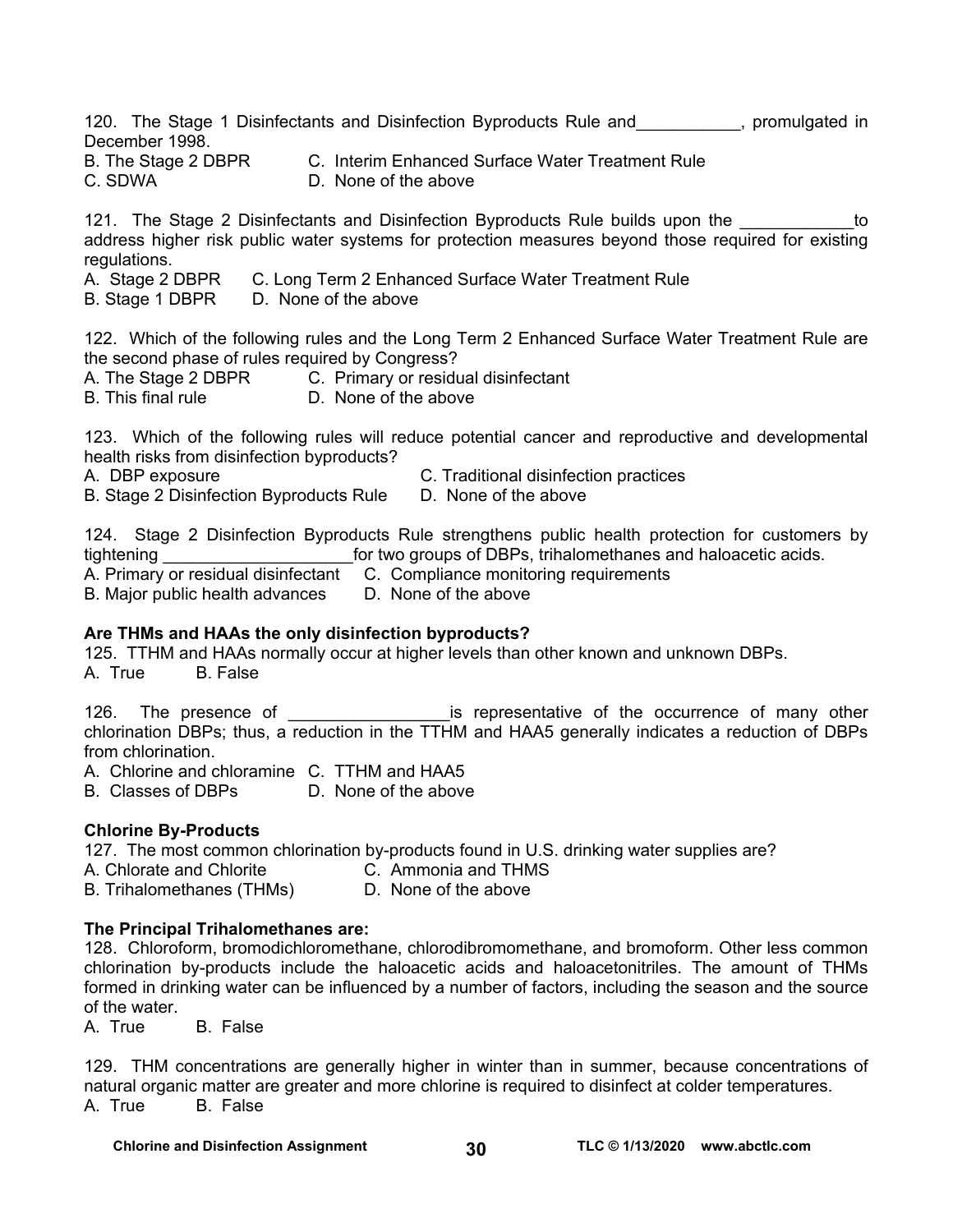130. THM levels are also low when wells or large lakes are used as the drinking water source, because organic matter concentrations are generally low in these sources. The opposite — high organic matter concentrations and high THM levels — is true when rivers or other surface waters are used as the source of the drinking water.

A. True B. False

#### **Health Effects**

131. The available studies on health effects do not provide conclusive proof of a relationship between exposure to THMs and cancer or reproductive effects, but indicate the need for further research to confirm their results and to assess the potential health effects of chlorination by-products other than THMs.

A. True B. False

#### **Risks and Benefits of Chlorine**

132. Many cities utilize the use ozone to disinfect their source water and to reduce formation of this parameter?

- A. Chlorate and Chlorite **C.** Chloramines
- B. Trihalomethanes (THMs) D. None of the above

133. \_\_\_\_\_\_\_\_\_\_\_\_ is a highly effective disinfectant, it breaks down quickly, so that small amounts of or other disinfectants must be added to the water to ensure continued disinfection as the water is piped to the consumer's tap.

- A. Ozone, Chlorine C. Chlorine Dioxide, Chlorine
- B. Chlorite, Chlorine D. None of the above

134. Modifying water treatment facilities to use \_\_\_\_\_\_\_\_\_\_\_ can be expensive, and \_\_\_\_ treatment can create other undesirable by-products that may be harmful to health if they are not controlled (e.g., bromate).

- A. Ozone, Chlorine C. Ozone, Ozone
- B. Chlorite, Chlorine D. None of the above

135. Which term is a weaker disinfectant than chlorine, especially against viruses and protozoa; however, they are very persistent and, as such, can be useful for preventing re-growth of microbial pathogens in drinking water distribution systems?<br>A. UV C. Chloramines

- C. Chloramines
- B. Chlorite D. None of the above

136. Chlorine dioxide can be an effective disinfectant, but it forms?

- A. Chlorate and Chlorite C. Chloramines
- B. THMS D. None of the above

137. It is extremely important that water treatment plants ensure that methods used to control chlorination by-products do not compromise the effectiveness of water disinfection.

A. True B. False

(S) Means the answer can be plural or singular in nature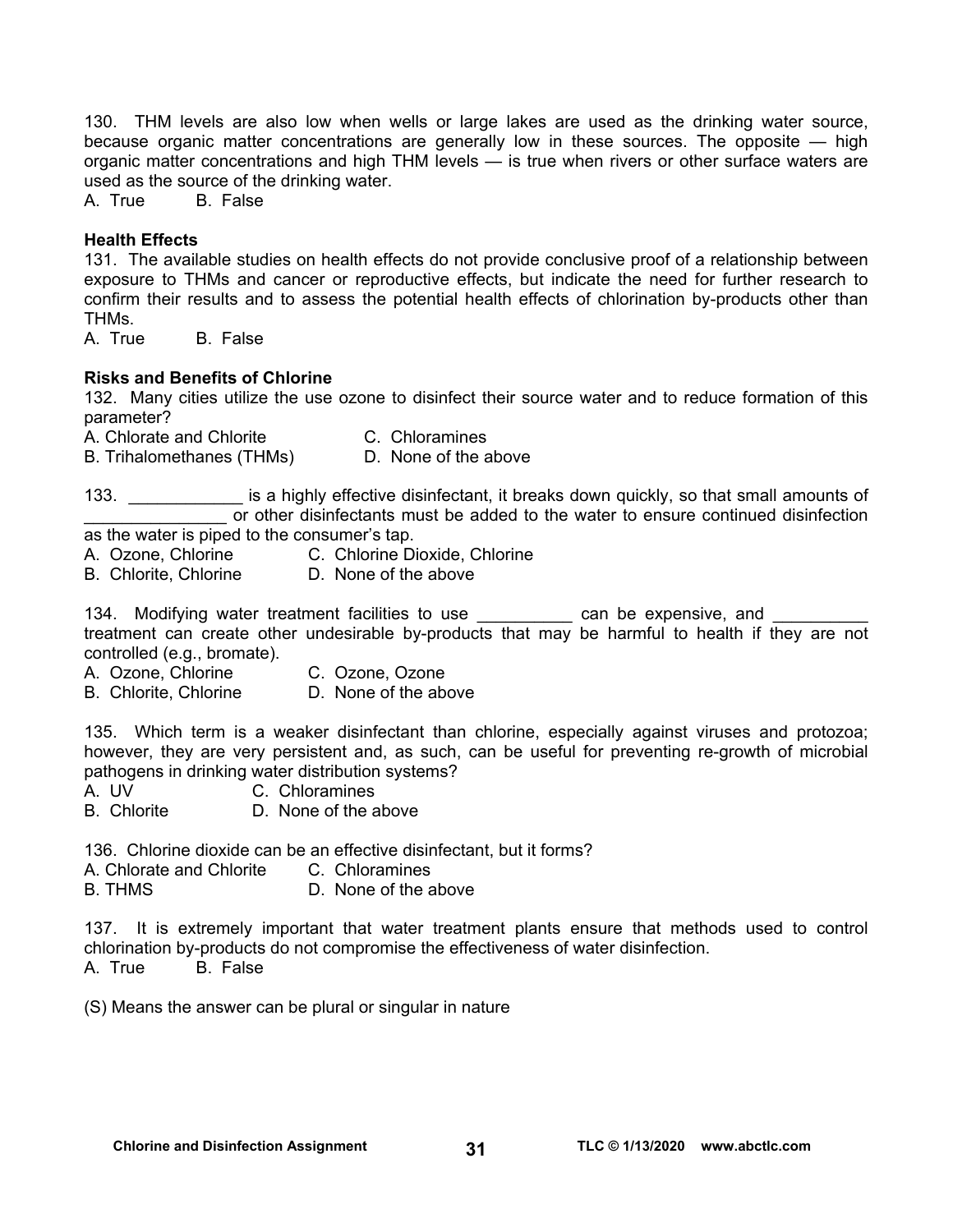## **Water Chemistry Section**

#### **pH Testing Section**

138. When an atom loses Theorem and thus has more protons than electrons, the atom is a positively-charged ion or cation.

A. A proton C. An electron

B. Charge D. None of the above

139. Measurement of pH for aqueous solutions can be done with a glass electrode and a pH meter, or using indicators like strip test paper.

A. True B. False

140. In chemistry, pH is a measure of the acidity or basicity of an aqueous solution. Solutions with a pH greater than 7 are said to be acidic and solutions with a pH less than 7 are basic or alkaline. A. True B. False

141. Pure water has a pH very close to?

A. 7 C. 7.7

B. 7.5 D. None of the above

142. \_\_\_\_\_\_\_\_\_\_\_\_\_\_\_\_\_\_\_\_\_\_\_\_\_\_\_\_\_\_\_\_\_ are determined using a concentration cell with transference, by measuring the potential difference between a hydrogen electrode and a standard electrode such as the silver chloride electrode.

A. Primary pH standard values C. pH measurement(s)

B. Alkalinity D. None of the above

143. Mathematically, pH is the negative logarithm of the activity of the (solvated) hydronium ion, more often expressed as the measure of the?

A. Electron concentration C. Hydronium ion concentration

B. Alkalinity concentration D. None of the above

144. Which of the following terms for aqueous solutions can be done with a glass electrode and a pH meter, or using indicators?

- A. Primary sampling C. Determining values
- B. Measurement of pH D. None of the above

145. The pH scale is logarithmic and therefore pH is?

A. An universal indicator C. An excess of alkaline earth metal concentrations

B. A dimensionless quantityD. None of the above

146. Measuring alkalinity is important in determining a stream's ability to neutralize acidic pollution from rainfall or wastewater. It is one of the best measures of the sensitivity of the stream to acid inputs. There can be long-term changes in the **with the contract of rivers and streams in** response to human disturbances.

- A. Acid C. pH measurement(s)
- B. Alkalinity D. None of the above

147. pH is defined as the decimal logarithm of the reciprocal of the  $\qquad \qquad$ ,  $a_H$ +, in a solution.

- A. Hydrogen ion activity C. Brønsted–Lowry acid–base theory
- B. Acid-base behavior D. None of the above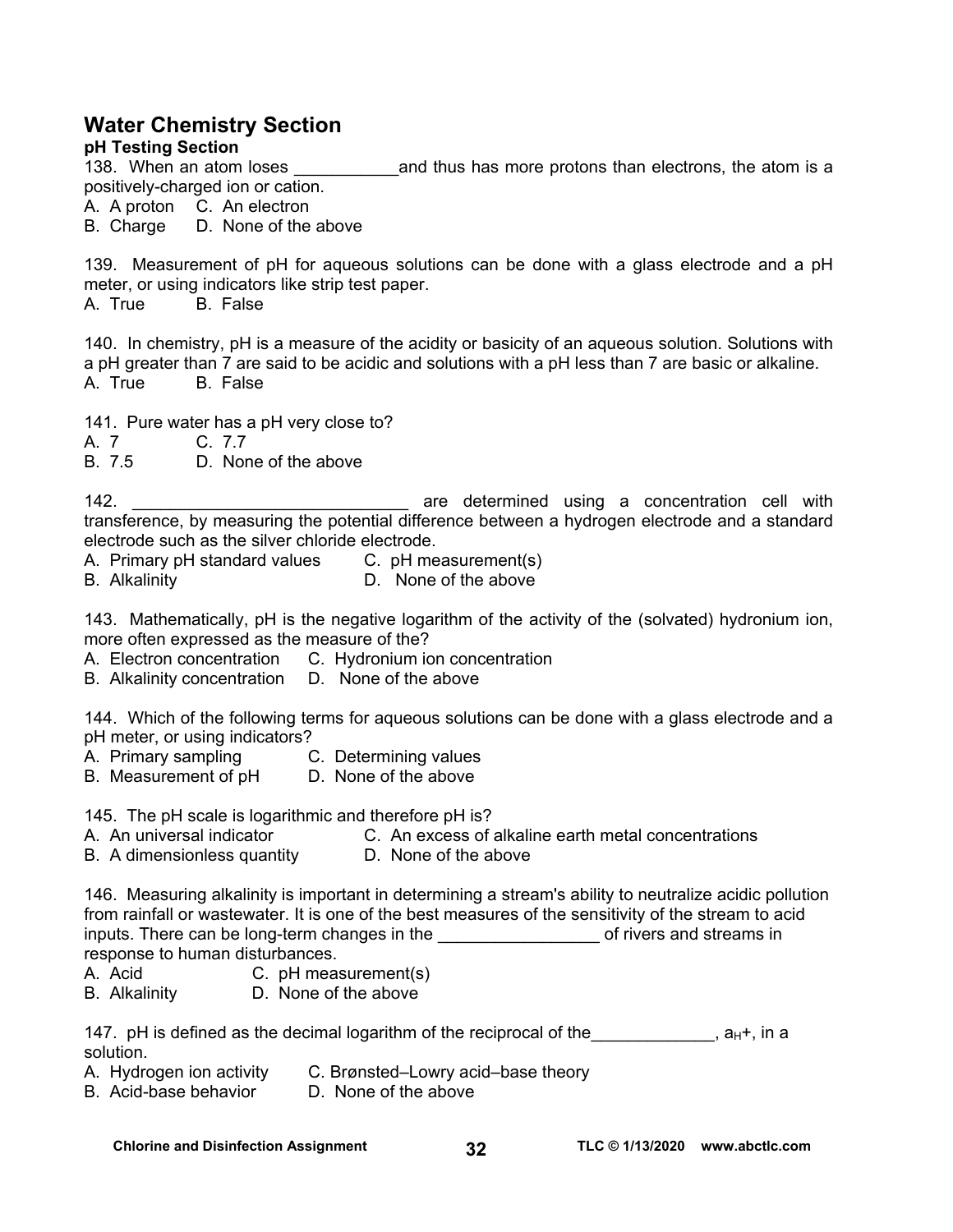148. Which of the following terms may be used to measure pH, by making use of the fact that their color changes with pH?

- A. Indicators C. A set of non-linear simultaneous equations
- B. SpectrophotometerD. None of the above

149. Alkalinity is the name given to the quantitative capacity of an aqueous solution to neutralize an?

A. Acid C. Bond formation

B. Base D. None of the above

150. Which of the following terms of the color of a test solution with a standard color chart provides a means to measure pH accurate to the nearest whole number?

A. Universal indicator C. Visual comparison

B. Colorwheel measurement D. None of the above

151. The pH scale is traceable to a set of standard solutions whose pH is established by US EPA. A. True B. False

152. The calculation of the pH of a solution containing acids and/or bases is an example of a chemical speciation calculation, that is, a mathematical procedure for calculating the concentrations of all chemical species that are present in the solution. The complexity of the procedure depends on the?

A. Nature of the solution C. Alkaline earth metal concentrations B. pHD. None of the above

153. Under normal circumstances this means that the concentration of hydrogen ions in acidic solution can be taken to be equal to the concentration of the acid. The pH is then equal to minus the logarithm of?

A. The concentration value C. A set of non-linear simultaneous equations

B. The pH **D. None of the above** 

154. Alkalinity of water is its acid-neutralizing capacity. It is the sum of all the titratable bases. The measured value may vary significantly with the?

A. End-point pH C. pH measurement(s)

B. Alkalinity D. None of the above

155. For strong acids and bases no calculations are necessary except in extreme situations. The pH of a solution containing a weak acid requires the solution of a quadratic equation. The pH of a solution containing a weak base may require the?

A. Solution of a cubic equation C. Excess of alkaline earth metal concentrations

B. Non-linear simultaneous equations D. None of the above

156. Alkalinity is a measure of this missing term and can be interpreted in terms of specific substances only when the chemical composition of the sample is known.

A. Universal indicator C. Excess of alkaline earth metal concentrations

B. An aggregate property of water D. None of the above

157. More precise measurements are possible if the color is measured spectrophotometrically, using a?

A. Universal indicator C. Set of non-linear simultaneous equations

B. Colorimeter of spectrophotometer D. None of the above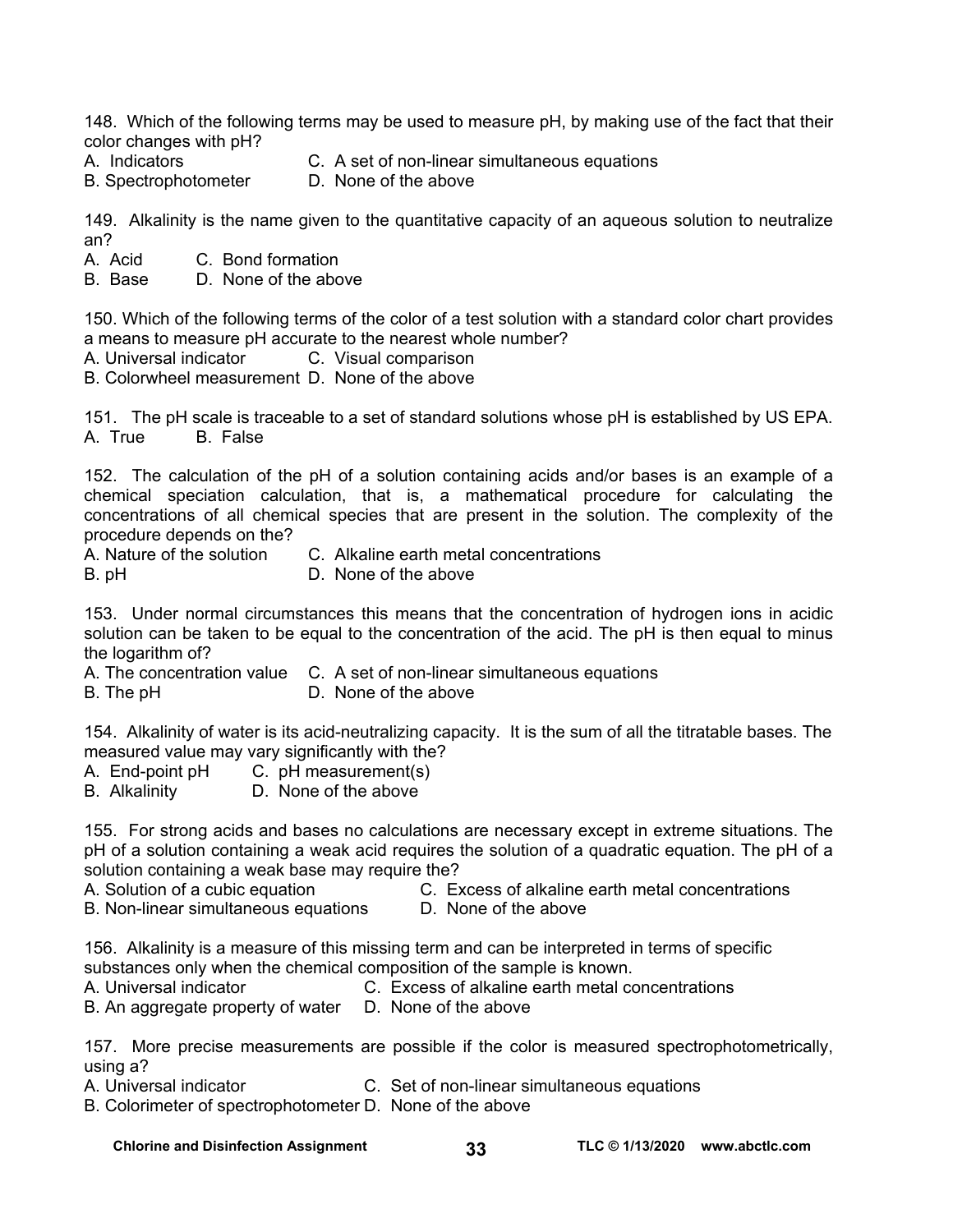158. Because the alkalinity of many surface waters is primarily a function of carbonate, bicarbonate, and hydroxide content, it is taken as an indication of the concentration of these constituents.<br>A. True

**B.** False

159. For strong acids and bases no calculations are necessary except in extreme situations. The pH of a solution containing a weak acid requires?

A. The concentration value C. Excess of alkaline concentrations

B. The solution of a quadratic equation D. None of the above

160. Alkalinity in excess of which term is significant in determining the suitability of water for irrigation?

A. 8 C. Alkaline earth metal concentrations

B. pH of 7D. None of the above

161. The calculation of the pH of a solution containing acids and/or bases is an example of a calculation, that is, a mathematical procedure for calculating the concentrations

- of all chemical species that are present in the solution
- A. Chemical speciation C. Visual comparison
- B. Spectrophotometer D. None of the above
- 162. Since pH is a logarithmic scale, a difference of one pH unit is equivalent to difference in hydrogen ion concentration<br>C. 10
- A. 1
- B. 1 D. None of the above

#### **Alkalinity Sub-Section**

163. Which of the following terms measurements is used in the interpretation and control of water and wastewater treatment processes?

- A. Acid C. Hydrogen bond formation
- B. Alkalinity D. None of the above

164. Which of the following terms are compounds that, for practical purposes, are completely dissociated in water.

- A. Strong acids and bases C. Strong bases and weak acids
- B. Chemical ions in chains D. None of the above

165. The pH of a solution containing a \_\_\_\_\_\_\_\_\_\_\_\_ may require the solution of a cubic equation.

A. Strong acids and bases C. Weak base

B. Strong base D. None of the above

166. Sodium hydroxide, NaOH, is an example of a?

- A. Weak base C. Strong acid
- B. Strong base D. None of the above

#### 167. According to the text, what is the pH of pure water at 50 °C?

- A. 7.7 C. 6.55
- B. 7.00 D. None of the above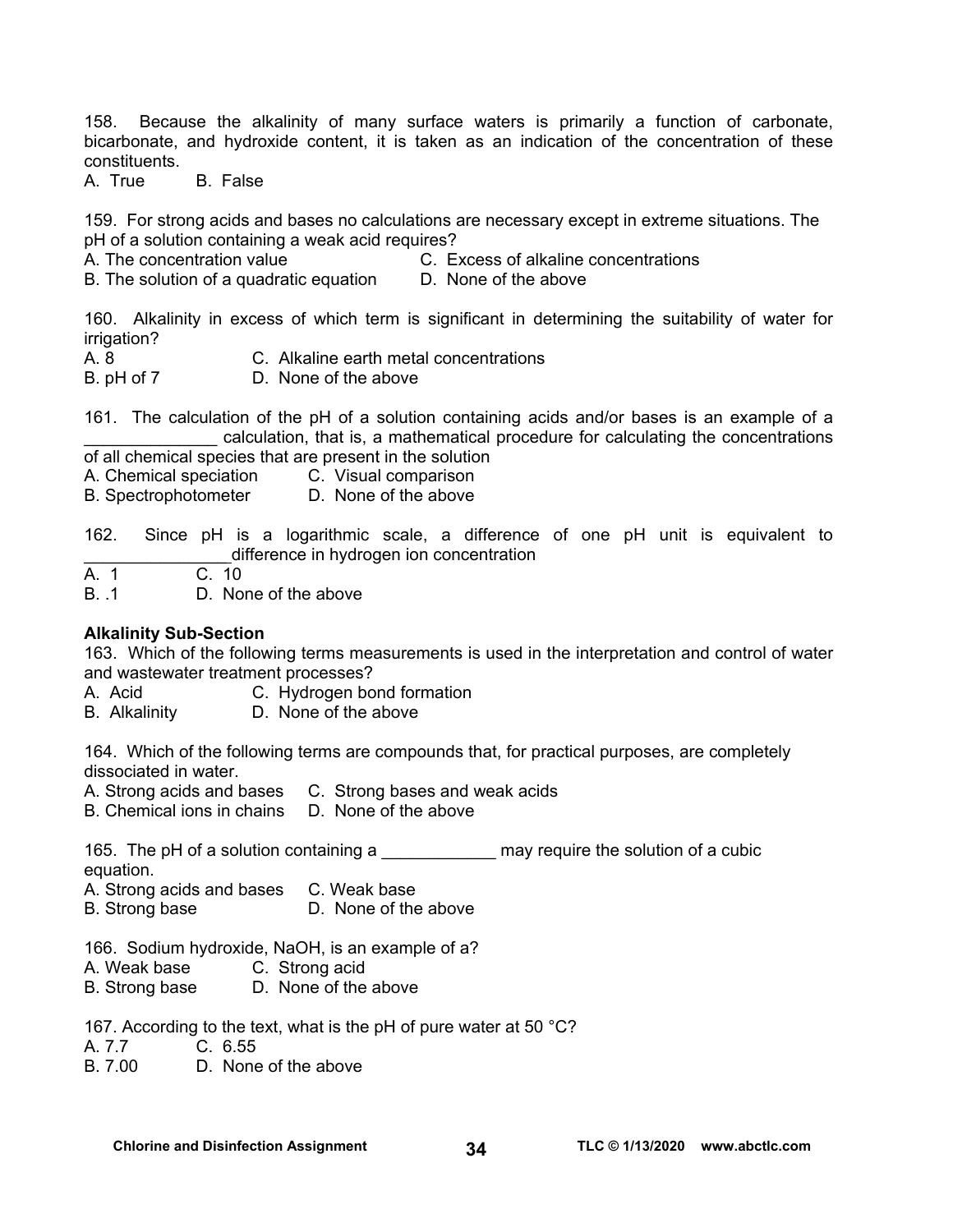#### **Halogens- Halides**

168. What is the negative ion often referred to as?

- A. A halide proton C. Diatomic Compound
- B. A halide ion **D. None of the above**

169. Which of the following terms contains ions known as halides?

- A. Salts C. Hydrastatic acid
- B. Organic halides D. None of the above

170. Halide ions combined with single hydrogen atoms form the hydrohalic acids (i.e., HF, HCl, HBr, HI), a series of particularly strong acids, one being?

- A. Salts C. Hydrastatic acid
- B. Organic halides D. None of the above

171. Many synthetic organic compounds such as plastic polymers, and a few natural ones, contain halogen atoms; these are known as halogenated compounds or?

A. Salts C. Hydrastatic acid

B. Organic halides D. None of the above

#### **Chlorine**

172. The only halogen is needed in relatively large amounts (as chloride ions) by humans?

- A. Chlorine C. Fluoride
- B. Iodine D. None of the above

173. This halogen is needed only in very small amounts for the production of thyroid hormones such as thyroxine?

- A. Chlorine C. Fluoride
- B. Iodine D. None of the above

174. On the other hand, neither fluorine nor bromine are believed to be really essential for humans, although small amounts of  $\Box$  can make tooth enamel resistant to decay.

- A. Chlorine C. Fluoride
- B. Iodine D. None of the above

#### **Halogens**

175. All Halogens have 7 electrons in their outer shells, giving them an oxidation number of -1. The halogens exist, at room temperature, in all three states of matter: A. True B. False

### **Chlorine Section**

#### **Chlorine Gas Appearance and Odor**

176. Chlorine is a greenish-yellow gas it will condense to an amber liquid at about F or at high pressures.

A. 32 degrees C. 29 degrees

B. -29.2 degrees D. None of the above

(S) Means the answer can be plural or singular in nature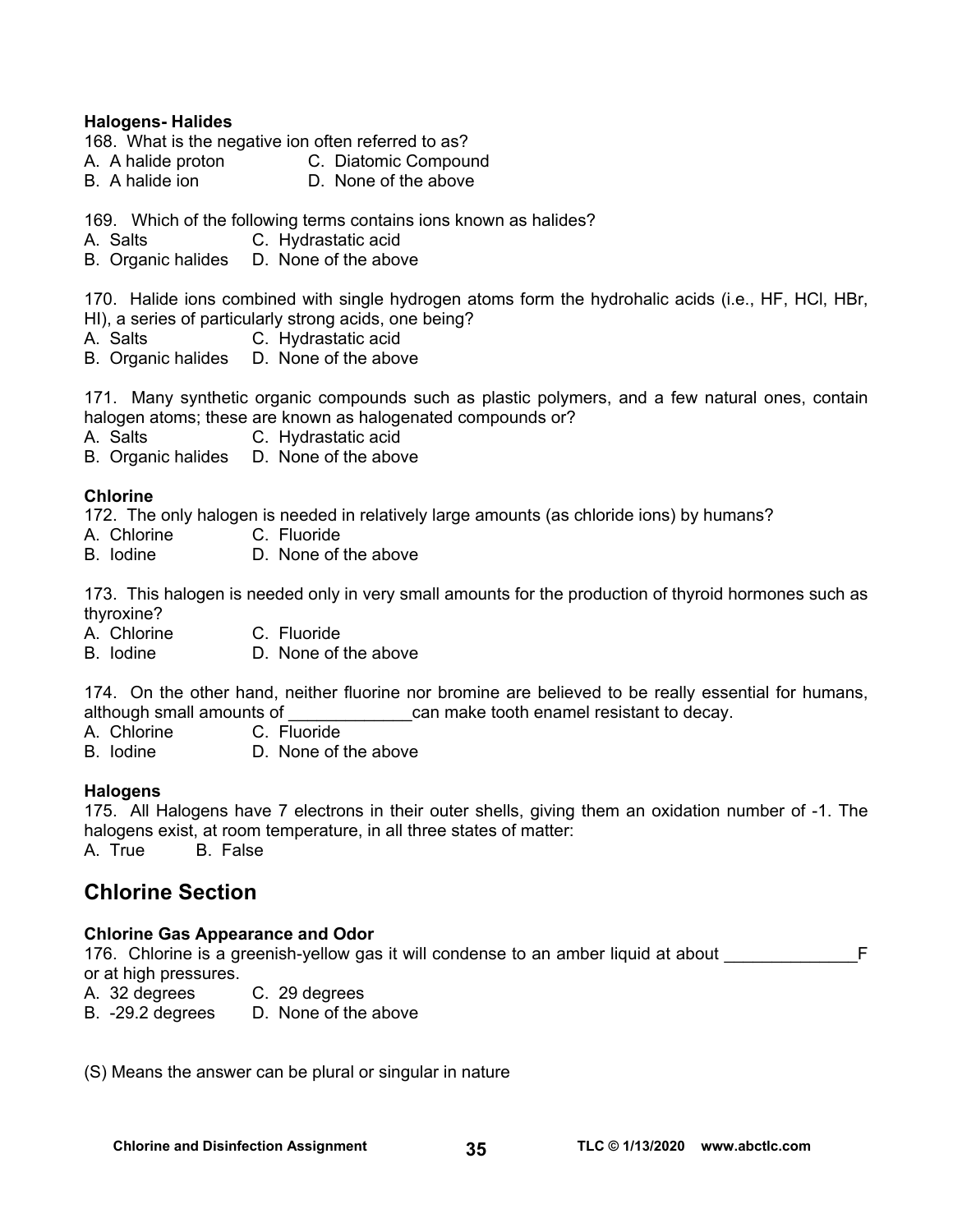177. Lengthy exposures to chlorine gas may result in **177.** Lengthy exposures to chlorine gas may result in ranging from 0.08 to part per million (ppm) parts of air have been reported.

- A. Exposure to chlorine C. Olfactory fatigue
- B. Odor thresholds D. None of the above

#### **Reactivity**

178. Cylinders of chlorine may burst when exposed to elevated temperatures. When there is Chlorine in solution, this forms?

A. Hydrogen sulfide C. A corrosive material

B. Oxomonosilane D. None of the above

179. What is formed when chlorine is in contact with combustible substances (such as gasoline and petroleum products, hydrocarbons, turpentine, alcohols, acetylene, hydrogen, ammonia, and sulfur), reducing agents, and finely divided metals?

A. Fires and explosions C. Moisture, steam, and water

B. Odor thresholds D. None of the above

180. Contact between chlorine and arsenic, bismuth, boron, calcium, activated carbon, carbon disulfide, glycerol, hydrazine, iodine, methane, oxomonosilane, potassium , propylene, and silicon should be avoided.

A. True B. False

181. Chlorine reacts with hydrogen sulfide and water to form which substance?

- A. Hydrogen sulfide C. Chlorinates
- B. Hydrochloric acid D. None of the above

182. Chlorine is also incompatible with?

A. Plastic C. Moisture, steam, and water

B. Palladium D. None of the above

#### **Flammability**

183. When there is a fire that involves chlorine, the firefight should be fought downwind from the minimum distance possible.

A. True B. False

184. Keep unnecessary people away; isolate the hazard area and deny entry. For a massive fire in a cargo area, use unmanned hose holders or monitor nozzles; if this is impossible, withdraw from the area and let the fire burn. Emergency personnel should stay out of low areas and Ventilate closed spaces before entering.

A. True B. False

#### **What Happens to Chlorine When it Enters the Environment?**

185. When chlorine is released to soil, chlorine will react with moisture forming free unstable oxygen radicals.

A. True B. False

186. Chlorine does not store in the?

A. Food chain C. Water

B. Bacteria and viruses D. None of the above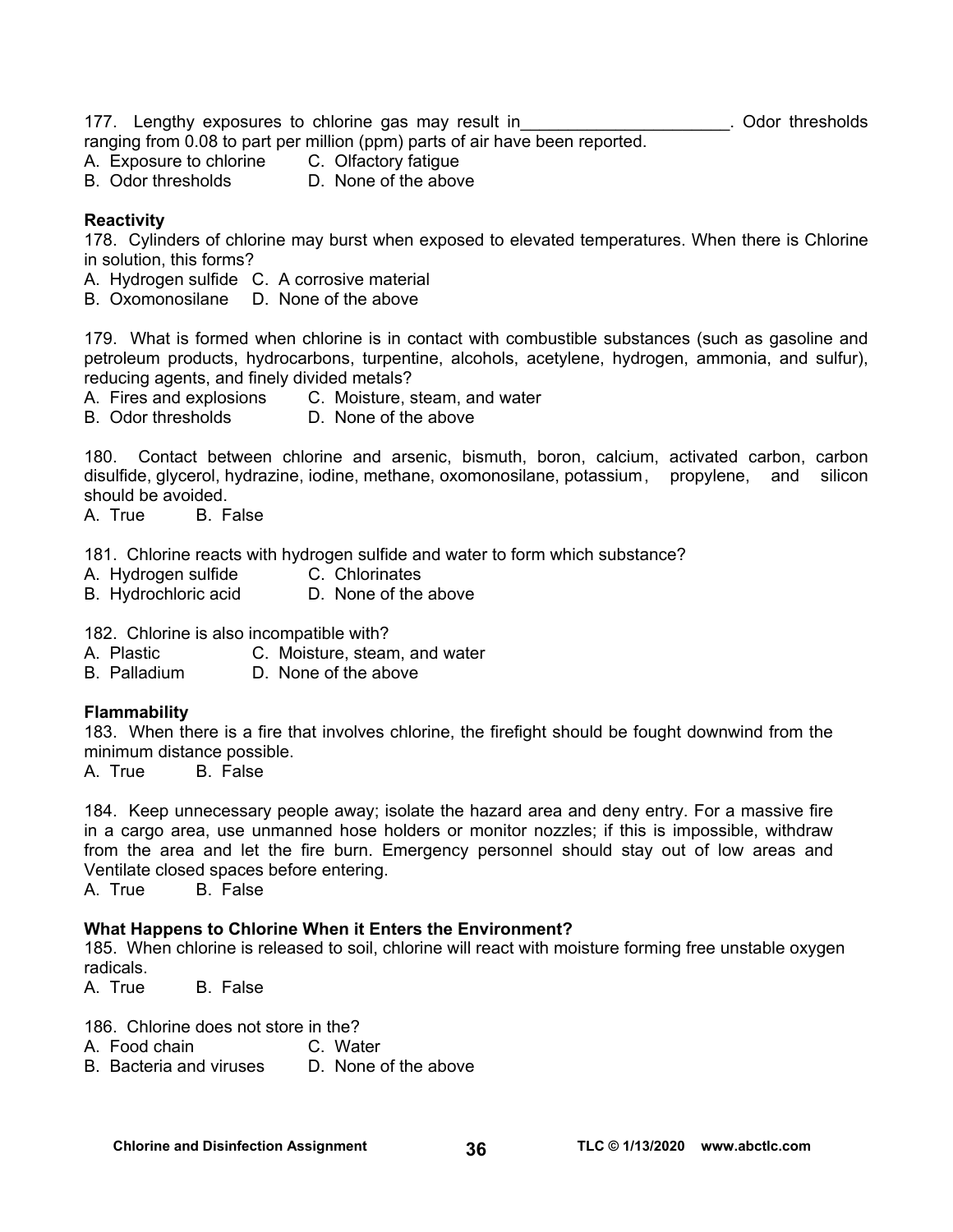187. When released to air, chlorine will react with water to form hypochlorous acid and hydrochloric acid, which are easily removed from the atmosphere by generation of free oxygen radicals. A. True B. False

188. The hydrochloric acid will raise the pH of the water (makes it more basic). A. True B. False

#### **Chlorine Exposure Limits**

189. OSHA PEL is? A. 10 PPM C. 1,000 PPM B. 1 PPM D. None of the above

190. Chlorine's physical and chemical properties: A yellowish green, nonflammable and liquefied gas with an unpleasant and irritating smell.

A. True B. False

191. Chlorine can be readily compressed into a clear, amber-colored liquid, a  $\qquad \qquad$ , and a strong oxidizer.

A. Combustible gas C. Noncombustible gas

B. Combustible liquid D. None of the above

192. Liquid chlorine is about **times heavier than water and gaseous chlorine is about 2.5** times heavier than air.

A. 1.5 C. 2.5

C. 0.5 D. None of the above

193.  $Cl<sub>2</sub>$  IDLH is?

A. 10 PPM D. 1,000 PPM C. 0.1 PPM D. None of the above

194.  $Cl<sub>2</sub>$  fatal exposure limit is?

A. 10 PPM C. 1,000 PPM

C. 0.1 PPM D. None of the above

195. The current Occupational Safety and Health Administration (OSHA) permissible exposure limit (PEL) for chlorine is 10 PPM (3 milligrams per cubic meter  $(mg/m<sup>(3)</sup>)$ ) as a ceiling limit. A worker's exposure to chlorine shall at no time exceed this ceiling level. A. True B. False

#### **Disinfectant Qualities**

196. Chlorine is so important in poultry processing that the US Department of Agriculture requires an almost constant chlorine rinse for much of the cutting equipment. In fact, no proven economical alternative to chlorine disinfection exists for use in Meat and poultry processing facilities. A. True B. False

#### **Properties**

197. Because it is highly reactive, chlorine is usually found in nature bound with other elements like sodium, potassium, and magnesium.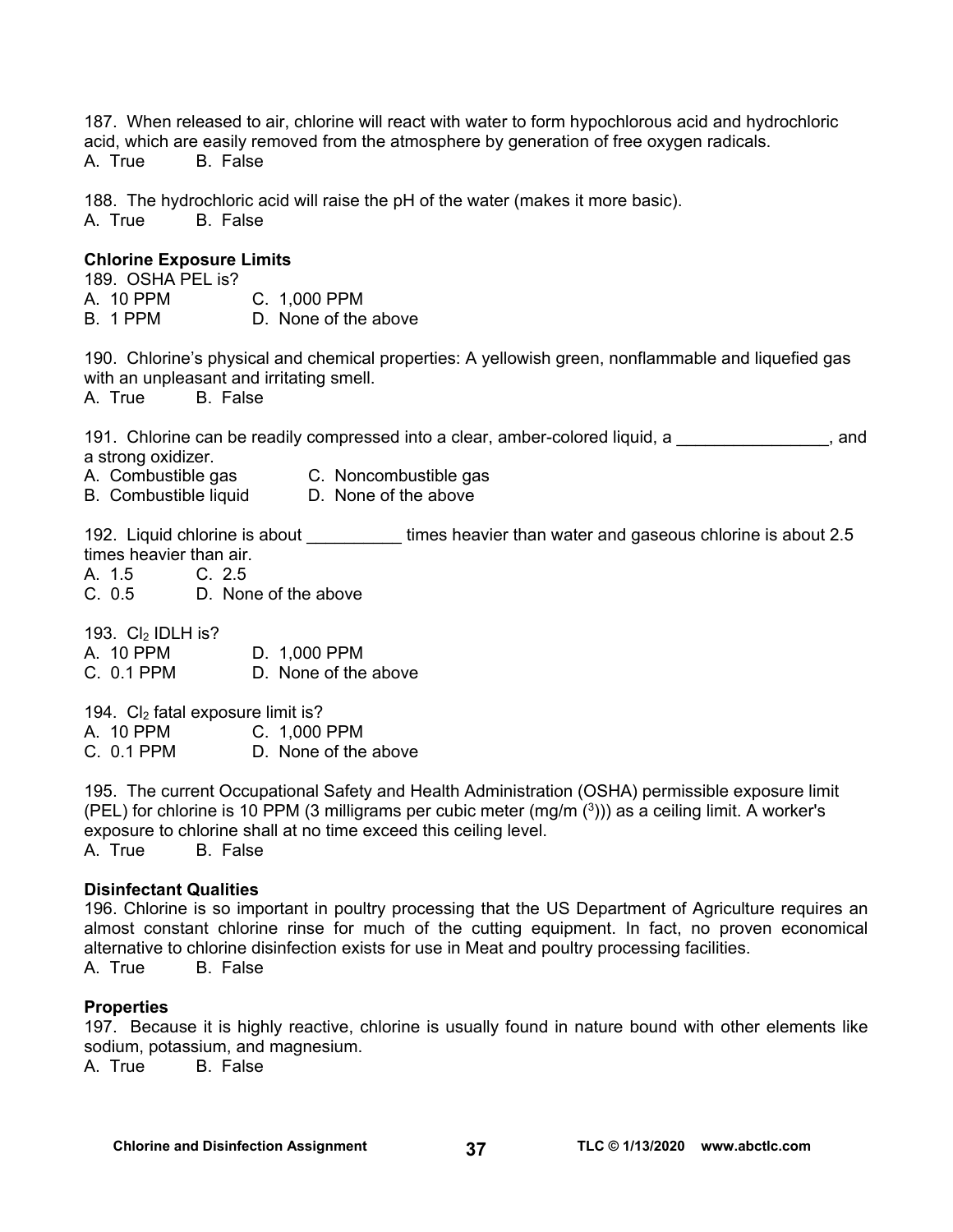198. In researching and synthesizing organic compounds some compounds that have at least one atom of the element carbon in their molecular structure. All living organisms, including humans, are composed of primarily of

- A. Organic compounds<br>
B. Abundant chemical elements 
D. None of the above
- B. Abundant chemical elements

199. What is a largest reservoir of dissolved chlorine weathered from the continents and transported to the oceans by Earth's rivers?

A. Brine C. Ancient seawater

B. Seawater D. None of the above

200. Chemical elements have their own set of unique properties and chlorine is known as --so reactive, in fact, that it is usually found combined with other elements in the form of

compounds.

B. A very reactive element D. None of the above

A. Synthesizing organic compound C. One of the most abundant chemical elements

201. Inorganic disinfectants have great usage of removing a wide variety of disease-causing germs from drinking water and wastewater as well as from hospital and food production surfaces. A. True B. False

202. Various states of chlorine includes when chlorine is isolated as a free element, chlorine is a greenish yellow gas, which is \_\_\_\_\_\_\_\_\_\_\_\_. It turns to a liquid state at -34°C (-29°F), and it becomes a yellowish crystalline solid at -103°C (-153°F).

A. 2.5 times heavier than water C. 2.5 times heavier than air

B. 2.5 times lighter than air **D. None of the above** 

#### **Chlorine Gas Introduction**

203. When chlorine is added into the water stream, chlorine hydrolyzes into?

- A. HCL C. Hypochlorous acid (HOCl), and hydrochloric acid (HCl)
- B. Bromoform D. None of the above

204. When chlorine hydrolyzation occurs, it provides an active toxicant, entity which is pHdependent. In alkaline cooling systems, it readily dissociates to form the hypochlorite ion (OCl-).

A. HCl C. The hypochlorate ion (OCl-)

B. HOCl D. None of the above

205. In alkaline conditions, \_\_\_\_\_\_\_\_\_\_\_\_\_becomes the predominant species and lacks the biocidal efficacy of the non-dissociated form.

A. HCl C. OCl-

B. HOCl D. None of the above

206. Considerably more \_\_\_\_\_\_\_\_\_\_\_ is present at a pH of 7.0 than at pH 8.5.

- A. HCl C. OCl-
- B. HOCl D. None of the above

207. Chlorine can be non-selective, making it very sensitive to contamination from either cooling water makeup or from in-plant process leaks.\_\_\_\_\_\_\_\_\_\_\_\_, organic acids and organic compounds, sulfides, iron and manganese all easily react with HOCl.

- A. Ammonia C. Chlorine gas
- B. Sodium hypochlorite D. None of the above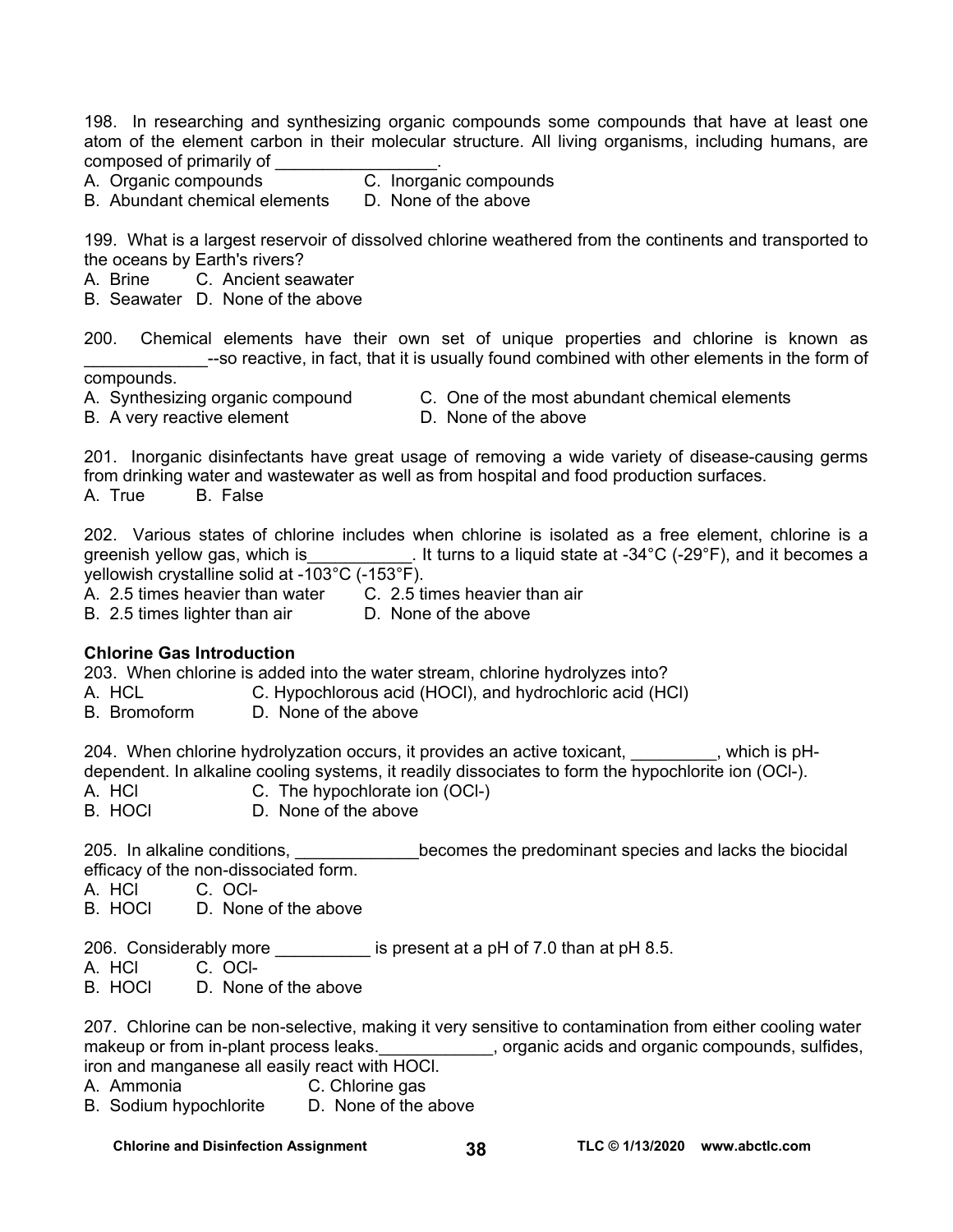208. The chloride ion (Cl- ) cannot damage or penetrate the passive oxide layer, leading to localized damage of the metal surface as does Hypochlorous acid (HOCl), and hydrochloric acid (HCl). A. True B. False

209. High chlorine concentrations have also been shown to directly attack traditional organic-based corrosion inhibitors. When these inhibitors are "deactivated," the metal surface would then be susceptible to corrosion. Process Safety Management (PSM) guidelines dictated by the U.S. Occupational Safety and Health Administration (OSHA), discharge problems related to Chlorinated organic compounds such as trihalomethane (THM), dezincification of admiralty brass and delignification of cooling tower wood are other significant concerns associated with the use of chlorine.

A. True B. False

210. What is the term that best describes the amount of chlorine needed to react with contamination species and it must be satisfied before active HOCl is available to provide a free chlorine residual?

A. Chlorine demand C. Total residual

B. Hypochlorite ion (OCI-) D. None of the above

211. The combination of high chlorine demand in process-contaminated systems and the dissociation process in alkaline systems creates the need for greater chlorine feed to obtain the same microbial efficacy. This results in a higher concentration of HCl in the cooling system.

A. True B. False

212. Which of the following removes alkalinity, pH depression and system corrosion could occur?

A. HCl C. pH of 7.0 than at pH 8.5

B. HOCl D. None of the above

### **Chlorine Gas**

### **Pathophysiology**

213. As far as chlorine safety and respiratory protection, the intermediate \_\_\_\_\_\_\_\_\_\_\_\_\_of chlorine accounts for its effect on the upper airway and the lower respiratory tract.

A. Effects of Hydrochloric acid C. Water solubility<br>B. Vanor from Chlorine gas D. None of the Above

B. Vapor from Chlorine gas

214. Respiratory exposure to \_\_\_\_\_\_\_\_\_\_\_\_ may be prolonged because its moderate water solubility may not cause upper airway symptoms for several minutes.

- A. Hydrochloric acid C. Plasma exudation
- B. Chlorine gas **D. None of the Above**

215. The odor threshold for chlorine gas is approximately?

- A. 0.3-0.5 parts per million (ppm) C. 3-5 parts per million (ppm)
- B. 3 parts per million (ppm) D. None of the Above

### **Mechanism of Activity**

216. The mechanisms of cellular injury are believed to result from the oxidation of functional groups in cell components, from reactions with tissue water to form\_\_\_\_\_\_, and from the generation of free oxygen radicals.

- 
- 
- A. Generation of free oxygen radicals C. Hypochlorous and hydrochloric acid
	-
- B. Chlorine acid D. None of the above

217. Chlorine gas should be stored in vented rooms that have panic bar equipped doors.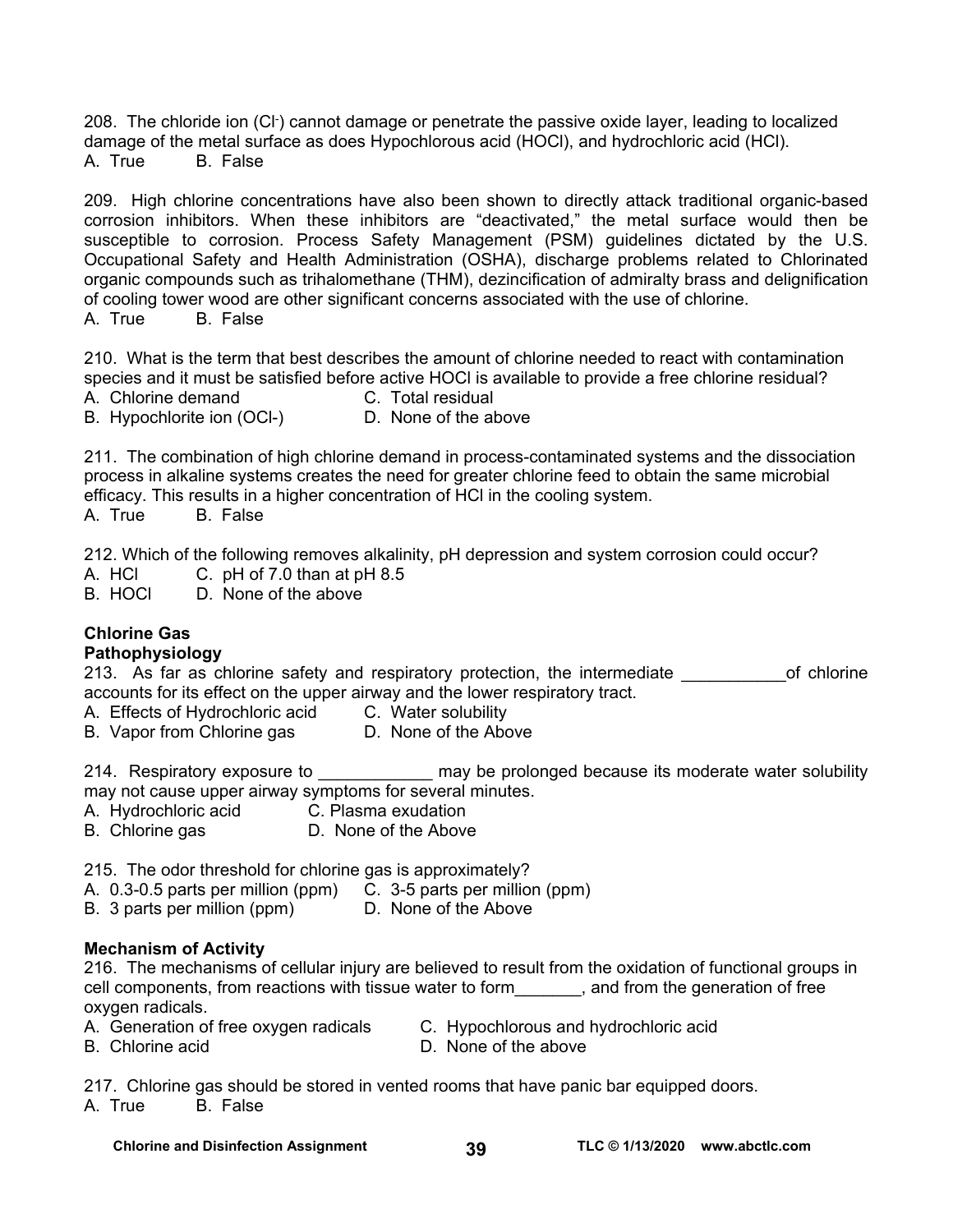218. Chlorine gas feeds out of the cylinder through a gas regulator. The cylinders are on a scale that operators use to measure the amount used each day. The chains are used to prevent the tanks from falling over.

A. True B. False

#### **Solubility Effects**

219. Which of the following is highly soluble in water?

A. Hydrochloric acid C. Hypochlorous base

B.  $H_2SO_4$  D. None of the above

220. Because it is highly water soluble, Hypochlorous acid has an injury pattern similar to?

- A. Hydrochloric acid C. CO2
- $B. H<sub>2</sub>SO<sub>4</sub>$  D. None of the above

221. Which of the following may account for the toxicity of elemental chlorine and hydrochloric acid to the human body?

A. Hydrochloric acid C. Hypochlorous acid

B.  $H_2SO_4$  D. None of the above

#### **Early Response to Chlorine Gas**

222. If you mix ammonia with chlorine gas, this compound reacts to form\_\_\_\_\_\_\_\_\_\_\_.

- A. Chloramine gas C. Sulfuric gas
- B. Chlorine gas D. None of the Above

223. The early response to the odor threshold for chlorine depends on the (1) concentration of chlorine gas, (2) duration of exposure, (3) water content of the tissues exposed, and (4) individual susceptibility. A. True B. False

#### **Pathological Findings**

224. Chlorine is a highly reactive gas. A. True B. False

225. Chlorine gas is greenish yellow in color and very toxic. It is heavier than air and will therefore sink to the ground if released from its container. It is the toxic effect of Chlorine gas that makes it a good disinfectant, but it is toxic to more than just waterborne pathogens; it is also toxic to humans. It is a respiratory irritant and it can also irritate skin and mucus membranes.

A. True B. False

226. Chlorine gas is sold as a compressed liquid, which is amber in color. Chlorine, as a solid, is heavier (less dense) than water. If the chlorine liquid is released from its container it will quickly return back to its liquid state.

A. True B. False

227. Chlorine gas is the most expensive form of chlorine to use. The typical amount of chlorine gas required for water treatment is 1-16 mg/L of water. Different amounts of chlorine gas are used depending on the quality of water that needs to be treated. If the water quality is good, a higher concentration of chlorine gas will be required to disinfect the water if the contact time cannot be increased.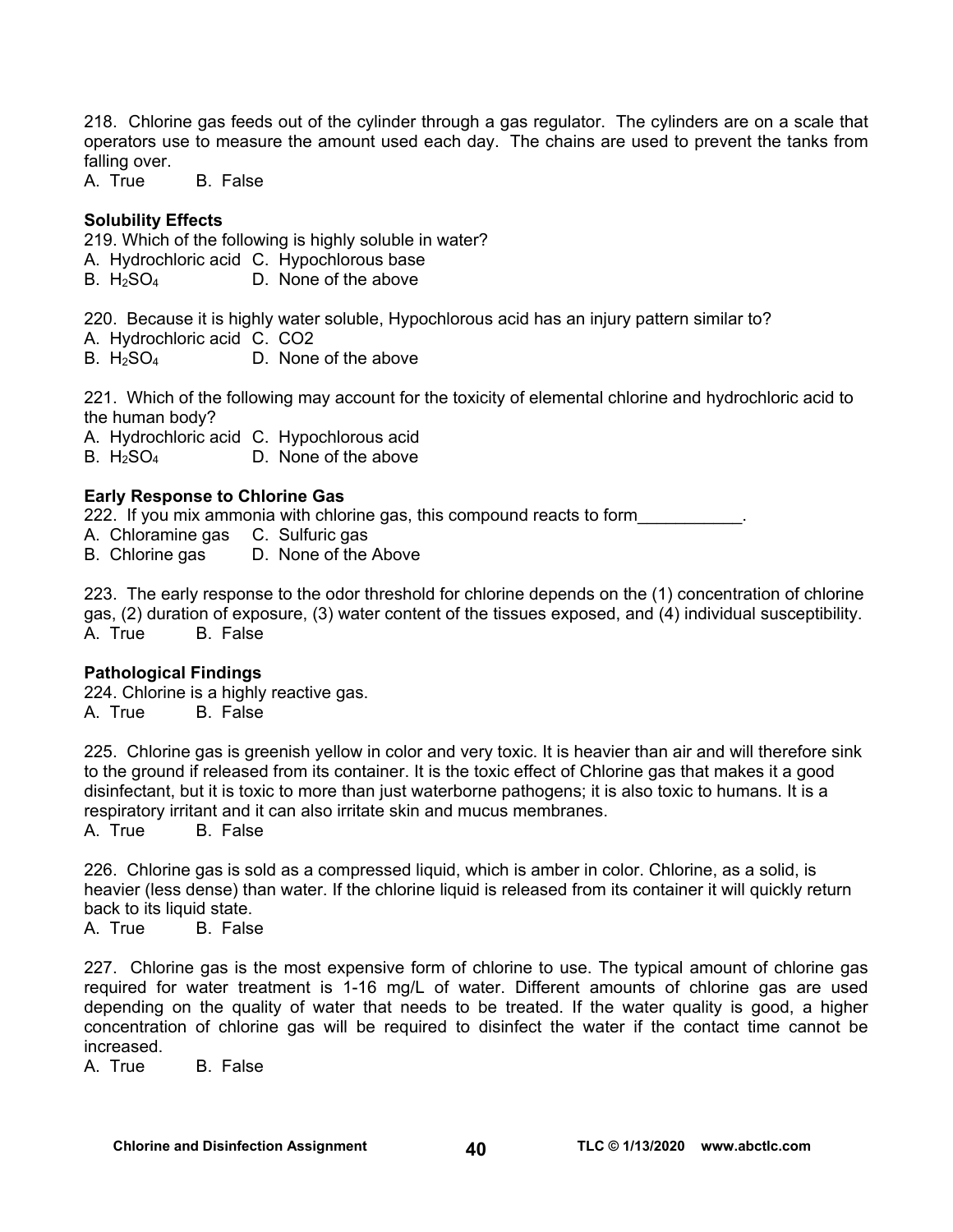#### **Chlorine's Effectiveness**

228. The effectiveness of chlorination depends on the **concentration** of the water, the concentration of the chlorine solution added, the time that chlorine is in contact with the organism, and water quality.

- 
- A. Chlorine residual C. Breakpoint<br>B. Chlorine demand D. None of the above B. Chlorine demand

229. Chlorine may not be accessible for disinfection because **the intimate in the water (like iron**, manganese, hydrogen sulfide, and ammonia).

- A. pH increases **C. Required contact time**
- B. Part of it combines with other chemicals D. None of the above

230. The amount of chlorine required to attain disinfection and that reacts with the other chemicals is the?

- A. Chlorine residual C. Free chlorine residual
- B. Chlorine demand D. None of the above

231. Which term is used when disinfection decreases, as the concentration of the chlorine increases?

- 
- A. Breakpoint C. Required contact time B. Chlorine level **D.** None of the above

232. Chlorination is more effective as?

- A. Water temperature increases C. Water cools down
- B. Chlorine demand increases D. None of the above

233. Chlorination becomes more alkaline and is less effective as the?

- A. Water's pH increases C. Required contact time is maximized
- B. Water quality increases D. None of the above

234. Chlorination is less effective in?

- A. Clear water C. Day time
- B. Cloudy (turbid) water D. None of the above

235. By adding a little more chlorine to what is already sufficient, this action will generally result in that can be measured easily.

- A. pH increases C. Required contact time
- B. A free chlorine residual D. None of the above

#### **Potent Germicide**

236. Chlorine disinfectants can lower the level of many disease-causing microorganisms in drinking water to almost immeasurable levels.

A. True B. False

237. Chlorine is added to drinking water to destroy pathogenic (disease-causing) organisms. It can be applied in several forms: sodium hypochlorite solution, elemental chlorine (chlorine gas) and dry calcium hypochlorite.

A. True B. False

238. One pound of elemental chlorine delivers approximately as much examples as one gallon of sodium hypochlorite (12.5% solution) or approximately 1.5 pounds of calcium hypochlorite (65% strength).

- A. Free available chlorine C. Particular applications
- B. Total chlorine D. None of the above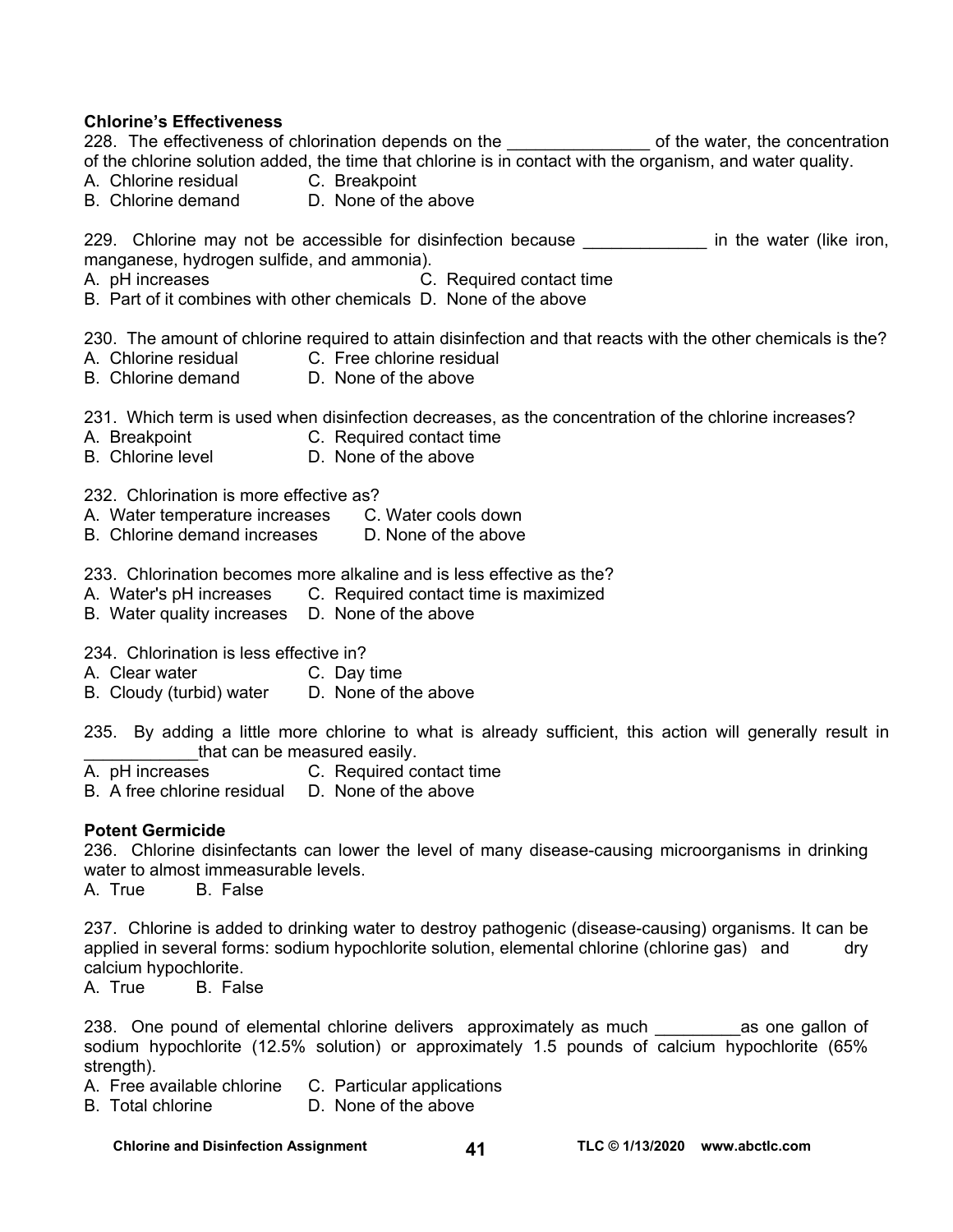239. While any of these forms of chlorine can effectively disinfect drinking water, each has distinct advantages and limitations for **EXAL ALM** all water systems that disinfect their water use some type of chlorine-based process, either alone or in combination with other disinfectants.

- A. Free available chlorine C. Particular applications<br>B. Total chlorine D. None of the above
- D. None of the above

#### **Taste and Odor Control**

240. Chlorine disinfectants reduce many disagreeable tastes and odors. Chlorine oxidizes many naturally occurring substances such as \_\_\_\_\_\_\_\_\_\_\_\_\_, sulfides and odors from decaying vegetation.

- A. Hydrogen sulfide C. Slime bacteria, molds and algae
- B. Foul-smelling algae secretions D. None of the above

#### **Biological Growth Control**

241. Chlorine disinfectants eliminate **that commonly grow in water supply reservoirs**, on the walls of water mains and in storage tanks.

- A. Hydrogen sulfide C. Slime bacteria, molds and algae
- B. Foul-smelling algae secretions D. None of the above

#### **Chemical Control**

242. Chlorine disinfectants destroy **the set and the set of the set of the set and remove ammonia** and other nitrogenous compounds that have unpleasant tastes and hinder disinfection. They also help to remove iron and manganese from raw water.

- A. Hydrogen sulfide C. Slime bacteria, molds and algae
- B. Algae secretions D. None of the above

#### **Water Treatment**

243. Everyday, about 170,000 PWSs treat and convey billions of gallons of water through about 880,000 miles of distribution system piping to U.S. homes, farms and businesses. A. True B. False

244. Generally speaking, water is treated to render it suitable for human use and consumption. While the primary goal is to produce a biologically (disinfected) and chemically safe product, other objectives also must be met, including: no objectionable taste or odor; \_\_\_\_\_\_\_\_\_\_\_\_\_\_\_\_\_\_\_and chemical stability.

A. Low levels of color and turbidity C. Chemical or biological contamination<br>B. Sediments D. None of the above

D. None of the above

245. Surface water typically presents a greater treatment challenge than groundwater, which is naturally filtered as it percolates through?

- A. Low levels of color and turbidity C. Chemical or biological contamination
- B. Sediments **D. None of the above**

246. Surface water is generally safe unlike groundwater that may harbor protozoan parasites such as Cryptosporidium parvum and Giardia lamblia.

A. True B. False

#### **Water Distribution**

247. Chlorination is unique in that a pre-determined chlorine concentration may be designed to remain in treated water as a measure of protection against harmful microbes encountered after leaving the treatment facility.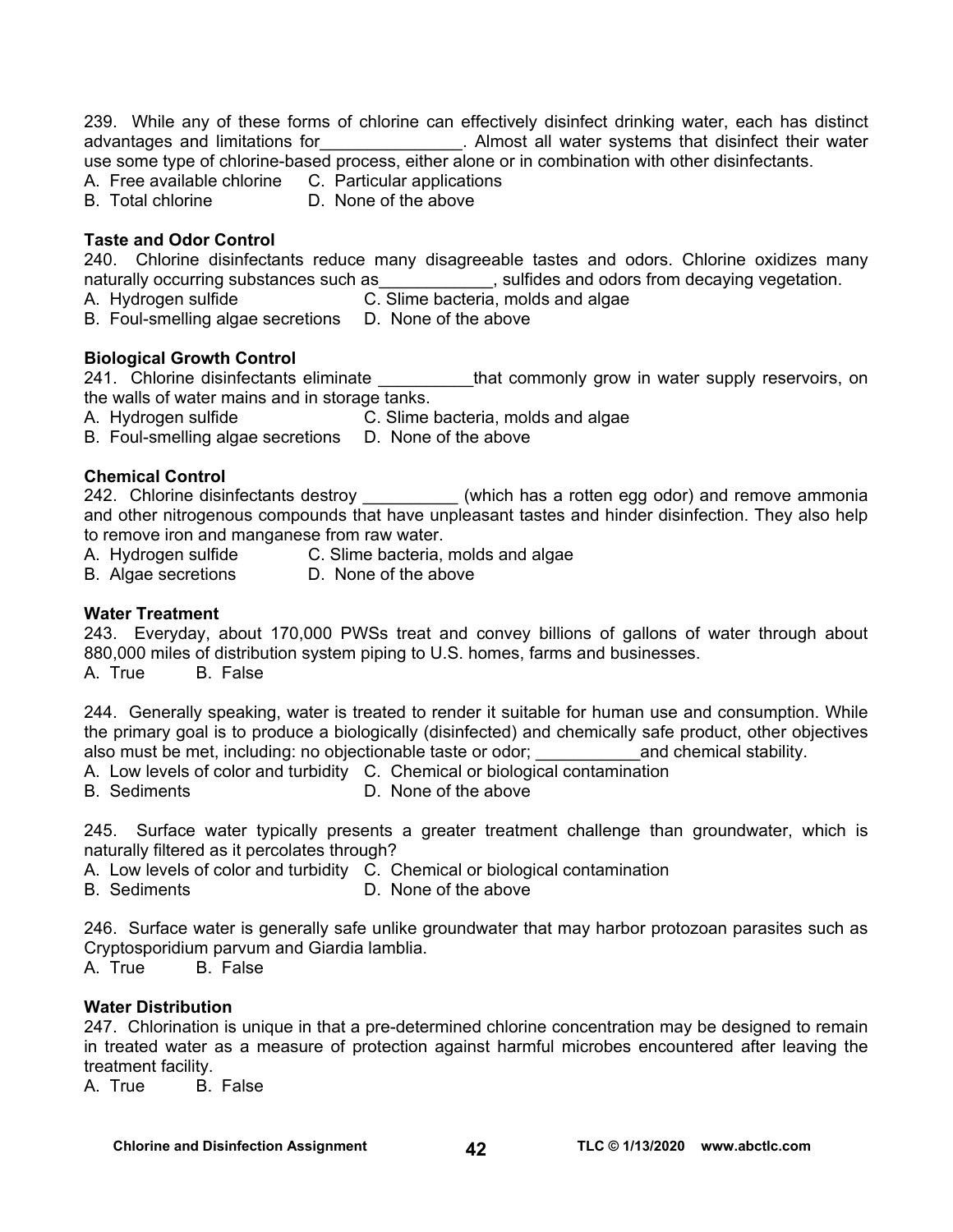248. In the event of a significant intrusion of pathogens resulting, for example, from a broken water main, the level of the average "<br>will be insufficient to disinfect contaminated water. In  $\cdot$ " will be insufficient to disinfect contaminated water. In such cases, it is the monitoring of the sudden drop in the chlorine residual that provides the critical indication to water system operators that there is a source of contamination in the system.

A. Chlorine residual C. Breakpoint Chlorination

B. Potential threats D. None of the above

#### **The Challenge of Disinfection Byproducts**

249. Which of the following happens when chlorine and other disinfectants react with natural organic matter in water?

A. Microbial contamination C. Chemical compounds formed unintentionally

B. Treatment barrier D. None of the above

250. While the available evidence does not prove that \_\_\_\_\_\_\_\_\_\_\_\_\_in drinking water cause adverse health effects in humans, high levels of these chemicals are certainly undesirable. Cost-effective methods to reduce DBP formation are available and should be adopted where possible.

A. Critical assets C. Vulnerability assessments

B. DBPs D. None of the above

#### **Chlorine and Water System Security**

251. The prospect of a terrorist attack has forced all water systems, large and small, to re-evaluate and upgrade chlorination effectiveness procedures.

A. True B. False

252. With passage of the Public Health Security and Bioterrorism Response Act of 2002, Congress required community water systems to assess their vulnerability to a terrorist attack and other intentional acts. As part of these vulnerability assessments, systems assess?

A. Microbial contamination C. The transportation, storage and use of treatment chemicals

B. Cost-effective methods D. None of the above

253. These treatment chemicals are both inert and potential barriers.

A. True B. False

254. Water systems using elemental chlorine, in particular, must determine whether existing protection systems are adequate. If not, they must consider additional measures to reduce the likelihood of an attack or to mitigate the?

A. Potential consequences C. Critical assets

B. Potential threats D. None of the above

255. Which of the following in no way guarantees safety from biological attacks?

A. Inert and potential barriers C. Conventional treatment barriers

B. Potential problems D. None of the above

#### **Chlorination Chemistry**

256. The hypochlorite ion is a much weaker disinfecting agent than Hypochlorous acid, about 100 times less effective.<br>A True B Fa

**B.** False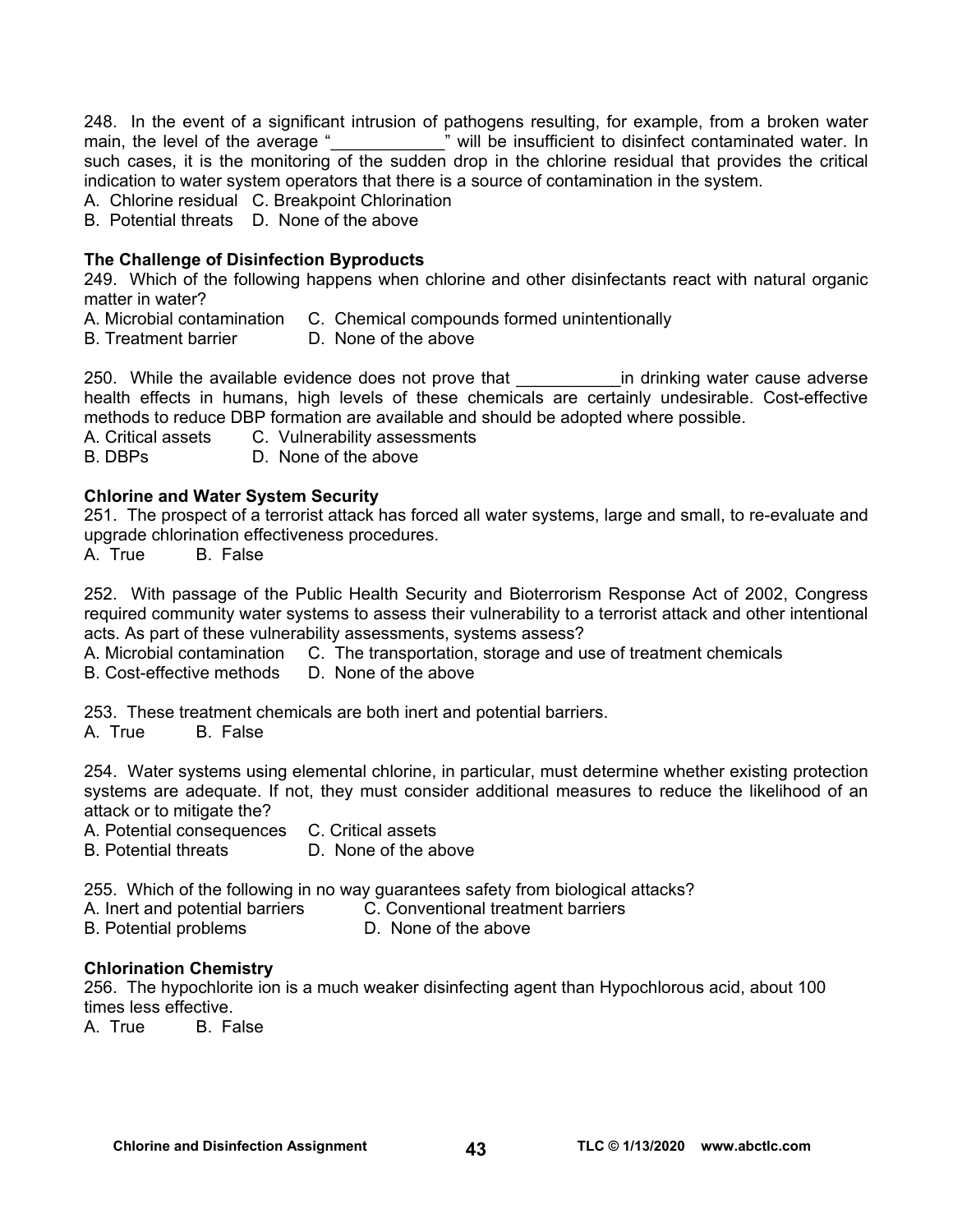257. pH and temperature affect the ratio of hypochlorous acid to hypochlorite ions. As the temperature is decreased, the \_\_\_\_\_\_\_\_\_\_\_\_\_\_\_\_\_\_\_\_\_\_\_\_\_\_\_\_\_\_\_increases. A. CT actual C. Ratio of hypochlorous acid B. Free chlorine residual D. None of the above 258. Under normal water conditions, hypochlorous acid will also chemically react and break down into the hypochlorite ion. A. True B. False 259. Temperature plays a small part in the acid ratio. Although the ratio of \_\_\_\_\_\_\_\_\_\_\_\_\_\_\_\_\_\_\_\_\_\_\_ is greater at lower temperatures, pathogenic organisms are actually harder to kill. A. Hypochlorous acid C. Total chlorine B. Chlorine Demand D. None of the above 260. If all other things were equal, \_\_\_\_\_\_\_\_\_ and a lower pH are more conducive to chlorine disinfection. A. Lower alkali C. Lower water temperature B. Higher water temperatures D. None of the above 261. The disassociation of chlorine gas (OCI - ): HOCI H + + OCI - Also expressed HOCI  $\rightarrow$  H + + OCI -(hypochlorous acid) (hydrogen) (hypochlorite ion) A. True B. False 262. All three forms of chlorine produce sodium hypochlorite when added to water. A. True B. False 263. Hypochlorous acid is a strong acid but a weak disinfecting agent. The amount of hypochlorous acid depends on the pH and temperature of the water. A. True B. False **Types of Residual**  264. Total chlorine residual = free  $+$ 

A. Chlorine demand C. Combined chlorine residual

B. Free chlorine D. None of the above

265. In water, there are always other substances (interfering agents) such as iron, manganese, turbidity, etc., which will combine chemically with the chlorine, this is called the?

A. Chlorine demand C. Combined chlorine residual

B. Free chlorine D. None of the above

266. According to the text, once chlorine molecules are combined with these interfering agents, they are not capable of disinfection. \_\_\_\_\_\_\_\_\_\_\_\_\_\_\_\_\_\_\_\_ is much more effective as a disinfecting agent.

- A. Chlorine demand C. Combined chlorine residual
- B. Free chlorine D. None of the above

267. Either a total or a can be read when a chlorine residual test is taken,

- A. Chlorine demand C. Combined chlorine residual
- B. Free chlorine residual D. None of the above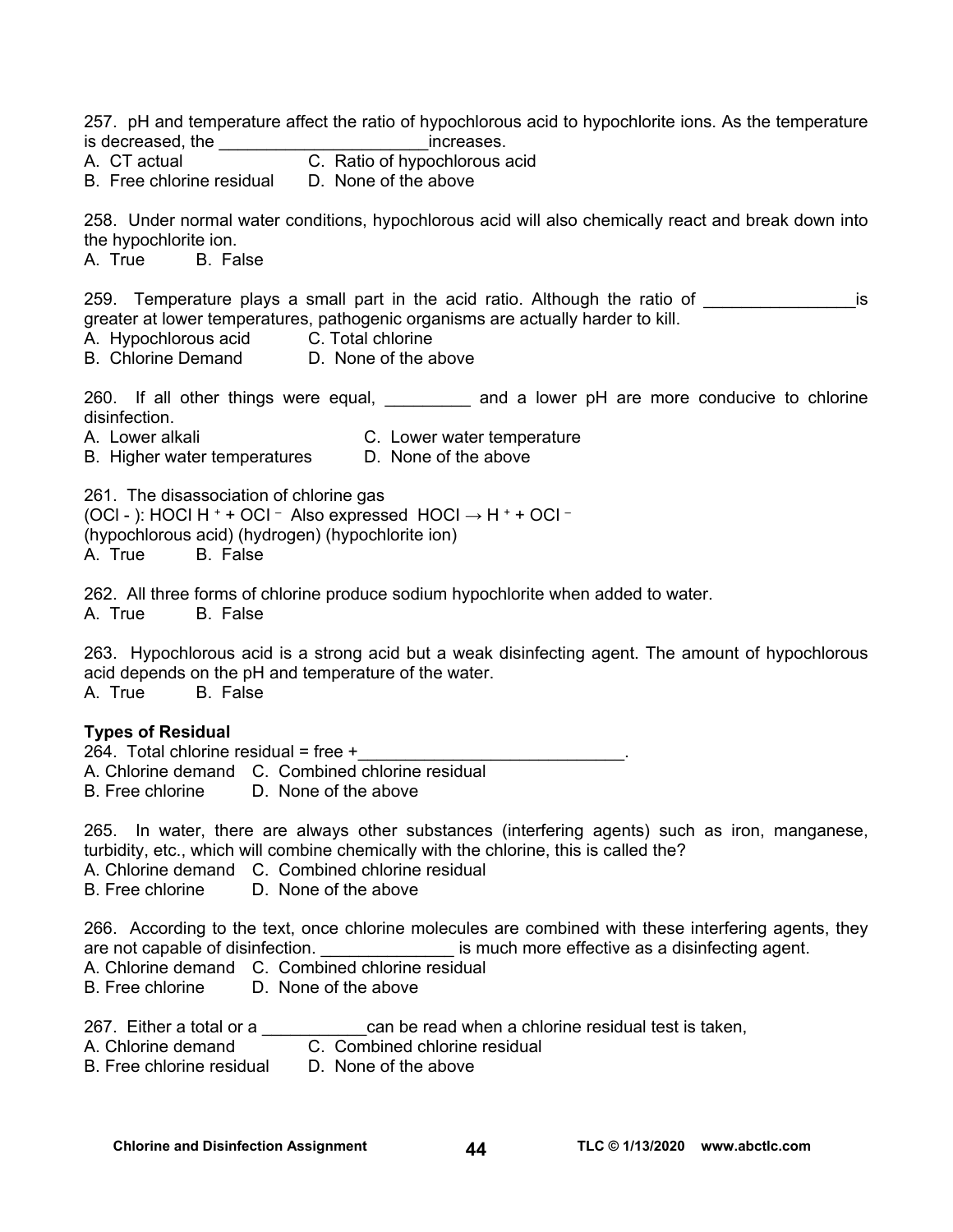268. Which of the following is a much stronger disinfecting agent, therefore, most water regulating agencies will require that your daily chlorine residual readings be of free chlorine residual?

B. Free chlorine residual

A. Chlorine demand C. Combined chlorine residual<br>B. Free chlorine residual D. None of the above

269. Which of the following terms is where the chlorine demand has been satisfied, and any additional chlorine will be considered free chlorine?

A. Chlorine residual C. Break-point chlorination

B. "CT" disinfection concept D. None of the above

### **Residual Concentration/Contact Time (CT) Requirements**

270. Since monitoring for very low levels of pathogens in treated water is analytically very difficult, utilizing the \_\_\_\_\_\_\_\_\_\_\_\_\_\_\_\_\_\_\_\_ is recommended to demonstrate satisfactory treatment.

- A. Chlorine residual C. Break-point chlorination
- B. "CT" disinfection concept D. None of the above

271. Which of the following term = Concentration  $(mg/L)$  x Time (minutes)

- A. CT C. TC<br>B. #C D. No
- D. None of the above

272. The effective reduction in pathogens can be calculated by reference to standard tables of required?

A. CT's C. TC

B. #C D. None of the above

273. The CT concept as developed by the United States Environmental Protection Agency (uses the combination of disinfectant residual concentration (mg/L) and the effective disinfection contact time (in minutes) to measure effective pathogen reduction.

A. True B. False

#### **Calculation and Reporting of CT Data**

274. Reduction Ratio should be reported, along with the appropriate pH, temperature, and?

- A. Reduction Ratio C. Disinfectant residual
- B. CT actual D. None of the above

275. Which of the following terms must be greater than 1.0 to be acceptable?

- A. Reduction Ratio C. Disinfectant residual
- B. CT actual D. None of the above

276. You can also calculate and record actual log reductions. Reduction Ratio = CT actual divide by?

- A. Reduction Ratio C. "CT" disinfection concept
- B. CT required D. None of the above

277. This shall be calculated daily, using either the maximum hourly flow and the disinfectant residual at the same time, or by using the lowest CT value if it is calculated more frequently.

- A. Free chlorine **C.** "CT" disinfection concept<br>B. Disinfection CT values D. None of the above
- B. Disinfection CT values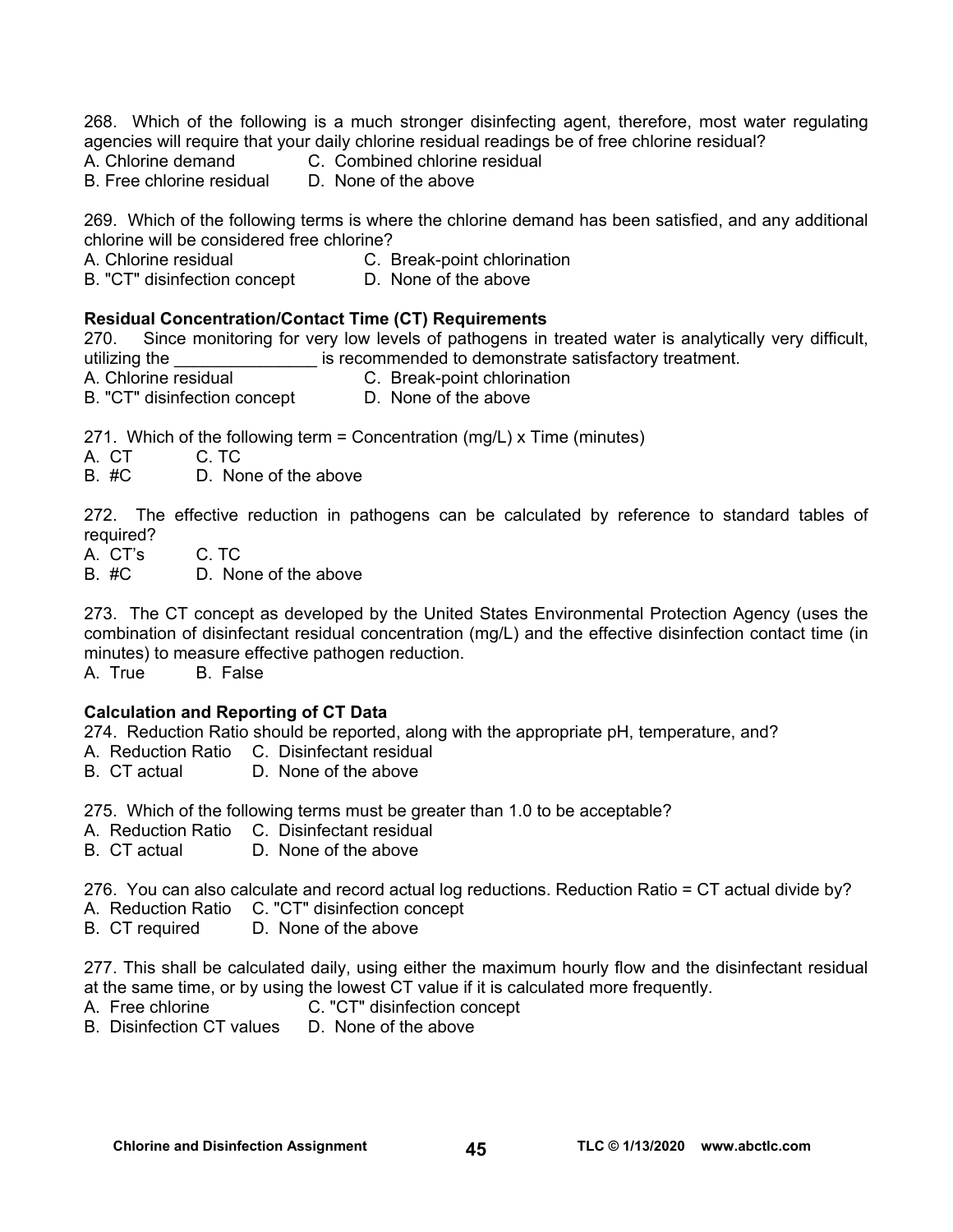#### **Chlorine Review**

278. What term describes the minimum amount of Chlorine needed to react in a water purification system; used as a monitoring measurement by system operators.

- A. Chlorine demand C. Combined chlorine residual<br>B. Free chlorine residual D. None of the above
- B. Free chlorine residual
- 

279. Operator may add **the supplies of the chlorinated public water supplies to provide inorganic** chloramines.

- 
- A. Bromine C. Ammonia
- 
- B. Organic amines **D. None of the above**

280. What term describes the concentration of residual chlorine in water present as dissolved gas (Cl<sub>2</sub>), hypochlorous acid (HOCl), and/or hypochlorite ion (OCl-)?

- A. Chlorine demand C. Combined chlorine residual
- B. Free chlorine D. None of the above

281. What term describes the concentration of chlorine in the water after the chlorine demand has been satisfied, the concentration is normally expressed in terms of total chlorine residual, which includes both the free and combined or?

- A. Chlorine demand C. Chlorine residual
	-
- B. Free chlorine D. None of the above

282. **Example 282. Example 282. Example 282. Example 282. Example 282. Example 282.** with ammonia or organic amines that can be found in natural or polluted waters.

- A. Chlorine Residual C. Combined Chlorine
- B. Chlorine Demand D. None of the above

283. What term describes the residual chlorine existing in water in chemical combination with ammonia or organic amines that can be found in natural or polluted waters?

- A. Chlorine Demand C. Residual chlorine
- B. Combined Chlorine Residual D. None of the above

284. Which of the following terms of at least 1.0 mg/L should be maintained in the clear well or distribution reservoir immediately downstream from the point of post-chlorination and .2 mg/L in the distribution system to guard against backflow?

- A. Chlorine Demand C. Free chlorine residual
- B. Chlorine total D. None of the above

285. What term describes the total of free residual and combined residual chlorine in a water purification system; and used as a monitoring measurement by system operators?

- A. Chlorine Demand C. Total combined chlorine
- B. Total Chlorine Residual D. None of the above

286. What term describes the total chlorine is essentially equal to free chlorine since the concentration of ammonia or organic nitrogen compounds will be very low? When chloramines are present in the municipal water supply, then total chlorine will be higher than free chlorine.

- A. Chlorine Demand C. Total chlorine<br>B. Combined chlorine D. None of the above
- B. Combined chlorine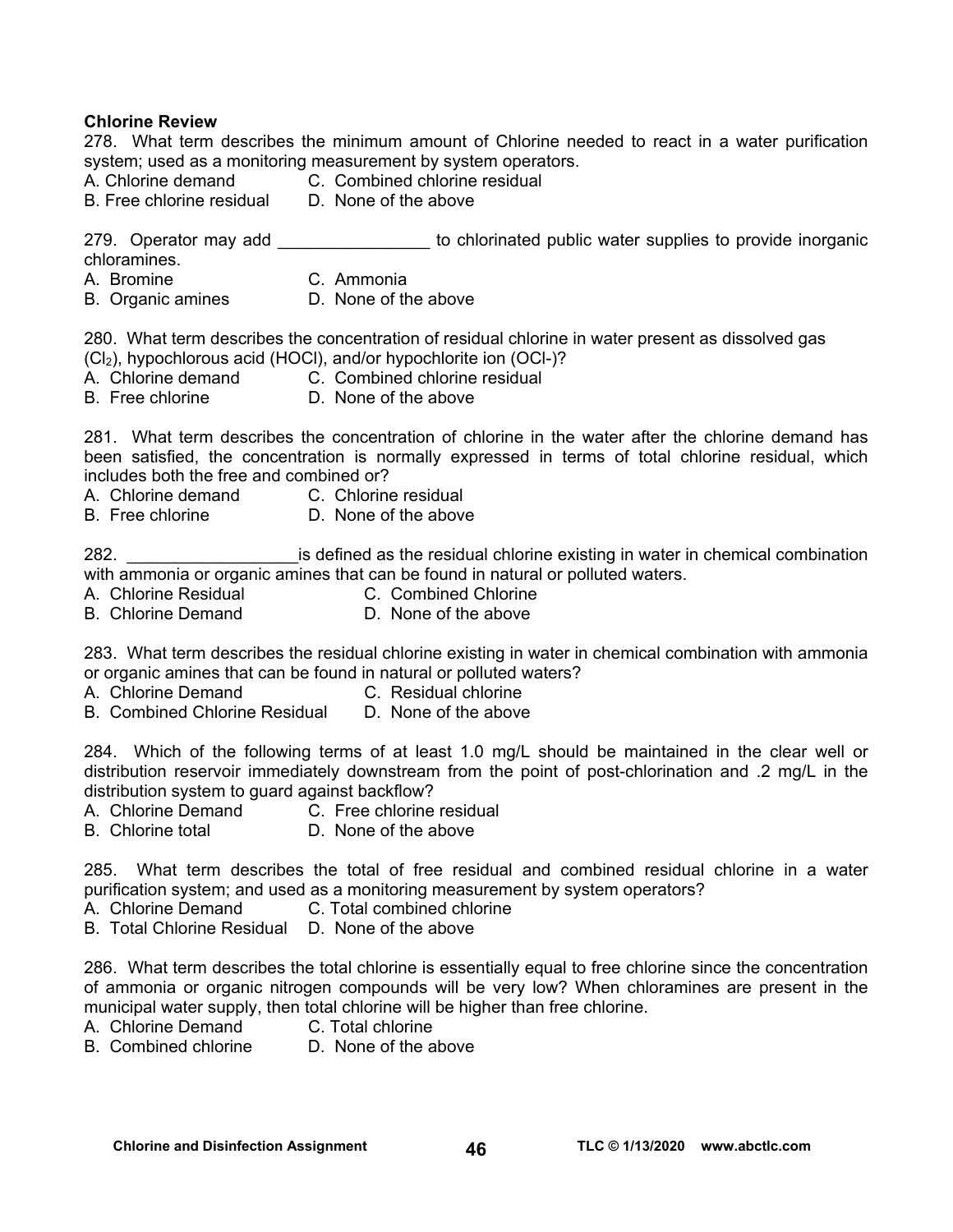287. The correct procedure to follow in changing a chlorine cylinder, hook up the Chlorinator to the container or cylinder with the chlorine valve turned on. Use the liquid side not the gas if using a 1-ton container. Remove the cylinder valve outlet cap and check the valve face or damage.

A. True B. False

288. When changing the Cl<sub>2</sub> cylinder, clean with wire brush if necessary. If the valve face is smooth, clean proceed with hooking up the cylinder. Check the inlet face of the and clean if necessary.

- A. Fusible plug C. Chlorinator
	-
- B. Chlorine cylinder D. None of the above

289. What is the best term that describes chlorine addition of chlorine at the plant headworks or prior to other water treatment or groundwater production processes and mainly used for disinfection and control of tastes, odors, and aquatic growth?

- A. Post-chlorination C. Pre-chlorination
- B. Chlorine Demand D. None of the above

290. What term best describes the sum of free and combined chlorine?

- A. Disinfection C. Total Chlorine
- B. Free chlorine D. None of the above

291. When chlorinating most potable water supplies, total chlorine is essentially equal to since the concentration of ammonia or organic nitrogen compounds (needed to form combined chlorine) will be very low.

- A. The amount of chlorine C. Free chlorine
- B. Chlorine Demand D. None of the above

292. What term best describes the residual chlorine existing in water in chemical combination with ammonia or organic amines that can be found in natural or polluted waters?

- A. Combined chlorine C. Breakpoint chlorination
- B. Free chlorine D. None of the above

293. Ammonia is sometimes deliberately added to chlorinated public water supplies to provide?

- A. Inorganic chloramines C. Increase pH value<br>B. Chlorine Demand D. None of the above
- D. None of the above

294. What term best describes the concentration of residual chlorine in water present as dissolved gas  $(Cl<sub>2</sub>)$ , hypochlorous acid (HOCI), and/or hypochlorite ion  $(OCl<sub>-</sub>)$ ?

- A. Disinfection C. Total chlorine residual
- B. Free chlorine D. None of the above

295. What term best describes the minimum amount of chlorine needed to react in a water purification system; used as a monitoring measurement by system operators?

- A. Chlorination C. Total chlorine
- B. Chlorine Demand D. None of the above

296. What term best describes the concentration of chlorine in the water after the chlorine demand has been satisfied?

- 
- A. Chlorine Residual C. Breakpoint chlorination
- B. Free chlorine D. None of the above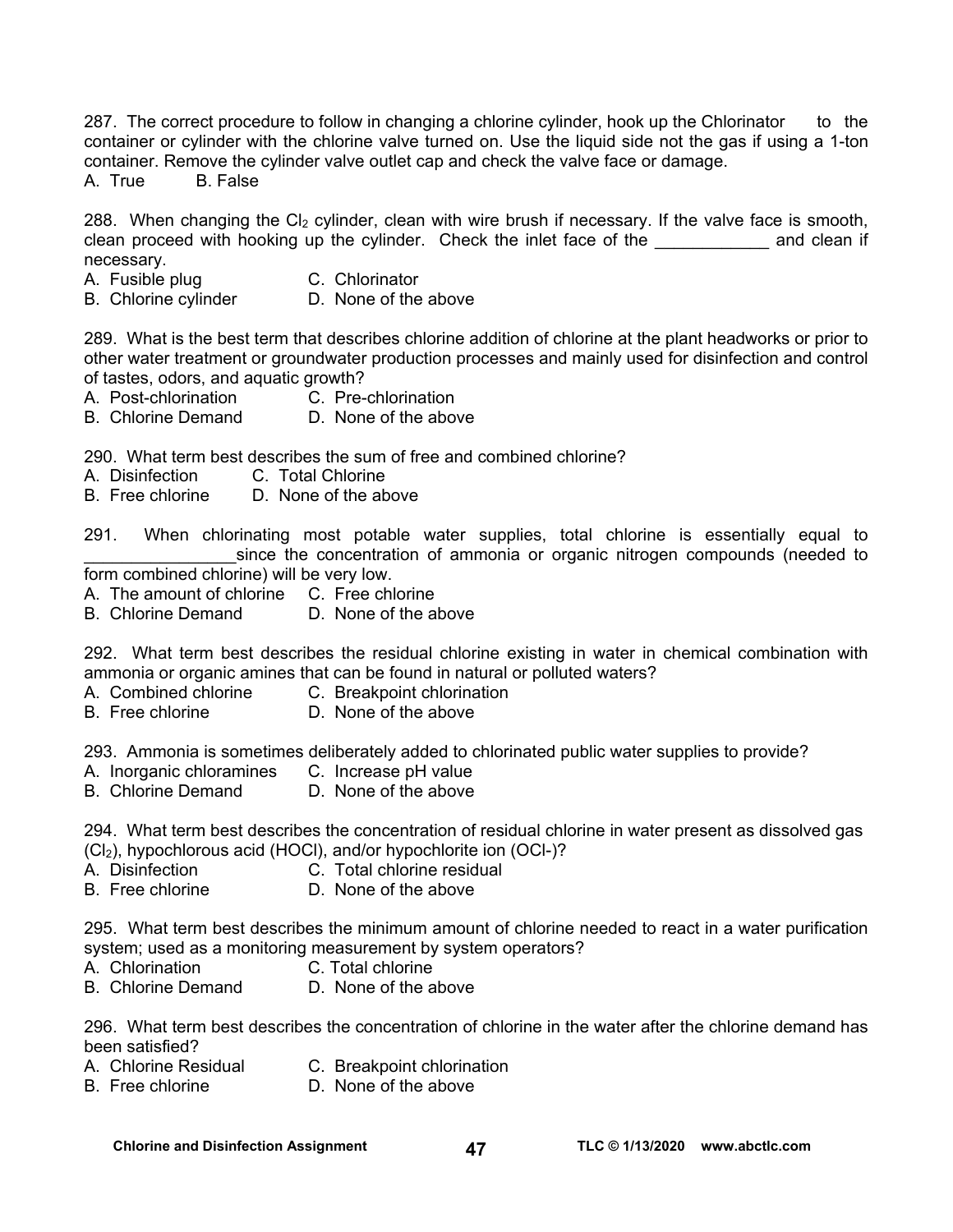297. **Example 2014** 297.

chlorine residuals.

- A. Disinfection C. Total chlorine residual
- B. Free chlorine **D.** None of the above

298. What term best describes the addition of chlorine after a process or adding chlorine downstream to meet a Demand in the system?

- A. Post-chlorination C. Pre-chlorination
- C. Chlorine Demand D. None of the above

299. Solid chlorine is about 10 times heavier than water and gaseous chlorine is about 200 times heavier than air.

A. True B. False

300. Atomic number of chlorine is 24.

A. True B. False

301. CI is the elemental symbol and  $Cl<sub>2</sub>$  is the chemical formula.

A. True B. False

### **Sodium Hypochlorite Exposure**

#### **Exposure**

302. There is no threshold value for to sodium hypochlorite exposure. Various health effects occur after exposure to sodium hypochlorite.

A. True B. False

303. People are exposed to sodium hypochlorite by inhalation of aerosols. This causes coughing and a sore throat.

A. True B. False

304. After swallowing sodium hypochlorite, the effects are stomach ache, a burning sensation, coughing, diarrhea, a sore throat and vomiting. Sodium hypochlorite on skin or eyes causes redness and pain.<br>A. True

**B.** False

305. After prolonged exposure, the skin can become sensitive. Sodium hypochlorite is poisonous for water organisms. It is mutagenic and very toxic when it comes in contact with Ammonium salts. A. True B. False

# **Routes of Exposure**

**Inhalation** 

306. Which of the following can liberate toxic gases such as chlorine?

A. Hypochlorite solutions C. Ammonia

B. Higher levels of  $O<sub>2</sub>$  D. None of the above

307. Chlorine is lighter than air and may cause asphyxiation in poorly ventilated, enclosed, or highlying areas.<br>A. True

B. False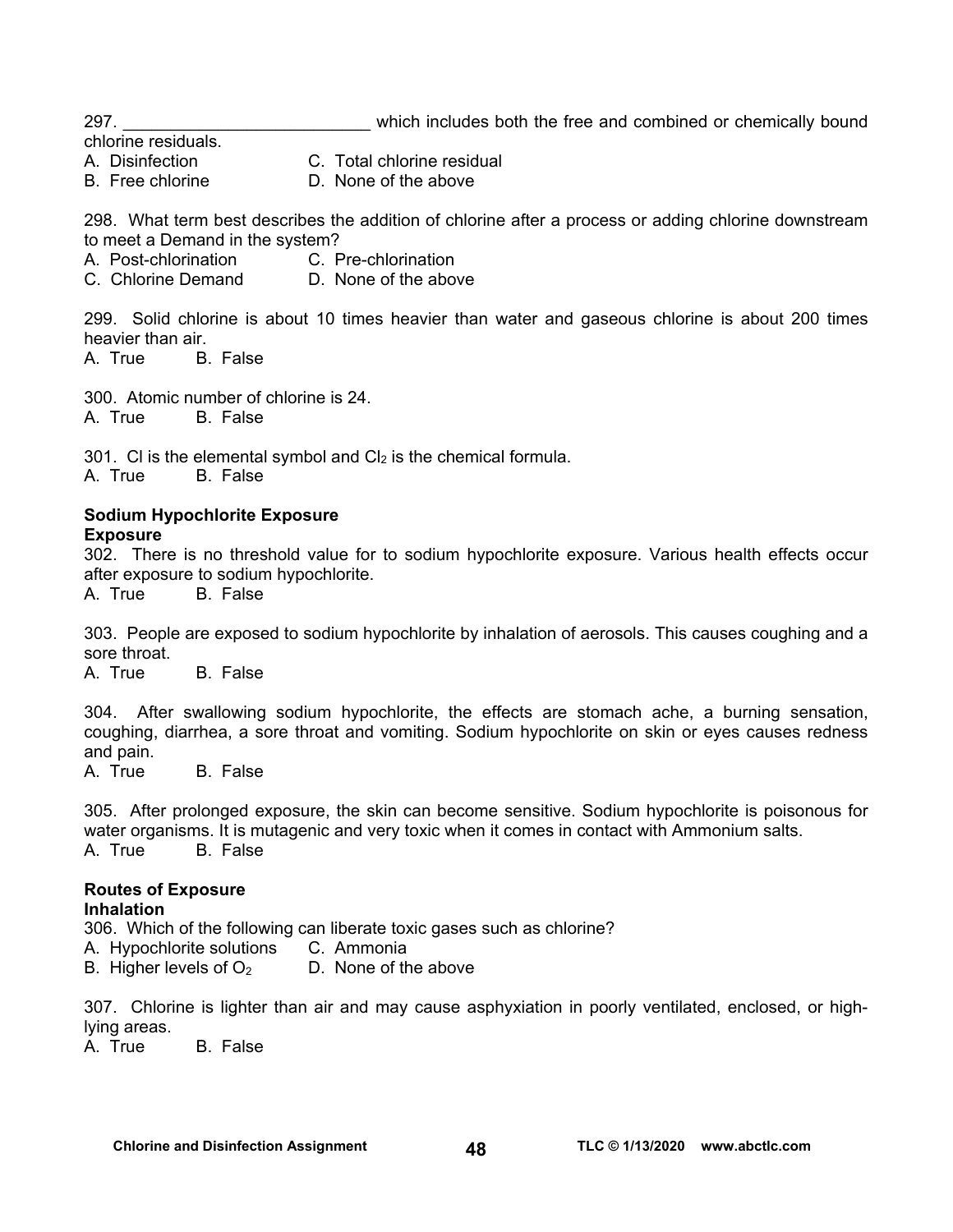#### **Ingestion**

308. Metabolic acidosis is rare, but has been reported following the ingestion of?

- A. Hypochlorous Acid (HOCI) C. Sodium and calcium<br>B. Household bleach C. None of the above B. Household bleach
	-

### **Sources/Uses**

309. Which compounds are manufactured by the chlorination of sodium hydroxide or lime?

- A. Sodium hypochlorite C. Hypochlorite solutions, powder, or concentrated vapor
- B. Sodium and calcium hypochlorite D. None of the above
- 

310. Which compounds are used primarily as oxidizing and bleaching agents or disinfectants. They are components of commercial bleaches, cleaning solutions, and disinfectants for drinking water and waste water purification systems and swimming pools.

- A. Sodium hydroxide or lime C. Sodium and calcium hypochlorite
- B. Hydrochlorite solutions **D. None of the above**
- 

### **Calcium Hypochlorite Section**

311.Which of the following substances comes in two forms: powder and tablets?

- A. Calcium hypochlorite C. Sodium hypochlorite
	-
- B. Hypochlorous Acid (HOCI) D. None of the above

312. Sodium hypochlorite is generally available as a white powder, pellets, or flat plates; sodium hypochlorite is usually a greenish yellow, aqueous solution, although not flammable, they may react explosively.

A. True B. False

313. Calcium hypochlorite decomposes in water to release chlorine and oxygen; sodium hypochlorite solutions can react with acids or ammonia to release chlorine or chloramine. A. True B. False

#### **Description**

314.Solid chlorine stands alone as the safest form of chlorine disinfection.

A. True B. False

315. Solid chlorine requires only minimal safety equipment for handling, users can breathe easy knowing our tablets are safe for both people and the environment.

A. True B. False

316. Because of solid chlorine, the elimination of costly scrubbers, containment, or hazard response capability, guarantees lower initial costs and reduced operating expense.

A. True B. False

317. Sodium hypochlorite is generally available as a white powder, pellets, or flat plates. It decomposes readily in water or when heated, releasing oxygen and chlorine. It has a strong chlorine odor, but odor may not provide an adequate warning of hazardous concentrations. A. True B. False

318. Calcium hypochlorite is flammable, and acts as an oxidizer with combustible material and does not react explosively with ammonia, amines, or organic sulfides.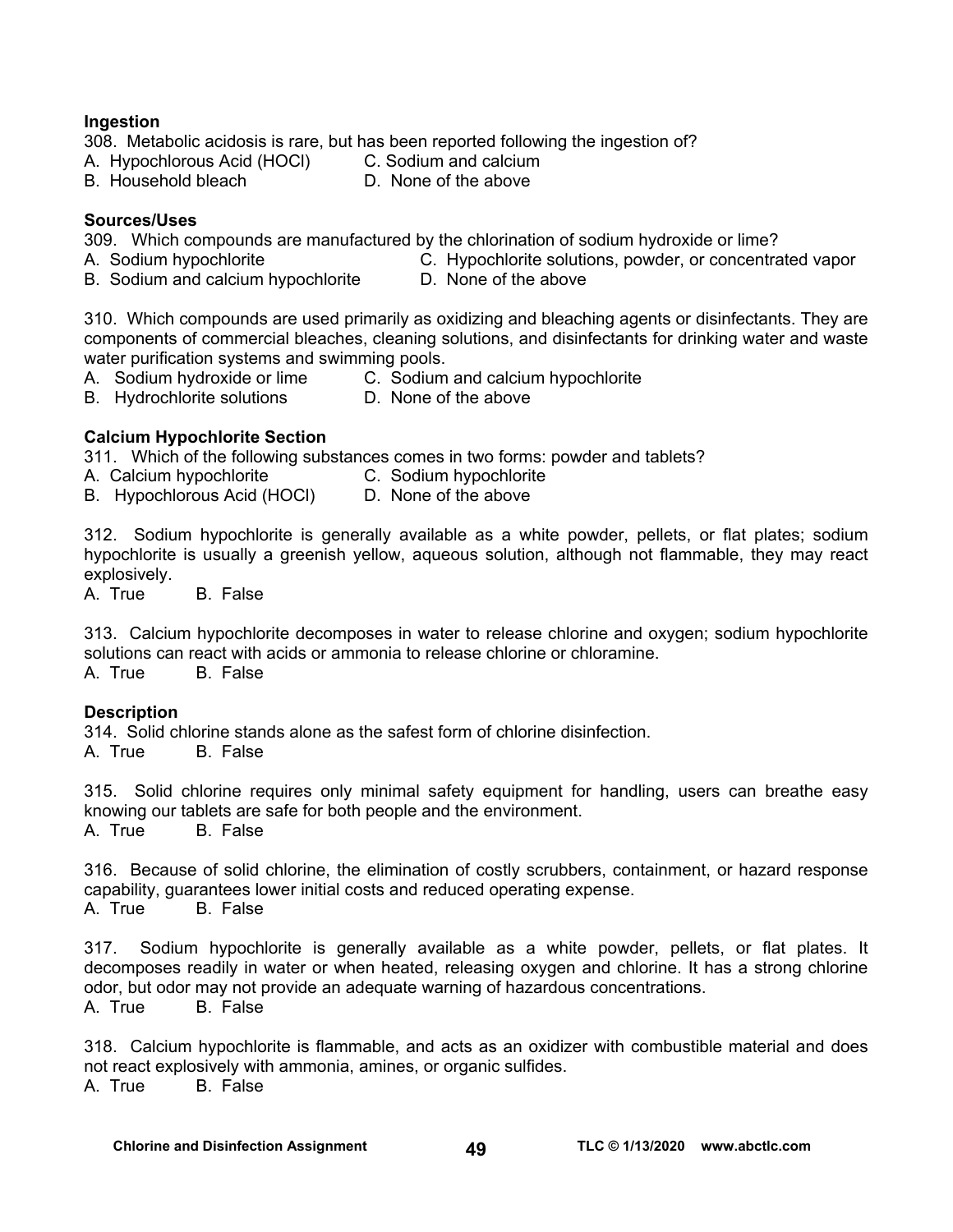#### **Accuracy**

319. Which compound's strengths vary so widely and are mostly unknown (the container usually says "less than 5%") that it is impossible to make up accurate in-use solutions without access to laboratory equipment?

A. Liquid chlorine C. Calcium hypochlorite

B. Solid chlorine D. None of the above

#### **Effectiveness**

320. Liquid Sodium hypochlorite and chlorine tablets produce Hypochlorous acid (HOCl) and? A. Calcium hypochlorite C. Hypochlorite ion (OCl-) in solution

B. Oxygen D. None of the above

321. The ratio of Hypochlorous Acid to **Example 2018** increases with acidity.

A. Calcium hypochlorite C. Hypochlorite ion

B. Hypochlorous Acid (HOCI) D. None of the above

322. Liquid chlorine can affect eyes, skin and mucous membranes; it is easily splashed and rots clothing.<br>A. True

**B.** False

323. Hypochlorous Acid (HOCl) is much less corrosive than liquid chlorine, which is highly corrosive to most metals.

A. True B. False

#### **Comparison**

324. Which substance is comparable to sodium dichloroisocyanurate (NaDCC) is their neutralization by organic matter.

- A. Hypochlorous Acid C. Sodium hypochlorite (NaOCl)
- B. Chloramine D. None of the above

325. If there is a high concentration of organic material present, NaDCC will be very much more effective than?

- A. Calcium hypochlorite **C. NaOCL**
- B. Oxygen and chlorine D. None of the above

326. Hypochlorite powder, solutions, and vapors are irritating and corrosive to the eyes, skin, and respiratory tract.

A. True B. False

327. Ingestion and skin contact with hypochlorite powder, solutions, and vapors produces injury to any exposed tissues.

A. True B. False

328. Exposure to gases released from hypochlorite powder, solutions, and vapors may cause burning of the eyes, nose, and throat; cough as well as constriction and edema of the airway and lungs can occur.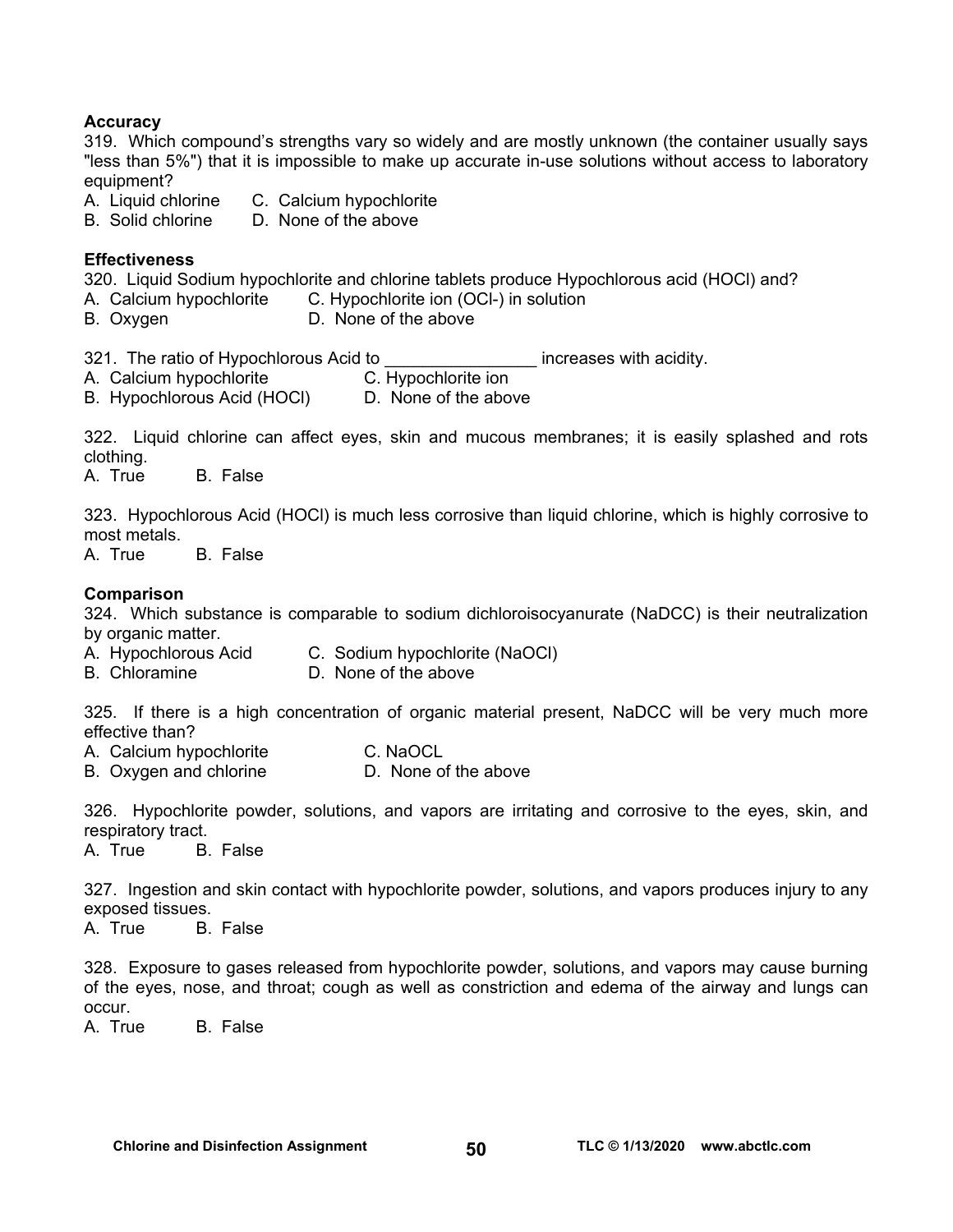#### **Sodium Hypochlorite Solutions**

329. Sodium hypochlorite solutions liberate the Toxic gases chlorine or chloramine if mixed with acid or ammonia (this can occur when bleach is mixed with another cleaning product). Thus, exposure to hypochlorite may involve exposure to these gases.

A. True B. False

#### **Potential Sequelae**

330.Exposure to toxic gases generated from hypochlorite solutions can lead to reactive airways dysfunction syndrome (RADS), a chemical irritant-induced type of asthma.

A. True B. False

331. Chronic complications following ingestion of hypochlorite include esophageal obstruction, pyloric stenosis, squamous cell carcinoma of the esophagus, and vocal cord paralysis with consequent airway obstruction.

A. True B. False

#### **Chlorine-Based Disinfectants Chloramines Chloramine Disadvantages**

332. Which residual in tap water can pass through membranes in dialysis machines and directly induce oxidant damage to red blood cells?

A. Chloramine C. Ammonia and chlorine compounds

B. Dichloramine D. None of the above

#### **Chloramine Section**

| 333.                   | : NH <sub>3</sub> + HOCl -> NH <sub>2</sub> Cl + H <sub>2</sub> O                                                                                            |
|------------------------|--------------------------------------------------------------------------------------------------------------------------------------------------------------|
| A. Free chlorine       | C. Monochloramine                                                                                                                                            |
| <b>B.</b> Dichloramine | D. None of the above                                                                                                                                         |
| 334.                   | : NHCl2 + 3HOCl -> NHCl <sub>3</sub> + 3H <sub>2</sub> O                                                                                                     |
| A. Trichloramine       | C. Ammonia and chlorine compounds                                                                                                                            |
| <b>B.</b> Dichloramine | D. None of the above                                                                                                                                         |
|                        | 335. Free chlorine reacts with the chloramine to produce hydrogen ion, water, and<br>which will come out of solution. In the case of the monochloramine, the |
|                        | following reaction occurs: $2NH_2Cl$ + HOCI -> N <sub>2</sub> + 6HCI + H <sub>2</sub> O                                                                      |
| A. Nitrogen gas        | C. Ammonia                                                                                                                                                   |
| B. Hydrogen            | D. None of the above                                                                                                                                         |
| 336.                   | $\cdot$ NH $_{2}$ Cl + 2HOCl -> NHCl2 + 2H $_{2}$ O                                                                                                          |
| A. Trichloramine       | C. Ammonia and chlorine compounds                                                                                                                            |
| <b>B.</b> Dichloramine | D. None of the above                                                                                                                                         |
|                        | 007 - Mbiele et the fellowing texpes are fermed in the plurease of 4 E to 0 E however menselementing                                                         |

337. Which of the following terms are formed in the pH range of 4.5 to 8.5, however, monochloramine is most common when the pH is above 8?

- A. Trichloramine C. Monochloramine and dichloramine
- B. Dichloramine D. None of the above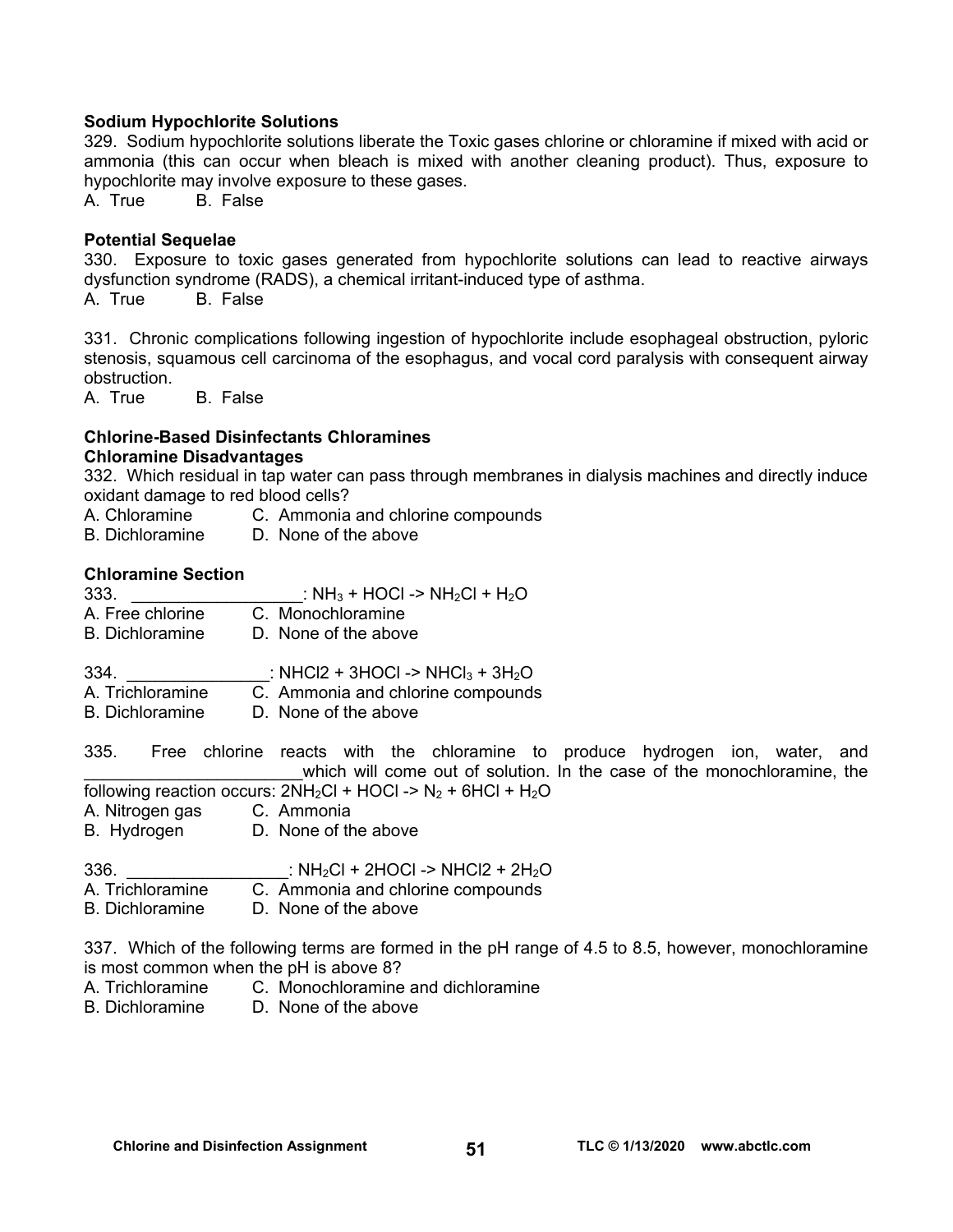#### **Post Chlorination**

338. Post chlorination is almost always done in water treatment, but can be replaced with chlorine dioxide or chloramines. In this stage, chlorine is fed to the drinking water stream which is then sent to the chlorine contact basin to allow the chlorine a long enough detention time to kill all viruses, bacteria, and protozoa that were not removed and rendered inactive in the prior stages of treatment.

A. True B. False

339. Drinking water requires a large addition of chlorine because there must be a residual amount of chlorine in the water that will carry through the system until it reaches the tap of the user. After Post chlorination, the water is retained in a clear well prior to distribution.

A. True B. False

#### **Understanding Water Disinfection Wastewater Disinfection**

340. There are several chemicals and processes that will\_\_\_\_\_\_\_\_\_\_\_\_, but none are universally applicable as with chlorine.

A. Limit the effects of organic material C. Disinfect wastewater

- 
- B. Limit the travel of pathogens D. None of the above
- 

#### **Water Disinfection**

341. Disinfection is usually the final stage in the water treatment process in order to limit the effects of organic material, suspended solids and\_\_\_\_\_\_\_\_\_\_\_\_\_\_\_\_\_\_\_\_\_\_\_\_.

- A. Organic material C. Residual level of disinfection
	-

B. Other contaminants D. None of the above

#### **Chlorate Ion**

342. Which of the following terms is predicted by VSEPR, about chlorate anions?

A. Acid/base balance C. Trigonal pyramidal structures

B. Stable perchlorates D. None of the above

343. Chlorates are powerful reducers and should be kept away from organics or easily oxidized materials.

A. True B. False

344. **Example 344.** Were once widely used in pyrotechnics, though their use has fallen

due to their instability. A. Chlorates C. Chlorides

B. Perchlorates D. None of the above

#### **Chloride Ion**

345. The chloride ion is formed when elemental chlorine, gains an electron to form an anion (negatively-charged ion) Cl-.

A. True B. False

346. The salts of **Exercise 20** contain chloride ions and can also be called chlorides.

A. Hydrochloric acid C. Hypochlorous acid

B.  $H_2SO_4$  D. None of the above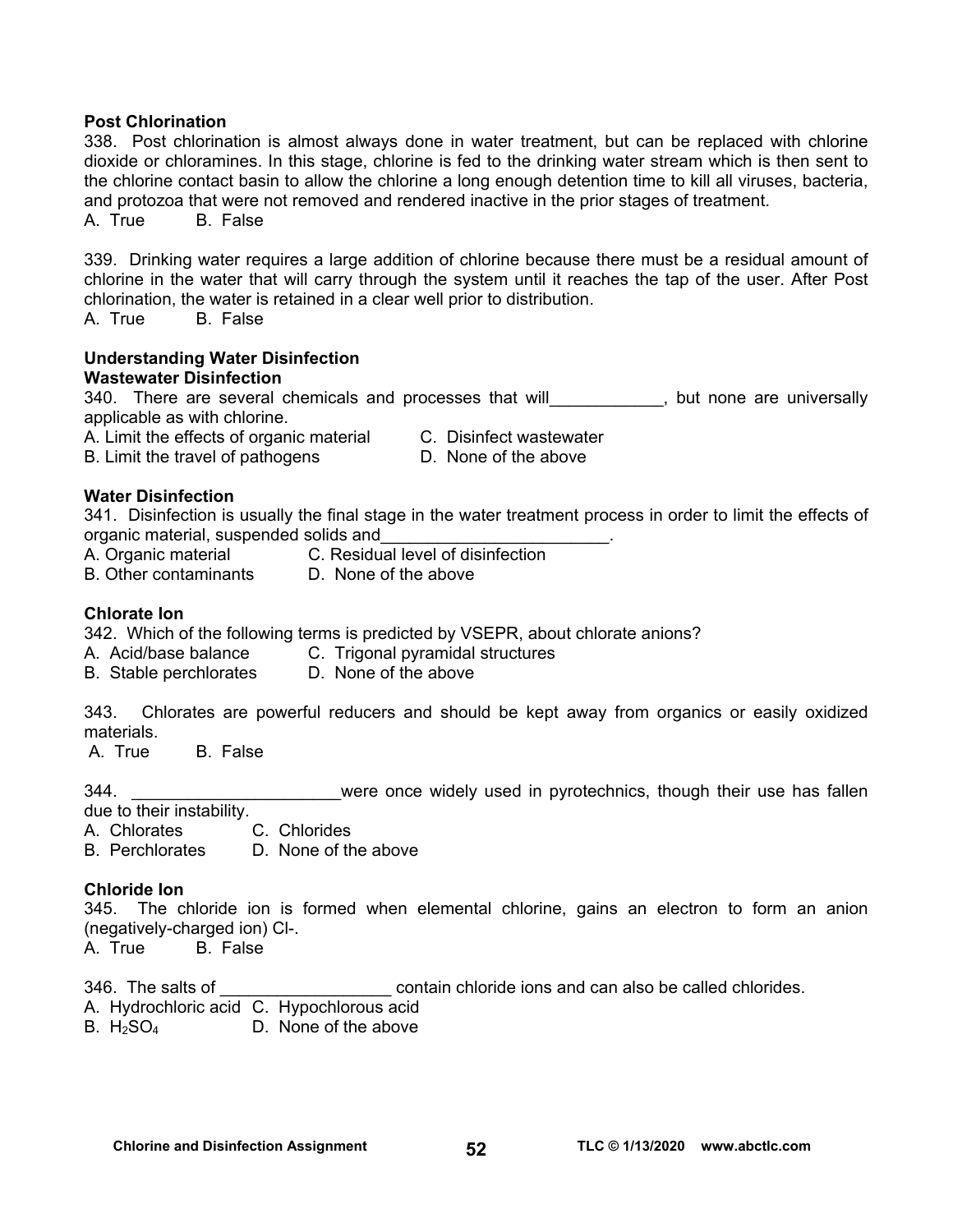$347.$  \_\_\_\_\_\_\_\_\_\_\_\_\_\_\_\_\_\_\_\_, more commonly called chloromethane,  $(CH_3Cl)$  is an organic covalently bonded compound, which does not contain a chloride ion.

- 
- A. Chlorate C. Methyl chloride<br>
B. Sodium chloride B. None of the abo D. None of the above

348. Which of the following compounds is an example of table salt, which is sodium chloride with the chemical formula?

A. CaCl<sub>2</sub> C. ClO<sub>2</sub>-.

B. NaCl D. None of the above

349. **Example 349. Example 20** is also the prosthetic group present in the amylase enzyme. Another example is calcium chloride with the chemical formula CaCl<sub>2</sub>.

A. CaCl<sub>2</sub> C. CIO<sub>4</sub>

B. A chloride ion D. None of the above

350. Which of the following compounds is used for maintaining unpaved roads and for sanite fortifying roadbases for new construction?

A. CaCl<sub>2</sub> C. CIO2-

 $B.$  CIO<sub>4</sub> D. None of the above

351. Chlorine dioxide is a closely monitored constituent of the mud system

A. True B. False

352. Which of the following terms is also a useful and reliable chemical indicator of river / groundwater fecal contamination, as chloride is a non-reactive solute and ubiquitous to sewage & potable water?

- A. Chlorate C. Chlorine dioxide
- B. Chloride D. None of the above

#### **Chlorite Ion**

353. The chlorite ion is?

A.  $CIO_{2}$ - C.  $CIO_{3}$ -,

 $B.$  CIO<sub>4</sub> D. None of the above

354. Chlorine can assume oxidation states of -1, +1, +3, +5, or +7 within the corresponding anions Cl-, CIO-, CIO<sub>2</sub>-, CIO<sub>3</sub>-, or CIO<sub>4</sub>-, known commonly and respectively as Chlorine dioxide CIO<sub>2</sub>. A. True B. False

355. Chlorine can assume an additional oxidation state of +4 is seen in the neutral compound  $\blacksquare$ , which has a similar structure to chlorite ClO<sub>2</sub>- and the cation chloryl.

A. Chlorine dioxide  $ClO<sub>2</sub>$  C. Chlorite ion of ClO2-

B. Chloride D. None of the above

### **Chlorine Dioxide**

356. Chlorine dioxide is a chemical compound with which formula?

A. CaCl<sub>2</sub> C. ClO<sub>2</sub>

B. ClO D. None of the above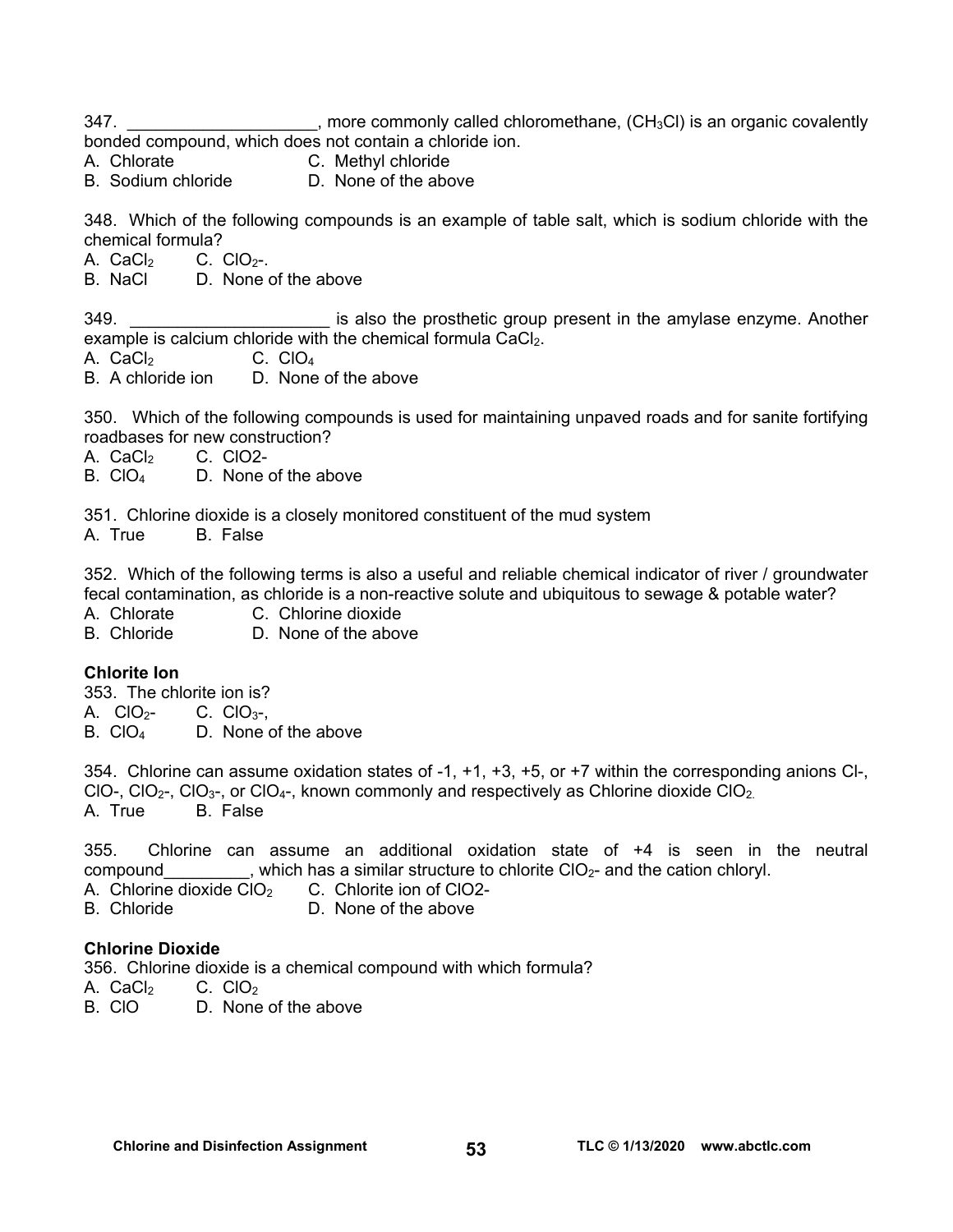#### **Haloacetic Acids**

357. What type of substances are haloacetic acids in which a halogen atom takes the place of a hydrogen atom in acetic acid?

- A. Calcemic acids C. Carboxylic acids
- C. Hypochlorite acids D. None of the above
	-

358. The inductive effect caused by the  $\qquad \qquad$  often result in the higher acidity of these compounds by stabilizing the negative charge of the conjugate base.

- A. Carboxylic acids **C. Electronegative halogens** 
	-
- B. Disinfection by-products D. None of the above

#### **Contaminants in Drinking Water**

359. Which of the following terms expresses an exposure to such substances in drinking water has been associated with a number of health outcomes by epidemiological studies, although the putative agent in such studies has not been identified?

- A. Carboxylic acids C. Electronegative halogens
- B. Disinfection by-products D. None of the above

#### **Hypochlorites**

360. Hypochlorites are calcium or sodium salts of hypochlorous acid and are supplied either dry or in liquid form (as, for instance, in commercial bleach). The same residuals are obtained as with gas chlorine, but the effect on the \_\_\_\_\_\_\_\_\_\_\_\_of the treated water is different.

- A. Temperature C. Negative charge
- B. pH D. None of the above

361. Hypochlorite compounds contain an excess of and tend to raise the pH of the water.

A. Acid C. Hypochlorite compounds

B. Alkali D. None of the above

362. \_\_\_\_\_\_\_\_\_\_\_\_\_\_\_is the only liquid hypochlorite disinfectant in current use. There are several grades and proprietary forms available.

- A. High-test calcium hypochlorite(s) C. Sodium hypochlorite
- B. Calcium hypochlorite tablets D. None of the above
- 

**Emergency Procedures** 

363. Emergency procedures in the case of a large uncontrolled chlorine leak: Notify local emergency response team, warn and evacuate people in adjacent areas, be sure that no one enters the leak area without adequate self-contained breathing equipment.

A. True B. False

364. Safety precautions when using chlorine gas: In addition to protective clothing and goggles, chlorine gas should be used only in a well-ventilated area so that any leaking gas cannot concentrate. A. True B. False

365. Several symptoms of chlorine exposure: Burning of eyes, nose, and mouth, coughing, sneezing, choking, nausea and vomiting; headaches and dizziness; fatal pulmonary edema, pneumonia, and skin blisters.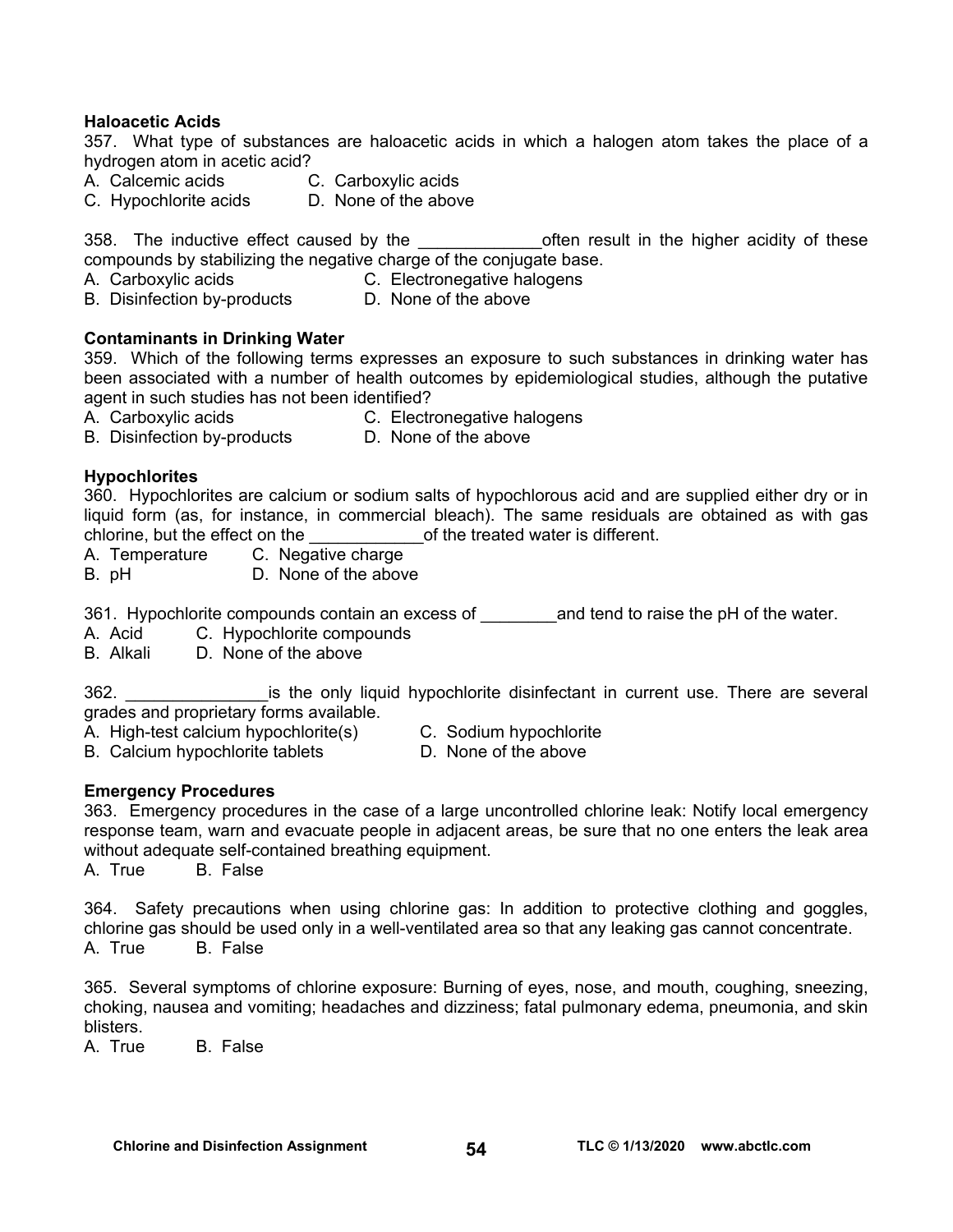366. When using chlorine gas: In addition to protective clothing and goggles, chlorine gas should be used only in a well-ventilated area so that any leaking gas cannot

- A. Concentrate C. Combust<br>B. Conflagrate D. None of t
- D. None of the above

367. HOCl and OCl-: The OCL- is the hypochlorite ion and both of these species are known as free available chlorine, they are the two main chemical species formed by chlorine in water and they are known collectively as **Example 2** and the

- A. Hypochlorous acid, Cl<sub>2</sub> C. Combined Available Chlorine, Total
	-
- B. Hypochlorous acid, Hypochlorite ion D. None of the above

368. Which of the following terms when added to water, rapidly hydrolyzes, the chemical equations best describe this reaction is  $Cl_2 + H_2O \rightarrow H^+ + Cl^- + HOCl$ ?

- A. Chlorine gas C. Combined Available Chlorine
- B. Monochloramine D. None of the above

369. Which of the following is the most germicidal of the chlorine compounds with the possible exception of chlorine dioxide?

- A. Hydrochlorous acid C. Combined Available Chlorine
- B. Hypochlorous acid D. None of the above
	-

370. Monochloramine, Dichloramine, and trichloramine are known as Combined Available Chlorine. Cl2  $+ NH<sub>4</sub>$ .

- A. Hydrochlorous acid C. Combined Available Chlorine
- B. Hypochlorous acid D. None of the above

#### **Summary**

### **Disinfection Byproducts**

371. Which term represents when disinfectants used in water treatment plants react with bromide and/or natural organic matter present in the source water?

- A. Disinfection byproducts **C. Occurring organic and inorganic matter in water**
- B. Naturally occurring bromide D. None of the above

372. Which term represents which regulations have been established have been identified in drinking water, including trihalomethanes, haloacetic acids, bromate, and chlorite?

A. Chlorine dioxide C. Disinfection byproducts

B. HAA5 D. None of the above

### **Trihalomethanes (THM)**

373. Bromide represents a group of four chemicals that are formed along with other disinfection byproducts when chlorine used to control microbial contaminants in drinking water react with naturally occurring organic and inorganic matter in water.

A. True B. False

374. Which term represents are chloroform, bromodichloromethane, dibromochloromethane, and bromoform?

- A. Chloroform C. Trihalomethanes
- B. HAA5 D. None of the above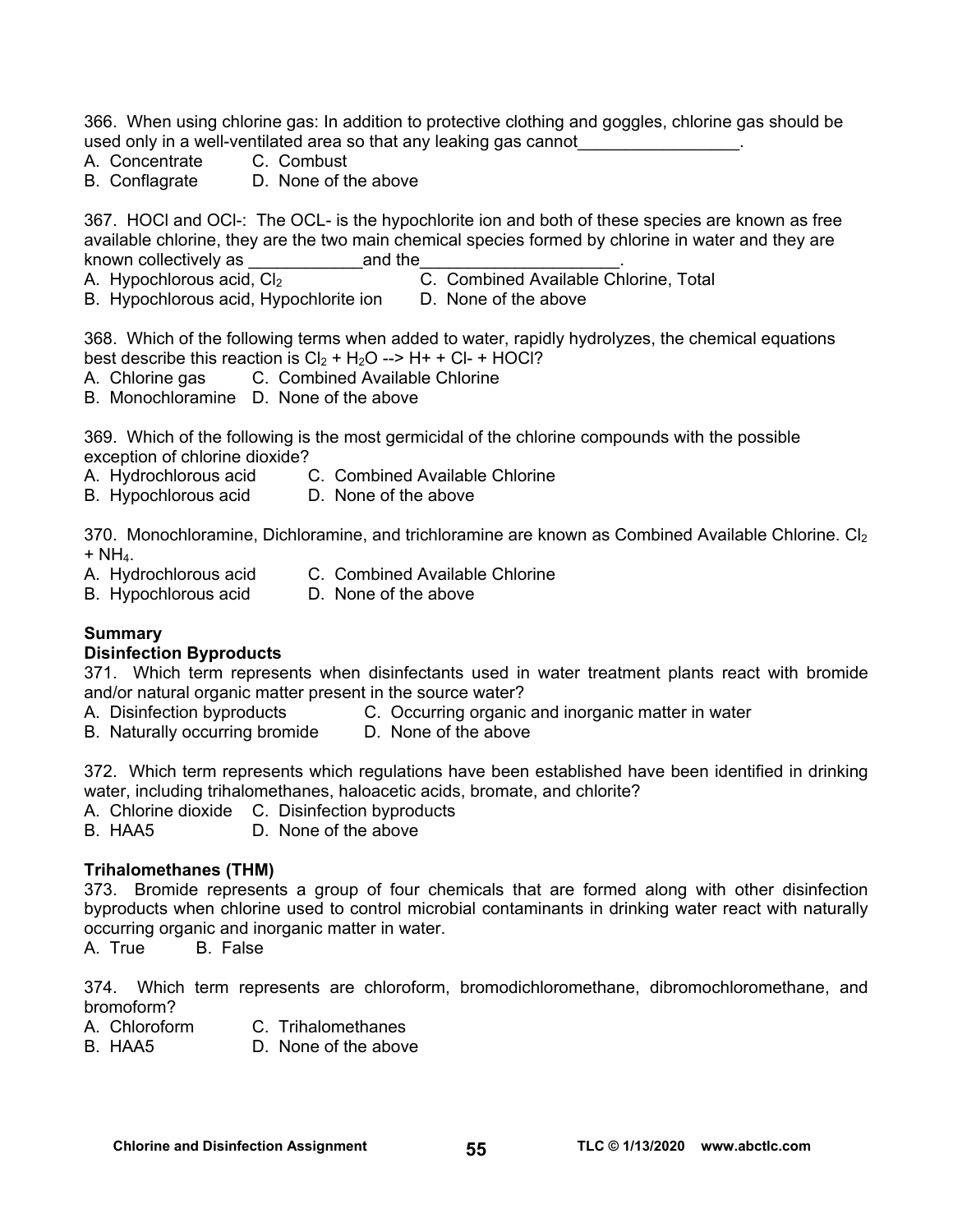#### **Haloacetic Acids (HAA5)**

375. Which term represents substances in drinking water react with naturally occurring organic and inorganic matter in water?<br>A. Disinfection byproducts

- B. Microbial contaminants
- C. Occurring organic and inorganic matter in water D. None of the above

376. Which term represents monochloroacetic acid, dichloroacetic acid, trichloroacetic acid, monobromoacetic acid, and dibromoacetic acid?

- A. Chlorine dioxide C. Chlorite
- B. HAA5 D. None of the above

377. Bromate is a chemical that is formed when **the interval is used to disinfect drinking** water reacts with naturally occurring bromide found in source water.

A. Chlorine dioxide C. Chlorite

B. Ozone D. None of the above

378. Which term represents a byproduct formed when chlorine dioxide is used to disinfect water?

A. Chlorine dioxide C. Chlorite<br>B. HAA5 D. None of

D. None of the above

#### **Chloroform**

379. Chloroform is typically the most prevalent \_\_\_\_\_\_\_\_\_\_\_\_\_\_\_\_\_\_\_\_\_\_\_ measured in chlorinated water, is probably the most thoroughly studied disinfection byproduct.

- A. HAA5 C. Folic Acid<br>B. THM D. None of th
- D. None of the above

#### **Sodium Chlorate**

380. Sodium Chlorate can also be synthesized by passing \_\_\_\_\_into a hot sodium hydroxide solution. It is then purified by crystallization.

- A. Chlorate C. Chlorine gas
- B. Oxygen D. None of the above

#### **Chloramines**

381. What are chemical compounds formed by combining a specific ratio of chlorine and ammonia in water?

- A. Disinfection byproducts C. Trihalomethanes, haloacetic acids, bromate, and chlorite
- B. Chloramines D. None of the above

382. Which term provides a durable residual, and are often used as a secondary disinfectant for long distribution lines and where free chlorine demand is high?

- A. Disinfection byproducts C. Trihalomethanes, haloacetic acids, bromate, and chlorite
- B. Chloramines D. None of the above

383. Bromate represents a compound that may be used instead of chlorine in order to reduce chlorinated byproduct formation and to remove some taste and odor problems.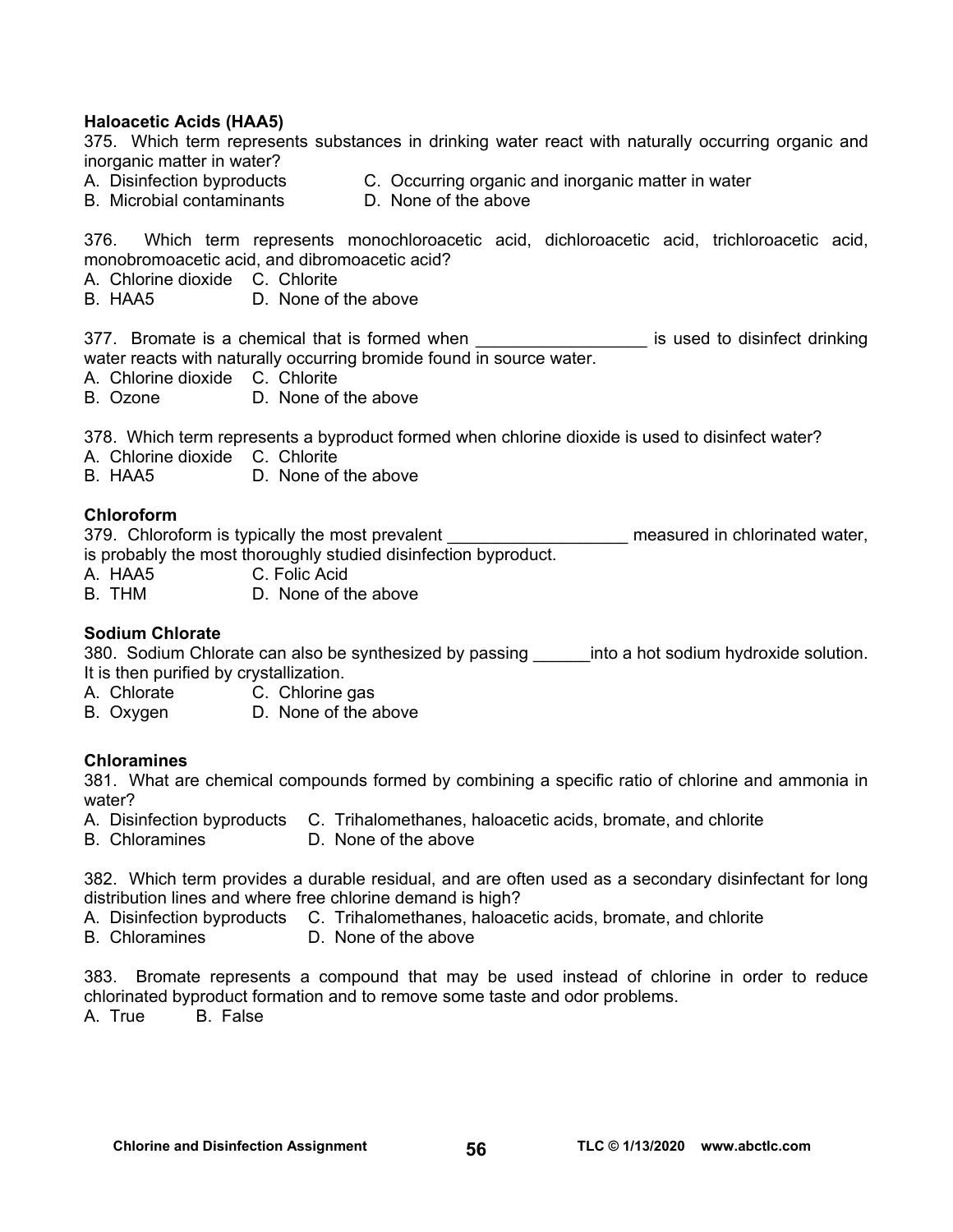#### **Chlorine Dioxide**

384. Chlorine dioxide  $(CIO<sub>2</sub>)$  represents a compound that may be generated on-site at water treatment facilities.<br>A. True

**B.** False

385. In most generators, sodium chlorite and elemental chlorine are mixed in solution, which almost instantaneously forms chlorine dioxide.

A. True B. False

386. Chlorine dioxide characteristics are quite different from \_\_\_\_\_\_\_\_\_\_\_\_\_\_\_. In solution, it is a dissolved gas, which makes it largely unaffected by pH but volatile and relatively easily stripped from solution.

- 
- A. Chlorine C. Carbon dioxide
- B. Sodium hypochlorite D. None of the above

387. \_\_\_\_\_\_\_\_\_\_\_\_\_\_\_\_\_\_\_\_\_\_is also a strong disinfectant and a selective oxidant. While chlorine dioxide does produce a residual, it is only rarely used for this purpose.

- A. Chlorine dioxide C. Carbon dioxide<br>
B. Sodium hypochlorite D. None of the above
- B. Sodium hypochlorite

#### **Factors in Chlorine Disinfection: Concentration and Contact Time**

388. Which of the following terms is multiplied by minimum contact time (minutes)], offer water operators guidance in computing an effective combination of chlorine concentration and chlorine contact time required to achieve disinfection of water at a given temperature?

- A. CXT concept C. CXT formula
- B. CXT values D. None of the above

389. Which term demonstrates that if an operator chooses to decrease the chlorine concentration, the required contact time must be lengthened?

- A. CXT formula C. Pound per day
- B. CXT values D. None of the above

390. When free available chlorine residuals are desired, the characteristics of the water will determine how this will be accomplished. This may have to be considered:

If the water contains no ammonia or<br>
<u>
</u>, any application of chlorine will yield a free residual once it has reacted with any bacteria, virus and other microorganisms present in the water.

- A. Other nitrogen compounds C. Iron, manganese, organic matter
- B. Chloramines **D.** None of the above
	-

391. If the water contains\_\_\_\_\_\_\_\_\_\_\_\_\_, it results in the formation of a combined residual, which must be destroyed by applying an excess of chlorine.

- A. Ammonia C. Iron, manganese, organic matter
- B. Chloramines D. None of the above

392. Breakpoint chlorination is the name of the process of adding chlorine to water until the chlorine demand has been satisfied.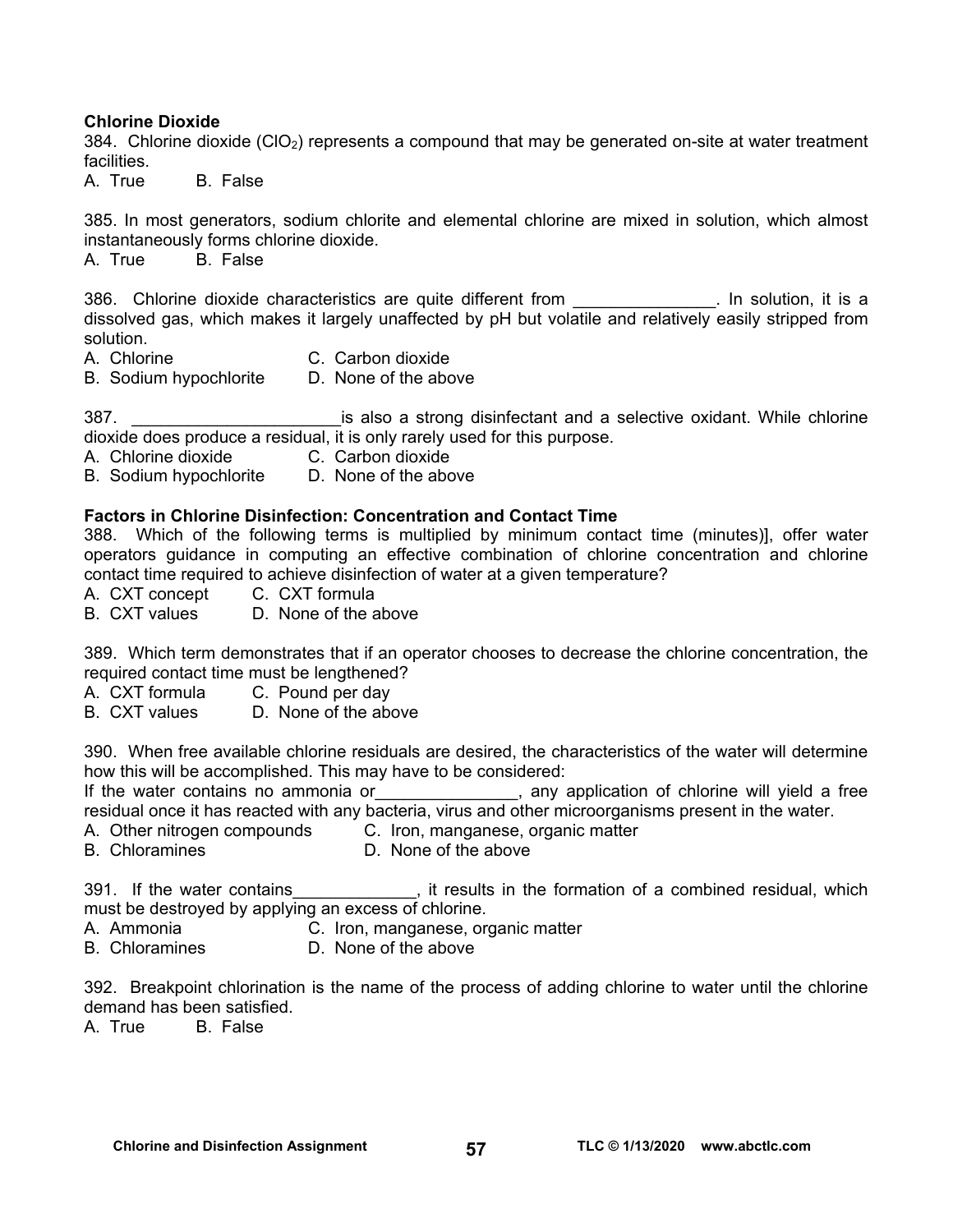# **Safety and Chlorination EquipmentSection**

#### **Chlorination Equipment Requirements**

393. Chlorine gas under pressure shall not be permitted outside the chlorine room.

A. True B. False

394. Which of the following shall also be located inside the chlorine room?

- A. Gas vacuum line C. Mechanical gas proportioning equipment
- B. Vacuum regulators D. None of the above

395. Which of the following, which is the mechanical gas proportioning equipment, may or may not be located inside the chlorine room?

- A. Gas vacuum line C. The chlorinator
- B. Compound loop D. None of the above

396. \_\_\_\_\_\_\_\_\_\_\_\_\_\_\_\_\_\_\_\_\_\_ should be located to minimize the length of pressurized chlorine solution lines. A. Gas vacuum line C. Mechanical gas proportioning equipment<br>B. Iniectors **C. None of the above** 

- 
- D. None of the above

397. Which of the following shall be included in the gas vacuum line between the vacuum regulator(s) and the chlorinator(s) to ensure that pressurized chlorine gas does not enter the gas vacuum lines leaving the chlorine room?

- A. Gas vacuum line C. Mechanical gas proportioning equipment
- B. A gas pressure relief system D. None of the above

398. Which of the following shall have positive shutdown in the event of a break in the downstream vacuum lines?

- A. Gas vacuum line C. A gas pressure relief system
- B. The vacuum regulating valve(s) D. None of the above

399. Anti-siphon valves shall be incorporated in the \_\_\_\_\_\_\_\_\_\_\_or in the discharge piping.

- A. Gas vacuum line C. Pump heads
- B. A gas pressure relief system D. None of the above

#### **Capacity**

400. Which of the following shall have the capacity to dose enough chlorine to overcome the demand and maintain the required concentration of the "free" or "combined" chlorine?

- A. The chlorinator **C.** Constant pre-established dosage
- B. Automatic proportional control D. None of the above

#### **Methods of Control**

401. Which of the following shall be automatic proportional controlled, automatic residual controlled, or compound loop controlled?

- A. A chlorine feed system C. Constant pre-established dosage
- B. Constant flow rate(s) D. None of the above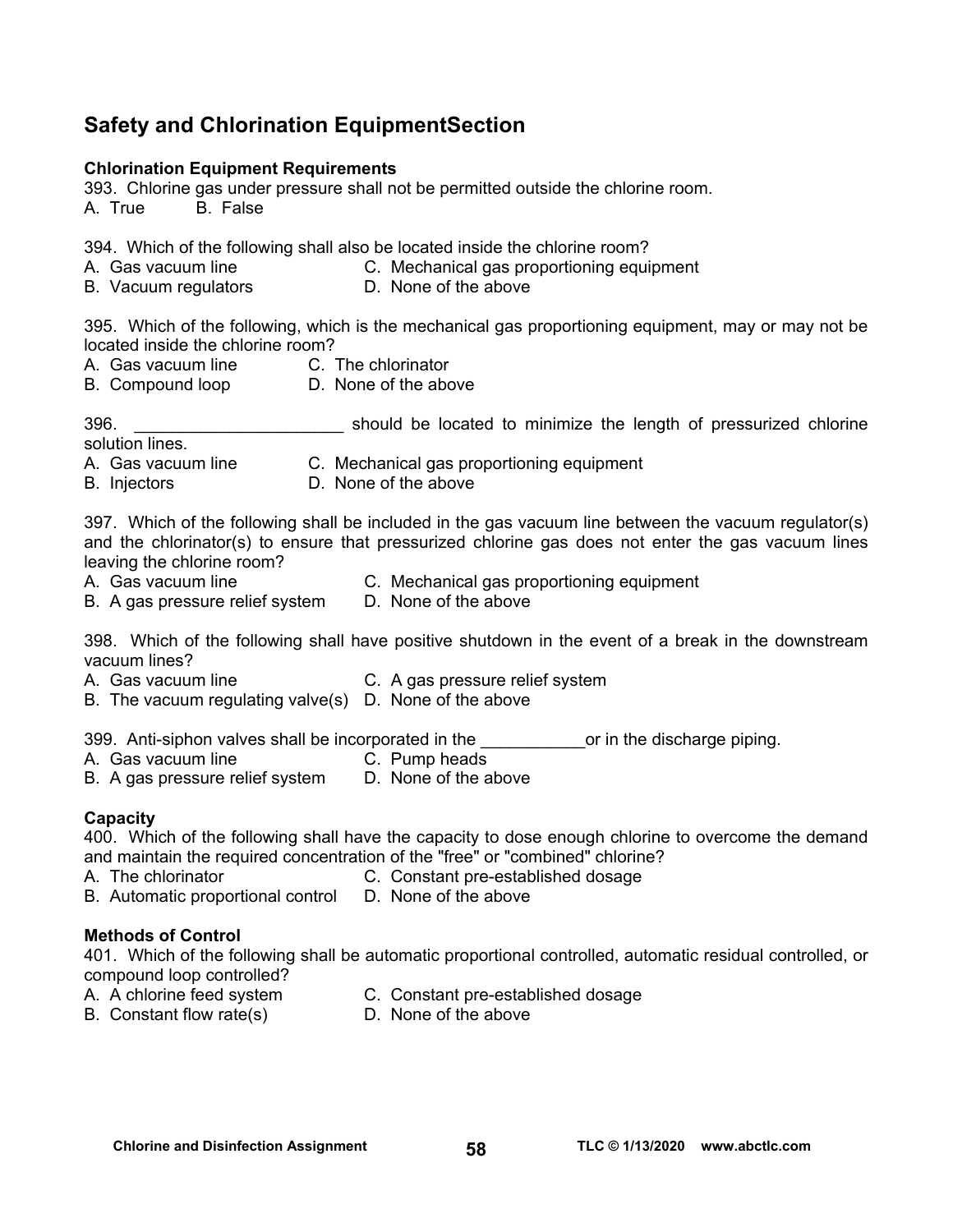402. Which piece of chlorination equipment adjusts the chlorine feed rate automatically in accordance with the flow changes to provide a constant pre-established dosage for all rates of flow?

- A. Manual chlorine feed valve C. Automatic proportional control
- B. Constant flow rate(s) D. None of the above

403. Which piece if chlorination equipment is the feed rate of the chlorinator controlled by a flow proportional signal and a residual analyzer signal to maintain particular chlorine residual in the water?

- A. Manual chlorine feed systems C. Mechanical gas proportioning equipment
- B. Compound loop control system D. None of the above

404. Manual chlorine feed systems may be installed for groundwater systems with constant flow rates. A. True B. False

#### **Standby Provision**

405. As a safeguard against\_\_\_\_\_\_\_\_\_\_\_\_\_\_\_\_\_\_\_\_, standby chlorination equipment having the capacity to replace the largest unit shall be provided.

- A. Uninterrupted chlorination C. Malfunction and/or shut-down
- B. Constant flow rate(s) D. None of the above

406. For uninterrupted chlorination, extending the equipped with an automatic changeover system. In addition, spare parts shall be available for all chlorinators.

- A. Flow valves C. Gas chlorinators
- B. Flow regulators D. None of the above

407. Which of the following chlorine alarm equipment shall be installed at all water treatment plants using chlorine gas?

- A. Caustic soda solution reaction alarms C. Automatic chlorine leak detection
- B. Corrosion detection **B.** D. None of the above
	-

408. Which of the following related chlorine alarm equipment should be connected to a remote audible and visual alarm system and checked on a regular basis to verify proper operation?

- A. Chlorine gas leakage alarm C. Chlorine leak detection equipment
- B. All chlorine cylinders **D.** None of the above

409. Leak detection equipment shall not automatically activate the chlorine room ventilation system in such a manner as to discharge chlorine gas.

A. True B. False

410. During an emergency, if the chlorine room is occupied, the chlorine gas leakage shall be contained within the chlorine room itself in order to facilitate a proper method of clean-up.

A. True B. False

411. Scales for weighing cylinders shall be provided at all plants using chlorine gas to permit an accurate reading of total daily weight of chlorine used. At large plants, scales of the recording and indicating type are recommended. As a minimum, a platform scale shall be provided. Scales shall be of corrosion-resistant material.<br>A True B False

**B.** False

412. All chlorine cylinders shall be securely positioned to safeguard against movement. Tag the cylinder "empty" and store flat and chained. Ton containers may be stacked. A. True B. False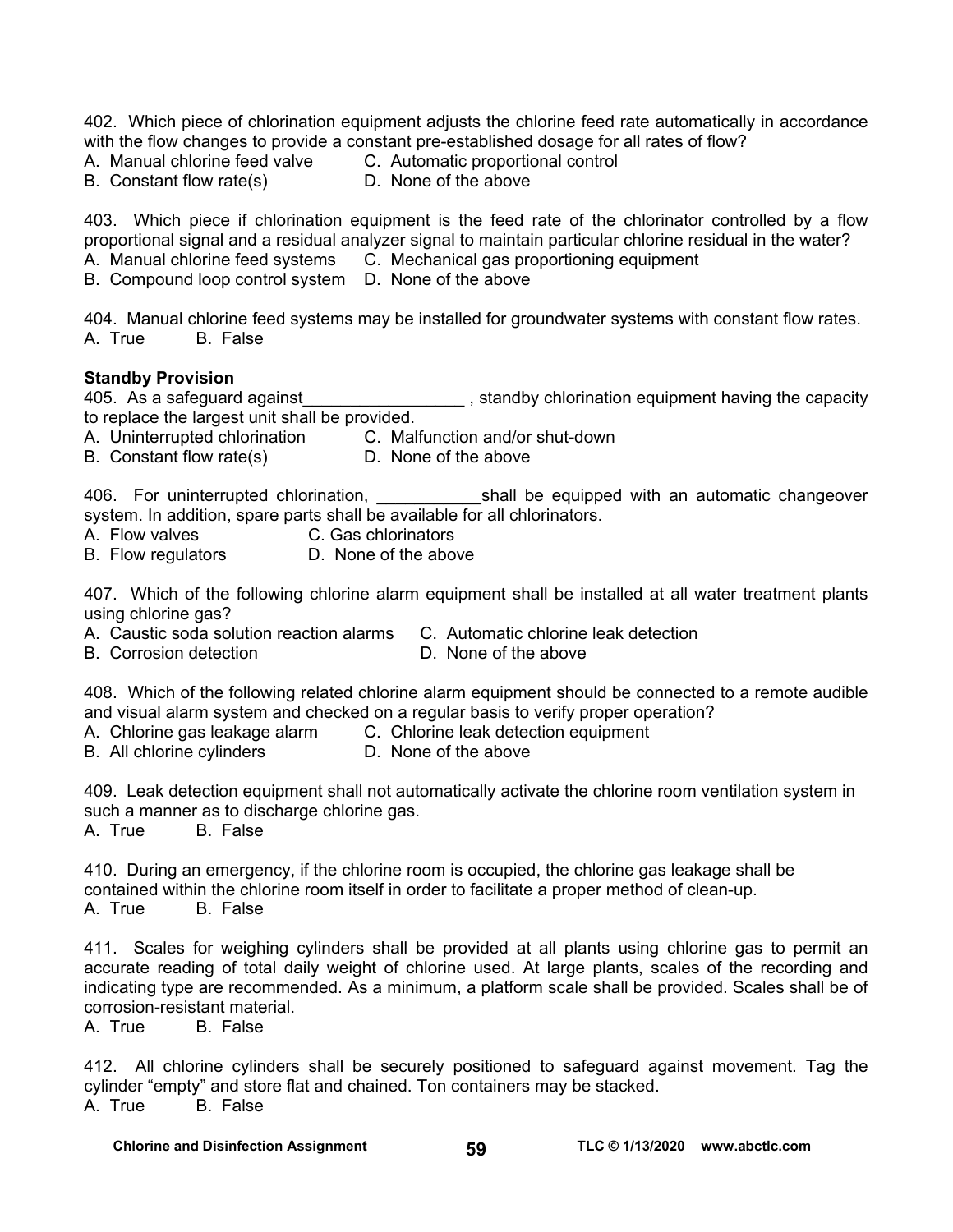413. Consideration should also be given to the provision of caustic soda solution reaction tanks for absorbing the contents of leaking one-ton cylinders where such cylinders are in use. A. True B. False

414. Chlorine leak detection equipment may not be required for very small chlorine rooms with an exterior door (e.g., floor area less than 3m<sup>2</sup>).

A. True B. False

415. You can use a spray solution of sulfur dioxide or a rag soaked with sulfur dioxide to detect a small  $Cl<sub>2</sub>$  leak. If there is a leak, the sulfur dioxide will create a white colored smoke - sulfuric chloride.<br>A True B False B. False

#### **Chlorine Room Design Requirements**

416. Where gas chlorination is practiced, the gas cylinders and/or the ton containers up to the vacuum regulators shall be housed in a gas-tight, well illuminated, corrosion resistant and \_\_\_\_\_\_\_\_\_\_\_\_\_\_\_ventilated enclosure.

- A. Mechanically C. Automatic chlorine leak detection
- B. Securely positioned D. None of the above

417. **Example 20 and 7 may or may not be located inside the chlorine room.** 

- A. The chlorinator C. Chlorine leak detection equipment
- B. All chlorine cylinders D. None of the above

418. Which of the following shall have entirely separate exhaust ventilation systems capable of delivering one (1) complete air change per minute during periods of chlorine room occupancy only?

A. Shut off **C.** Automatic chlorine leak detection<br>B. The chlorine room **D.** None of the above

B. The chlorine room

419. **A should be louvered near the ceiling, the air being of such and structure of such** temperature as to not adversely affect the chlorination equipment.

A. Air inlets C. Automatic chlorine leak detection

B. Ventilation system D. None of the above

420. \_\_\_\_\_\_\_\_\_\_\_\_\_\_\_\_\_\_\_\_ should be outside the room at all entrance or viewing points and a clear wire-reinforced glass window shall be installed in such a manner as to allow the operator to inspect from the outside of the room.

A. Separate switches for fans and lights C. Automatic chlorine leak detection

B. Chlorine room ventilation system D. None of the above

421. Chlorine rooms shall have  $\frac{1}{C}$ , if a forced air system is used to heat the building.<br>A. Corrosion filters  $\frac{1}{C}$ . Cooling system

- A. Corrosion filters C. Cooling system<br>
B. Separate heating systems D. None of the above
- B. Separate heating systems

422. **Example 20 and 122.** Also shall be protected to ensure that the chlorine maintains its gaseous state when entering the chlorinator.

A. Cylinders or containers C. Equipment<br>B. Panic system B. None of the

- 
- 
- D. None of the above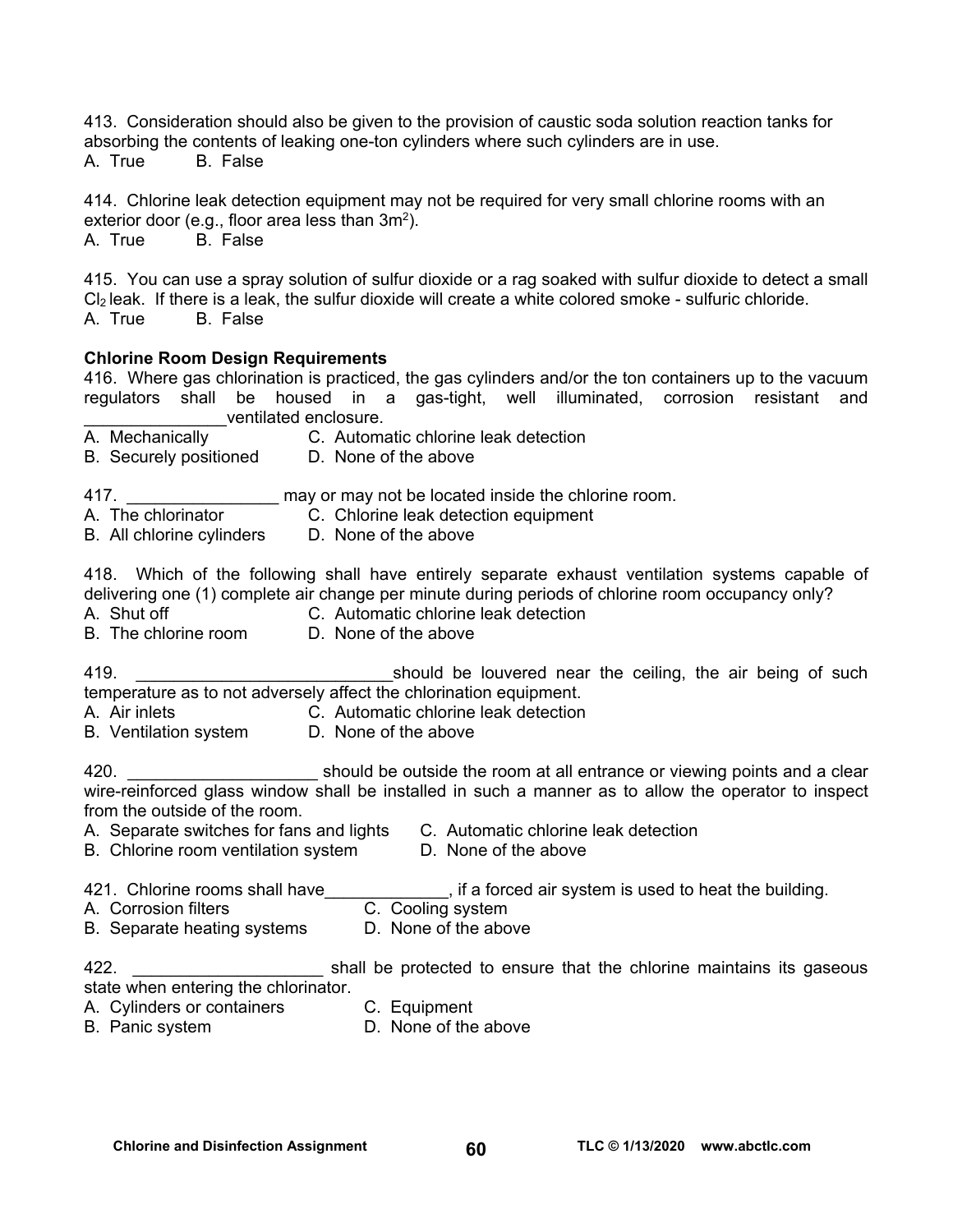#### **Storage of Chlorine Cylinders**

423. The chlorine cylinder storage room shall have access either to the chlorine room or from the plant exterior, and arranged to prevent the uncontrolled release of spilled gas.

A. True B. False

424. Which chlorine safety related equipment term shall have provision for ventilation at thirty air changes per hour?

- A. Cylinders or containers access C. The chlorine gas storage room
	-
- 
- B. Scrubber(s) D. None of the above

425. In very large facilities, entry into the chlorine rooms may be through a

- A. Vestibule from inside C. Vestibule from outside
	-
- B. Chlorine gas storage room D. None of the above

#### **Scrubbers**

426. Facilities located within residential or densely populated areas, consideration shall be given to provide \_\_\_\_\_\_\_\_\_\_\_\_\_\_\_\_\_\_\_ for the chlorine room.

- A. Plan of attack C. Chlorine dozing plan
- B. Scrubber(s) D. None of the above

427. Chlorine combines with a wide variety of materials. These side reactions complicate the use of chlorine for disinfecting purposes, their **notatable must be satisfied before chlorine becomes** available to accomplish disinfection.

- A. Combined residual C. Demand for chlorine
- B. Free chlorine residual D. None of the above

428. Which term means the amount of chlorine required to produce a residual of 0.1 mg/l after a contact time of fifteen minutes as measured by Iodometric method of a sample at a temperature of twenty degrees in conformance with Standard methods?

- A. Combined residual C. Chlorine Demand
- B. Free chlorine residual D. None of the above

#### **Chlorine Health Hazard Section**

429. Which term expresses low levels of chlorine results in eye, nose, and throat irritation, sneezing, Excessive salivation, general excitement, and restlessness?

- A. Rambling C. Chronic exposure
- B. Acute exposure D. None of the above

430. Which term expresses low levels of chlorine gas can result in a dermatitis known as chloracne, tooth enamel corrosion, coughing, sore throat, hemoptysis and increased susceptibility to tuberculosis?

- A. Rambling C. Chronic exposure
- B. Acute exposure D. None of the above

#### **Inhalation**

431. Which term expresses coughing, sneezing, shortness of breath, sensation of tightness in the chest, as well as severe restlessness or Anxiety, nausea, and vomiting?

- A. Inhalation C. Chronic exposure
- B. Acute exposure D. None of the above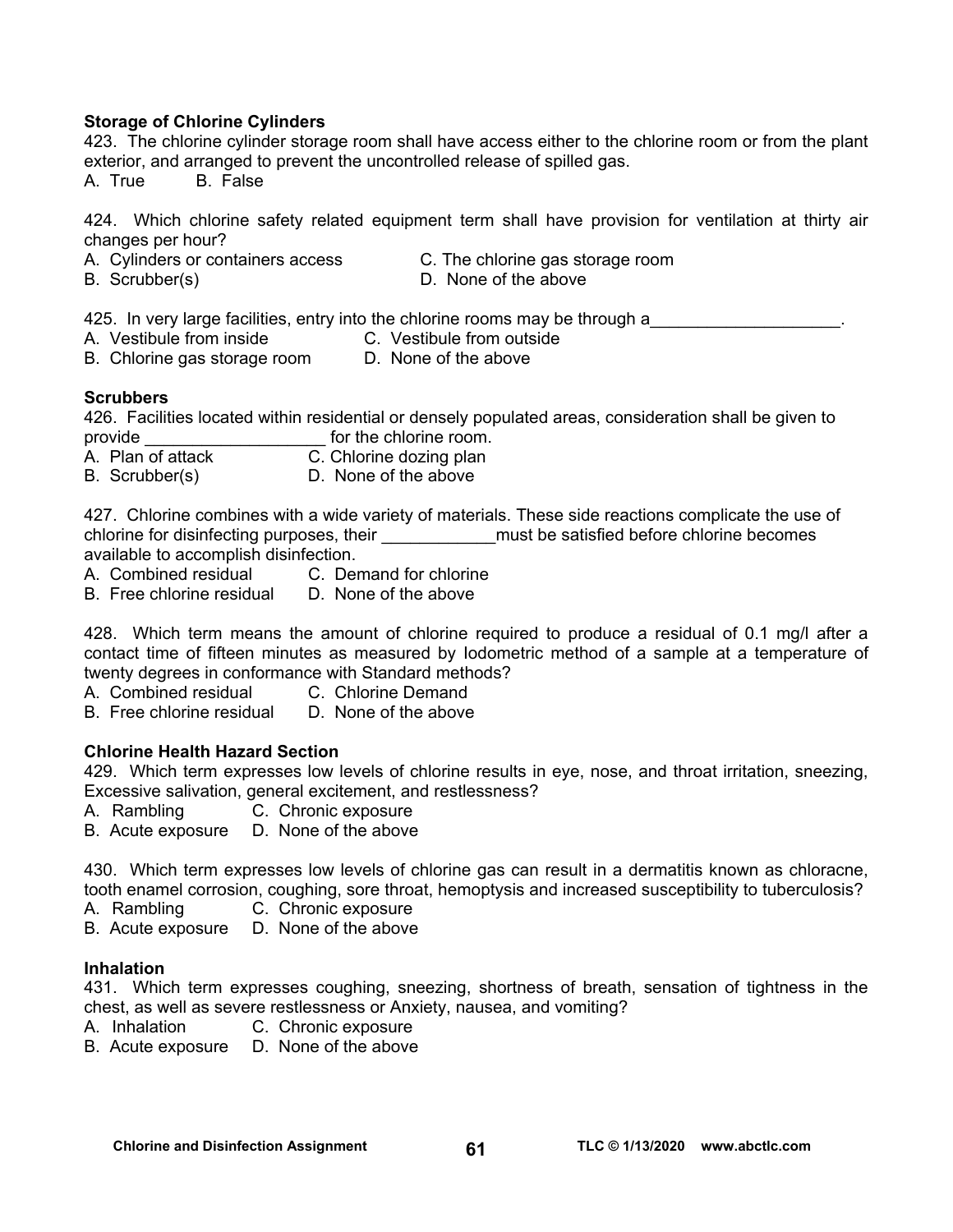432. The nose and throat may become irritated; a stinging and Burning sensation may be experienced. Immediate fatalities can occur as a result of suffocation. Delayed fatalities can occur as a result of pulmonary edema (fluid in the lungs). For this reason, rest and immediate attention after inhalation is important.<br>A. True

**B.** False

433. If breathing has stopped, give artificial respiration; if breathing is difficult, give oxygen if equipment and trained personnel are available. If exposed person is breathing, place in a comfortable position and keep person warm and at rest until medical assistance becomes available.

A. True B. False

434. Liquid and concentrated gas will produce severe burns and injury on contact.

A. True B. False

435. If you get chlorine in the eye, pour a gentle stream of through the affected eye for at least 15 minutes. Contact the poison control center, emergency room or physician right away as further treatment will be necessary.

A. Salt water C. Milk

B. Warm water D. None of the above

436. If you get chlorine on the skin, run \_\_\_\_\_\_\_\_\_\_\_\_\_\_\_\_\_\_\_\_\_ over the affected area for 15 minutes.

- A. A gentle stream of water C. Cold water
- B. Warm water D. None of the above

#### **Chronic**

437. Repeated exposures to chlorine gas can result in a loss of ability to detect the odor of chlorine. Long-term exposures may cause damage to teeth and inflammation or?

A. Chlorine gas toxicity C. Ulceration of the nasal passages

B. Plasma exudation D. None of the above

#### **Pre-hospital Management**

438.Rescue personnel are at low risk of noncardiogenic pulmonary edema contamination from victims who have been exposed only to gases released from hypochlorite solutions. However, clothing or skin soaked with industrial-strength bleach or similar solutions may be corrosive to rescuers and may release harmful gases.

A. True B. False

439. Ingestion of hydrochlorite solutions rarely causes pain in the mouth or throat, dysphagia, stridor, drooling, odynophagia, and vomiting.

A. True B. False

440. Chronic exposure to gases released from ammonia solutions can cause coughing, eye and nose irritation, lacrimation, and a burning sensation in the chest.

A. True B. False

#### **Hot Zone**

441. Which term is the area that rescuers should be trained and appropriately attired before entering?

- A. Support Zone C. Decontamination area
- B. Hot Zone D. None of the above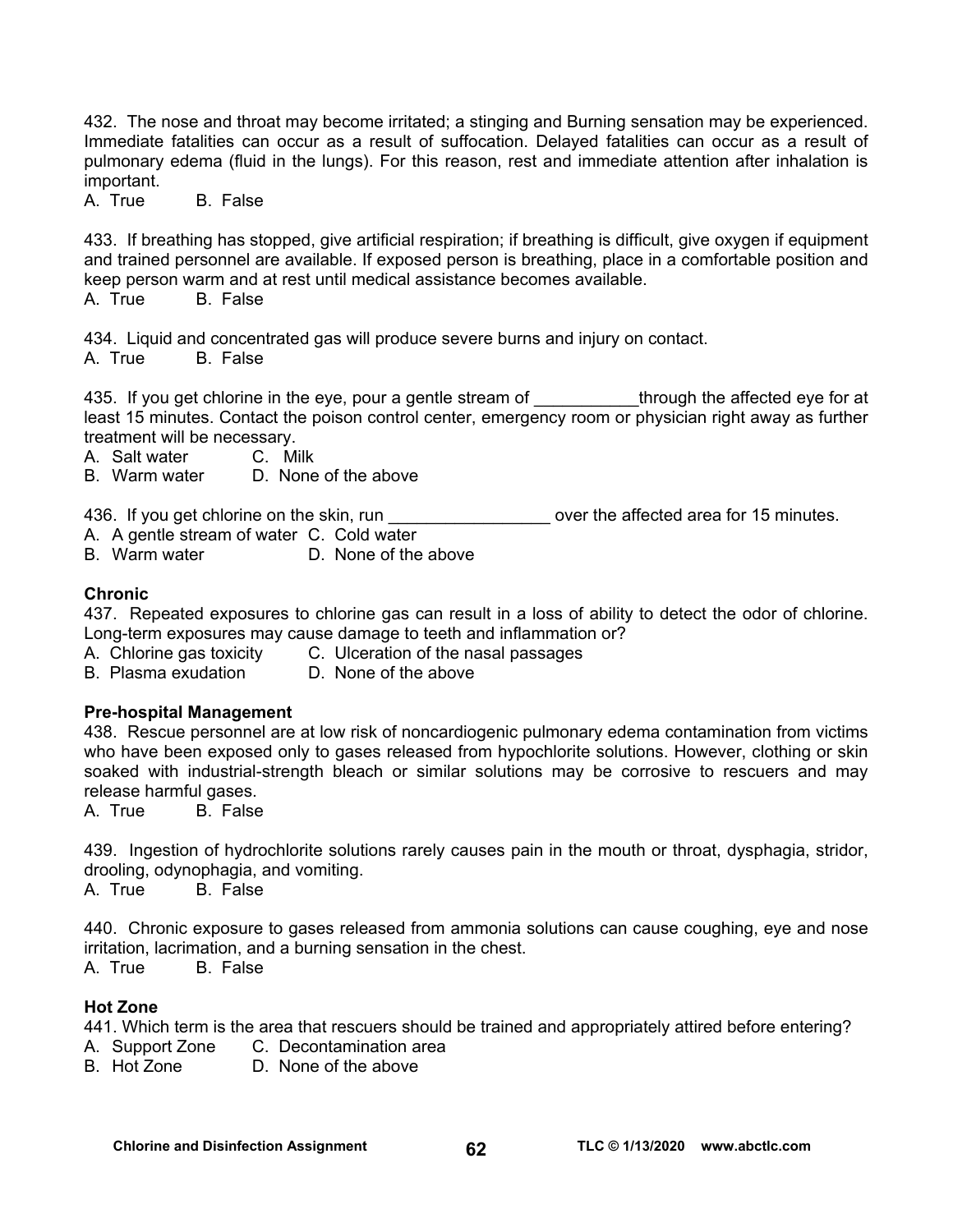#### **Rescuer Protection**

442.Hypochlorite is irritating to the skin and eyes and in some cases may release toxic gases. A. True B. False

443. Positive-pressure, self-contained breathing apparatus (SCBA) is recommended in response to situations that involve exposure to potentially unsafe levels of Chlorine gas. A. True B. False

444. Chemical-protective clothing is not necessary for direct contact with solid hypochlorite or concentrated solutions.

A. True B. False

#### **ABC Reminders**

445.If a person is over taken with chlorine gas exposure, quickly establish a \_\_\_\_\_\_\_\_\_\_\_\_, ensure adequate respiration and pulse.

- A. Support Zone C. Decontamination Zone
- 
- B. Patient airway **D. None of the above**

#### **Victim Removal**

446.During the chlorine evacuation, **i**f victims can walk, lead them out of the?

- A. Decontamination area C. Hot Zone to the Decontamination Zone
- B. Hot Zone D. None of the above

447. Victims may be transferred immediately to the \_\_\_\_\_\_\_\_\_\_\_\_. All others require decontamination.

- A. Support Zone C. Chemical free zone
- B. Patient Zone **D. None of the above**

### **Alternative Disinfection Section**

#### **Chlorine Dioxide Section**

448. ClO2 generation uses \_\_\_\_\_\_\_\_\_\_\_\_ and chlorine gas.

- A. Sodium chlorite (NaClO<sub>2</sub>)
- B. Hypochlorous acid **D.** None of the above

449. Chlorine gas is educted into a motive water stream in a  $ClO<sub>2</sub>$  generator forming?

- A HOCl and HCl C. Sodium thiosulfate
- B. Chlorine dioxide D. None of the above

450. Which compound is pumped into the stream and allowed to react in a generating column to produce  $CIO<sub>2</sub>$ ?

- A. Hypochlorous acid C. Sodium chlorite
- B. Chlorine dioxide D. None of the above

451. Which of the following compound(s) does not hydrolyze in water as chlorine does and with it, no dissociation of  $ClO<sub>2</sub>$ ?

- A. Chlorine gas C. NaOCl and HCl
- B. Chlorine dioxide or  $ClO<sub>2</sub>$  D. None of the above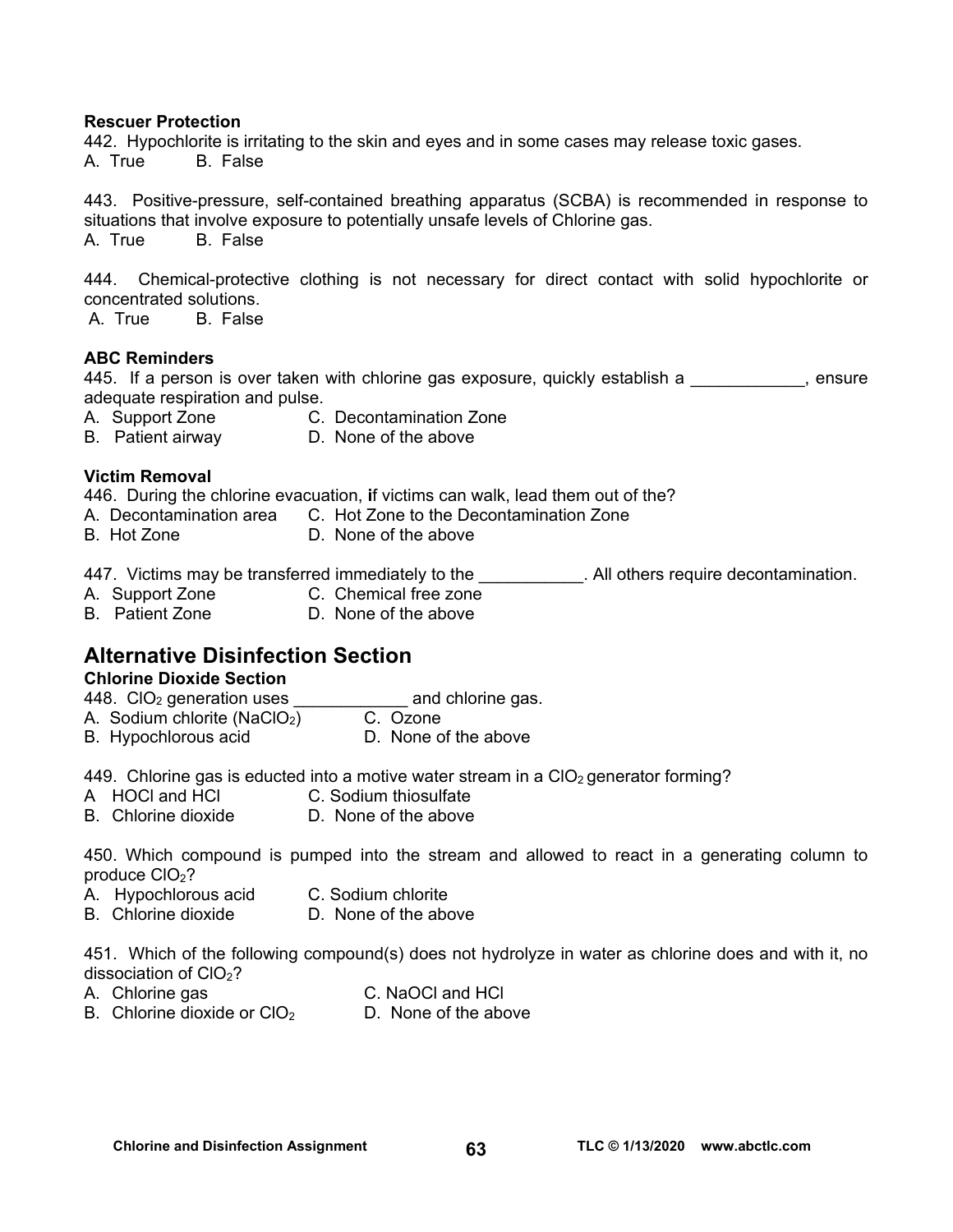452. Which of the following compound(s) remains a gas in water, it does not have the corrosive tendencies of chlorine gas?

- A. Sodium chlorite  $(NaClO<sub>2</sub>)$  C. Sodium chlorate  $(NaClO<sub>3</sub>)$
- B. Chlorine dioxide or  $ClO<sub>2</sub>$  D. None of the above
- 

453. Which of the following compound(s) is a dissolved gas in water; there is no mineral acid or caustic soda formation as happens when using HOCl.

- A.  $ClO<sub>2</sub>$  C. NaOCl and HCl in place of chlorine gas
- B. NaClO<sub>2</sub>  $\qquad \qquad$  D. None of the above

454. Which of the following compound(s) tends to be much less, if not totally non-reactive, with many organic and inorganic compounds.

- A.  $CIO<sub>2</sub>$  C. Sodium chlorite (NaClO<sub>2</sub>)
- B. Hypochlorous acid D. None of the above

455. Which of the following compound(s) is much less aggressive to traditional corrosion inhibitors?

- A. Chlorine gas C. NaOCl and HCl
- B. Chlorine dioxide or  $ClO<sub>2</sub>$  D. None of the above

456. Which compound is a yellow-green gas with an irritating odor not unlike Chlorine?

- A. Chlorine C. Ozone
- B. Chlorine dioxide D. None of the above

457. Which compound cannot be compressed and shipped in a container, so it must be generated on site?

- A. Sodium thiosulfate C. Sodium chlorate (NaClO<sub>3</sub>)
- B. Chlorine dioxide D. None of the above

458. Which of the following compound(s) under efficient generation, THMs are not formed and THM precursor(s) are reduced. In one application, THM formation was reduced from 34 m g/l to 1 m g/l?

A.  $ClO<sub>2</sub>$  C. Sodium chlorate (NaClO<sub>3</sub>) and sulfuric acid B. NaClO<sub>2</sub> D. None of the above

D. None of the above

459. Which of the following compound(s) is formed from the dissolution of chlorine gas or sodium hypochlorite in water, has satisfactorily controlled microorganisms in cooling water systems?

- A. Hydrochlorous acid C. Hypochlorous Acid
- B. Chlorine gas **D.** None of the above

460. The effects of \_\_\_\_\_\_\_\_\_\_\_\_\_\_\_\_\_\_\_\_\_\_on hypochlorous acid and its reactivity with a variety of compounds both combine to vastly diminish its effectiveness in contaminated, high-pH cooling water systems.

- A. THM precursor(s) C. pH
- B. Chlorine dioxide D. None of the above

461. Chlorine dioxide remains completely pH-independent in the range where recirculating and oncethrough cooling systems are typically operated.<br>A. True B. False

B. False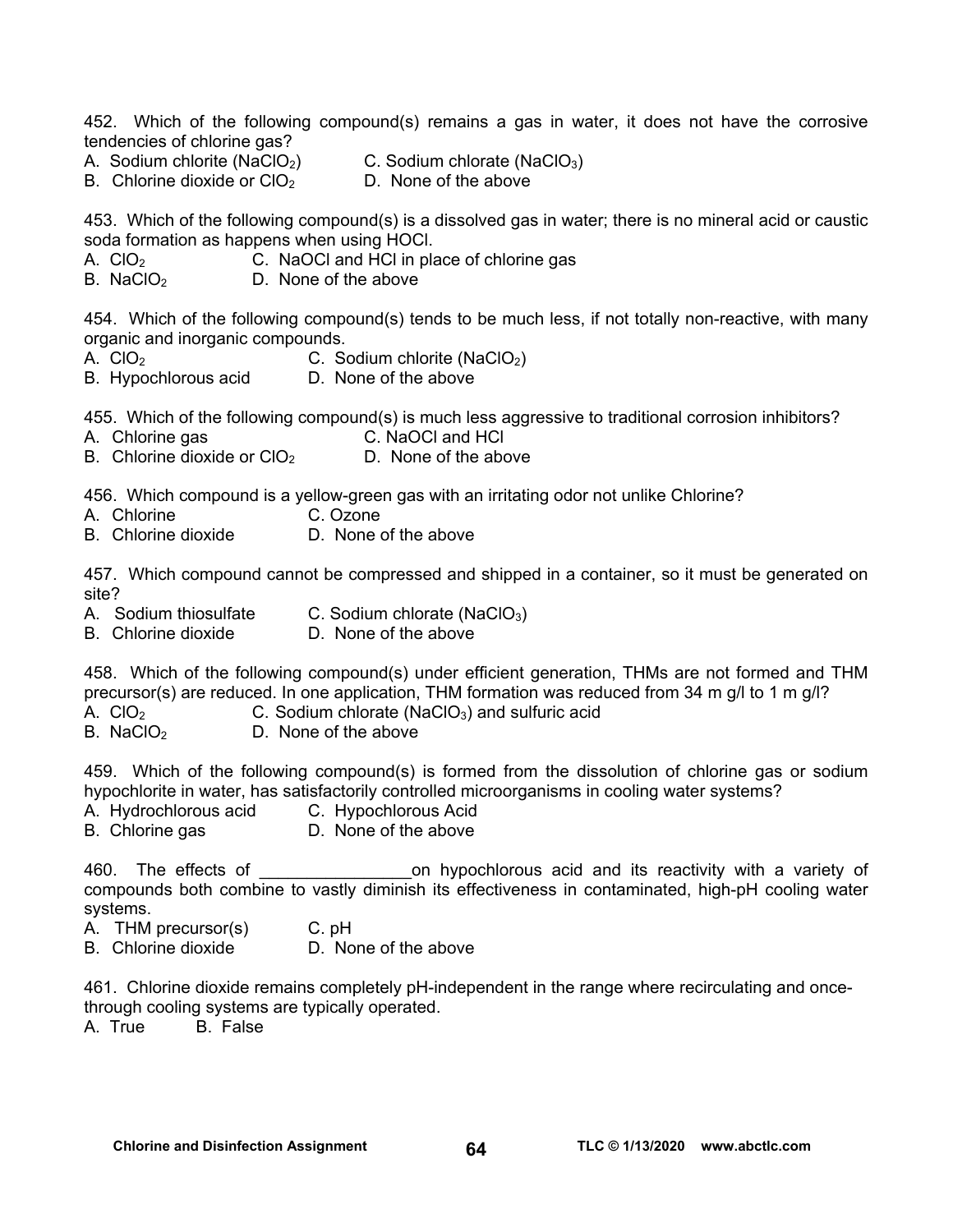#### **Ultraviolet Disinfection**

462. The microorganisms spend maximum time and contact with the outside of the quartz tube and the source of the?

- A. UV rays C. Electromagnetic energy
- B. Radiation D. None of the above

463. The basic design flow of water of certain UV units is in the order of The State of the sach inch of the lamp, the units are designed so that the contact or retention time of the water in the unit is not less than \_\_\_\_\_\_\_\_\_\_\_\_\_\_.

A. 20 gpm - 15 seconds C. 2.0 gpm - 15 seconds

B. 2.0 gpm - 100 seconds D. None of the above

464. Ensuring that the **Example 10** maintains good contact with the water requires control of the water level within the channel to ensure that the UV is making total contact at the designed depths.

A. UV C. Channel

B. Ballasts and shields D. None of the above

465. Heat is generated by the electric components of the UV system, adequate ventilation and cooling must be applied to the \_\_\_\_\_\_\_\_\_\_\_to reduce heat build-up, otherwise the ballasts could fail.

A. UV arrays C. UV reactor

B. Electromagnetic energy D. None of the above

466. Because of the great electrical consumption of this system, combined with the cost of routine replacement of \_\_\_\_\_\_\_\_\_\_\_\_\_\_\_\_, should be considered against other systems.

A. UV capacitor C. Ballasts and shields

B. UV Flux D. None of the above

467. A disinfection process involves exposing water to \_\_\_\_\_\_\_\_\_\_\_\_\_\_\_\_, which inactivates various microorganisms. The technique has enjoyed increased application in wastewater treatment but very limited application in potable water treatment.

A. Sterilizer C. Ultraviolet (UV) radiation

B. Electromagnetic energy D. None of the above

468. In UV, quartz is often used in this case since practically none of the UV rays are absorbed by the quartz, \_\_\_\_\_\_\_\_\_\_\_\_\_\_\_\_\_\_\_\_\_\_\_\_\_\_cannot be used since it will absorb the UV rays, leaving little for disinfection.

A. Carbon C. Ordinary glass

C. Ozone D. None of the above

469. The **will consist of a various number of lamps and tubes**, depending upon the quantity of water to be treated.

A. UV sterilizer C. UV reactor

B. Electromagnetic energy D. None of the above

470. The germicidal effect of UV is thought to be associated with its reduction by various inorganic components essential to the cell's functioning.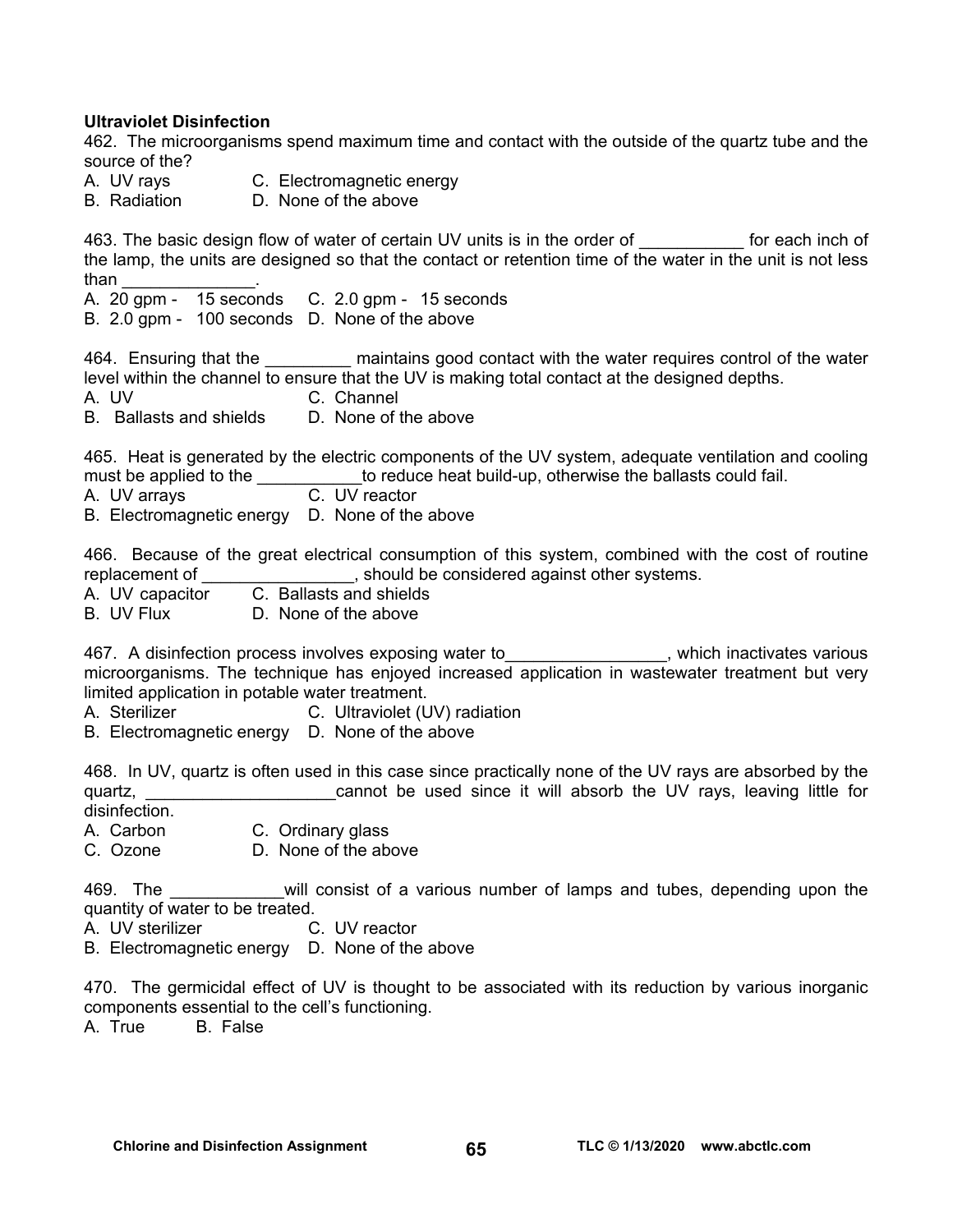471. Which term represents the transfer of electromagnetic energy from a mercury arc lamp to a pathogen's DNA material, thus affecting its ability to replicate itself?

- A. Transfer **C. Electromagnetic energy**
- B. UV disinfection D. None of the above

472. Which term represents the intensity being emitted, the length of time that the wastewater comes in contact with the UV radiation, and the arrangement of the UV reactor?

A. UV radiation C. CT

B. Disinfection D. None of the above

473. The contact time for the wastewater with the UV source is the shortest of any of the disinfectant strategies, lasting no longer than 20 to 30 seconds.

A. True B. False

474. Disadvantages include the effects of turbidity in the water reducing the infiltration and therefore the effectiveness of ballasts and shields and the need to provide an effective cleaning and replacement program for the UV components.

A. True B. False

475. The effective use of ultraviolet treatment, the water to be disinfected can contain suspended solids. The water does not need to be colorless and can contain colloids, iron, manganese, taste, and odor.

A. True B. False

#### **Strongest Oxidizing Agent**

476. Which compound is obtained by passing a flow of air or oxygen between two electrodes that are subjected to an alternating current in the order of 10,000 to 20,000 volts?

A. Liquid Ozone  $C. O<sub>2</sub>$ 

B. Ozone D. None of the above

- 477. Ozone is a \_\_\_\_\_\_\_\_\_\_\_\_\_\_\_\_\_\_\_\_\_\_gas at room temperature.
- A. Reddish C. Light blue
- B. Yellowish D. None of the above

478. Ozone has a similar to that sometimes noticed during and after heavy electrical storms. In use, ozone breaks down into oxygen and nascent oxygen.

- A. Self-policing pungent odor C. Pleasant odor of rain
- B. H<sub>2</sub>S odor **D. None of the above**

479. Ozone does not form chloramines or  $\qquad \qquad$ , and while it may destroy some THMs, it may produce others when followed by chlorination.

- A. Carcinogens C. Oxygen and nascent oxygen
- B. THMs D. None of the above

480. Ozone falls into the same category as other disinfectants in that it can produce?

- A. Carcinogens C. Oxygen and nascent oxygen<br>B. DBPs B. None of the above
- D. None of the above

481. Liquid Ozone is very unstable and can readily explode. As a result, it is not shipped and must be manufactured on-site.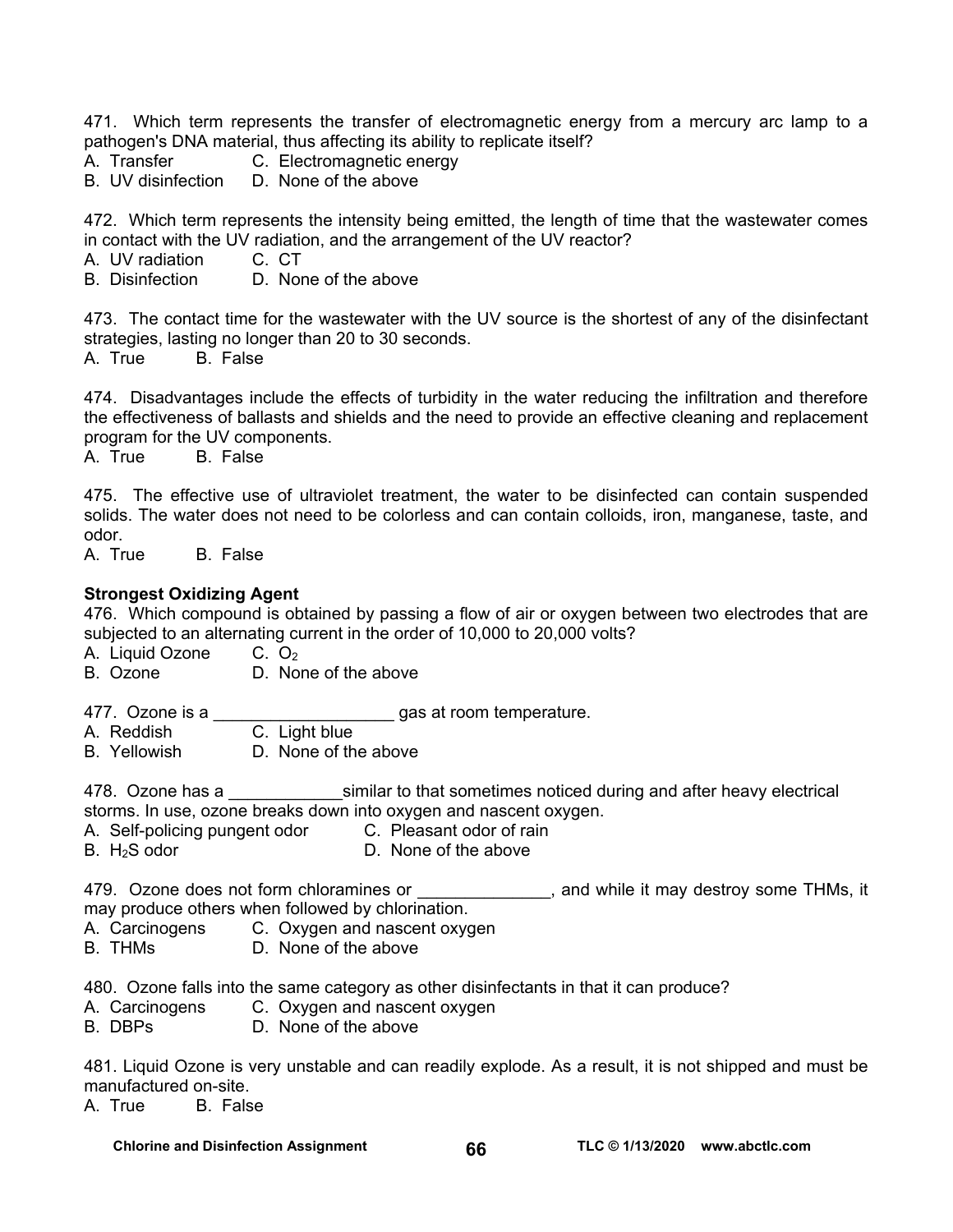482. It is the nascent oxygen that produces the high oxidation and disinfections, and even sterilization. Each water has its own  $\qquad \qquad$ , in the order of 0.5 ppm to 5.0 ppm. Contact time, temperature, and pH of the water are factors to be determined.

A. Nascent oxygen C. Ozone demand

B. THMs D. None of the above

483. When determining Ozone CT (contact time) values must be determined for the ozone basin alone; an accurate **Exercise 2.** must be obtained for the contact chamber, and residual levels.

- A. Residual C. Contact time
- B. T10 value D. None of the above

484. Ozone does not provide a system residual and should be used as a primary disinfectant only in conjunction with?

- A. Dry sodium chlorite C. Free and/or combined chlorine
- B. Chlorine dioxide D. None of the above

485. Ozone does not produce chlorinated byproducts (such as trihalomethanes) but it may cause an increase in such byproduct formation if it is fed ahead of free chlorine; ozone may also produce its own oxygenated byproducts such as  $Cl<sub>2</sub> + NH<sub>4</sub>$ .

A. True B. False

486. Ozonation must include adequate ozone leak detection alarm systems, and an ozone off-gas destruction system.

A. True B. False

### **Alternate Disinfectants Section Summary**

#### **Chloramines**

487. It is recommended that Chloramine be used in conjunction with a stronger disinfectant. It is best utilized as a?

- A. Chloramine C. Stable distribution system disinfectant
- B. T10 value disinfectant D. None of the above

488. In the production of \_\_\_\_\_\_\_\_\_\_\_\_\_\_\_\_\_\_\_\_, the ammonia residuals in the finished water, when fed in excess of stoichiometric amount needed, should be limited to inhibit growth of nitrifying bacteria.

- A. Dry sodium chlorite C. Ammonia residual(s)
- 
- B. Chloramines **D.** None of the above

#### **Chlorine Dioxide**

489. Which term provides good Giardia and virus protection but its use is limited by the restriction on the maximum residual of 0.5 mg/L CIO<sub>2</sub>/chlorite/chlorate allowed in finished water?

- A. Chlorinated byproducts C. Ammonia residual(s)
- B. Chlorine dioxide D. None of the above

490. If chlorine dioxide is being used as an oxidant, the preferred method of generation is to entrain this term or substance into a packed reaction chamber with a 25% aqueous solution of sodium chlorite  $(NaClO<sub>2</sub>)$ .

- A. Chloramine C. Chlorine dioxide
	-
- B. Chlorine gas **D.** None of the above